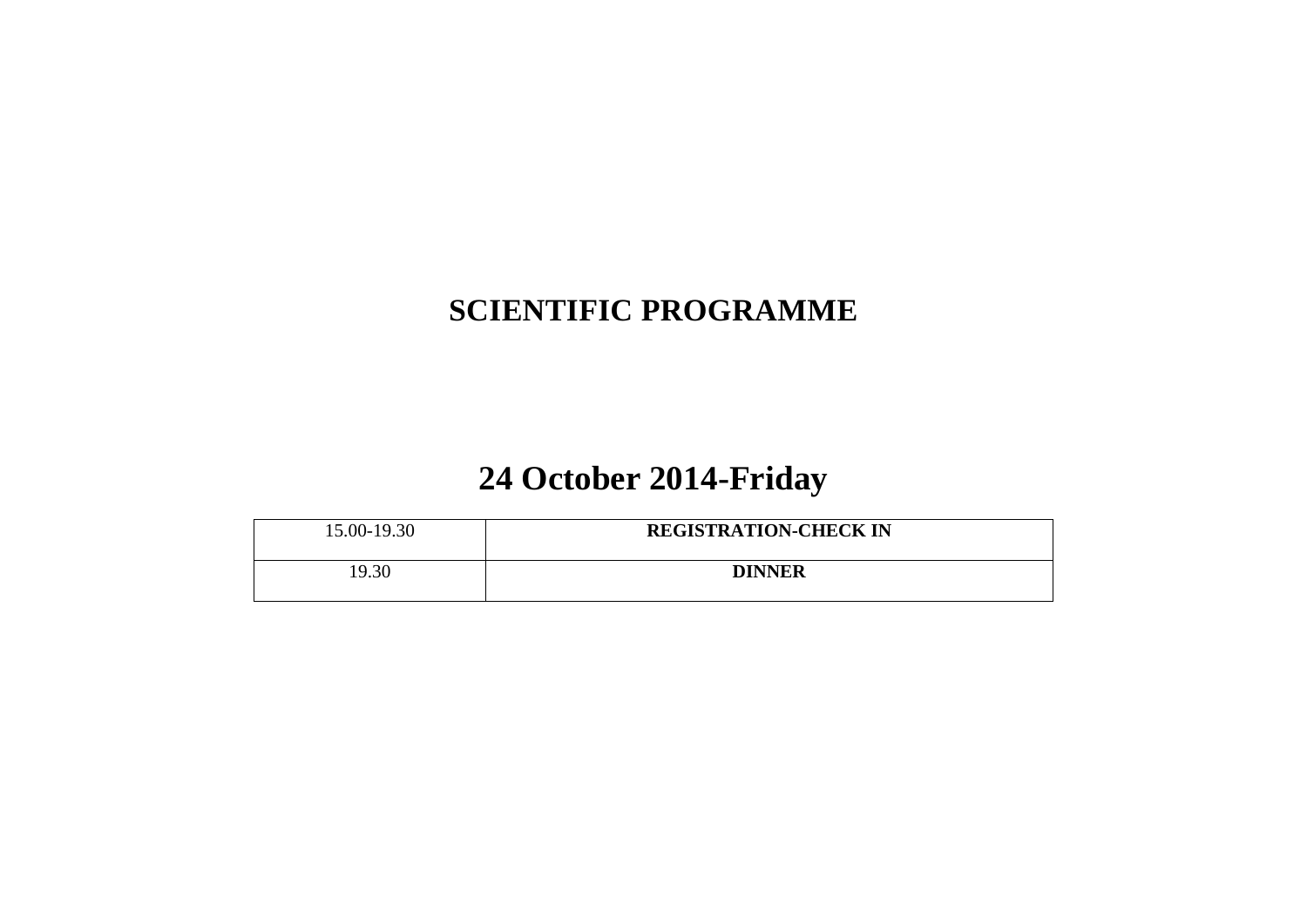# **25 October 2014-Saturday**

| 09.00-11.00              |                                                                                                                                                                                                                                     | <b>REGISTRATION-CHECK IN</b>                                                                                                                                    |                            |                                            |                        |                        |                         |
|--------------------------|-------------------------------------------------------------------------------------------------------------------------------------------------------------------------------------------------------------------------------------|-----------------------------------------------------------------------------------------------------------------------------------------------------------------|----------------------------|--------------------------------------------|------------------------|------------------------|-------------------------|
| 11.00-11.15              |                                                                                                                                                                                                                                     |                                                                                                                                                                 |                            | Room 1:<br><b>Opening Cerenomy</b>         |                        |                        |                         |
| 11.15-12.15              |                                                                                                                                                                                                                                     | Invited Speaker 1: Prof.Dr. Saleh SULTANSOY-TOBB University-TURKEY, "Accelerator Technology for the Mankind"                                                    |                            | Room 1:<br>Chair: Prof.Dr. İskender AKKURT |                        |                        |                         |
|                          | Applications in Finance, Economics and Science"                                                                                                                                                                                     | Invited Speaker 2: Prof.Dr. Gerhard-Wilhelm Weber- METU-TURKEY, "Continuous-Discrete Optimal Control of Stochastic Hybrid Systems withJumps Theory, Methods and |                            |                                            |                        |                        |                         |
| 12.15-14.00              |                                                                                                                                                                                                                                     |                                                                                                                                                                 |                            | <b>LUNCH</b> (Poster Session)              |                        |                        |                         |
|                          | Room 1                                                                                                                                                                                                                              | Room 2                                                                                                                                                          | Room 3                     | Room 4                                     | Room <sub>5</sub>      | Room6                  | Room7                   |
|                          | (Stream 1)                                                                                                                                                                                                                          | (Stream 2)                                                                                                                                                      | (Stream 3)                 | (Stream 5-Comp.)                           | (Stream 5-Env.)        | (Stream 6)             | (Stream 5-Elec.)        |
|                          | <b>Sessionchair:</b>                                                                                                                                                                                                                | <b>Session chair:</b>                                                                                                                                           | <b>Session chair:</b>      | <b>Session chair:</b>                      | <b>Session chair:</b>  | <b>Session chair:</b>  | <b>Session chair:</b>   |
|                          | Dr. Mehtap Gunay                                                                                                                                                                                                                    | Dr. Barış Kırlar                                                                                                                                                | Dr. Shahril Irwan Sulaiman | Dr. Salim Saleh                            | Dr. Michal Pazdanowski | Dr. Tomasz Piotrowski  | Dr. Qusai Abuein        |
| Session 1                | Abstract#                                                                                                                                                                                                                           | Abstract#                                                                                                                                                       | Abstract#                  | Abstract#                                  | Abstract #             | Abstract#              | Abstract#               |
| 14.00-15.45              | 12-71-151-258-285                                                                                                                                                                                                                   | 79-80-113-179-215-463                                                                                                                                           | 21-61-239-324-349-385      | 5-28-116-125-158-427                       | 4-246-270-313-424      | 16-86-87-153-160-207   | 15-23-37-90-276-281-302 |
| 15.45-16.00              |                                                                                                                                                                                                                                     |                                                                                                                                                                 |                            | <b>COFFE BREAK(Poster Session)</b>         |                        |                        |                         |
|                          | <b>Session chair:</b>                                                                                                                                                                                                               | <b>Session chair:</b>                                                                                                                                           | <b>Session chair:</b>      | <b>Session chair:</b>                      | <b>Session chair:</b>  | <b>Session chair:</b>  | <b>Session chair:</b>   |
|                          | Dr. Mohammad Alnabhan                                                                                                                                                                                                               | Dr. Irinel Dragan                                                                                                                                               | Dr. Sarbast Rasheed        | Dr. Ali Habibi                             | Dr. Guezzen Brahim     | Prof.Dr. Ahmed Gueddim | Dr. Mouloud Challal     |
|                          | Abstract#                                                                                                                                                                                                                           | Abstract#                                                                                                                                                       | Abstract#                  | Abstract#                                  | Abstract #             | Abstract#              | Abstract #              |
| Session 2<br>16.00-17.30 | 11-95-283-284-406-515                                                                                                                                                                                                               | 39-50-89-111-114-282-338                                                                                                                                        | 60-124-144-145-199-363     | 63-102-123-233-334                         | 66-141-267-288-289-320 | 18-19-98-186-198       | 108-253-286-399-400-451 |
| 17.30-19.00              | <b>Poster Session</b>                                                                                                                                                                                                               |                                                                                                                                                                 |                            |                                            |                        |                        |                         |
| 19.30                    | <b>DINNER</b>                                                                                                                                                                                                                       |                                                                                                                                                                 |                            |                                            |                        |                        |                         |
|                          |                                                                                                                                                                                                                                     |                                                                                                                                                                 |                            | <b>POSTER#</b>                             |                        |                        |                         |
|                          | Stream1:35-57-77-96-112-181-184-188-210-213-222-225-231-232-250-256-261-275-292-312-315-330-337-373-374-380-381-382-383-389-421-437-454-456-457-458-460-464-467-474-477-<br>492-493-494-495-496-497-498-507-509-511-524-552-557-558 |                                                                                                                                                                 |                            |                                            |                        |                        |                         |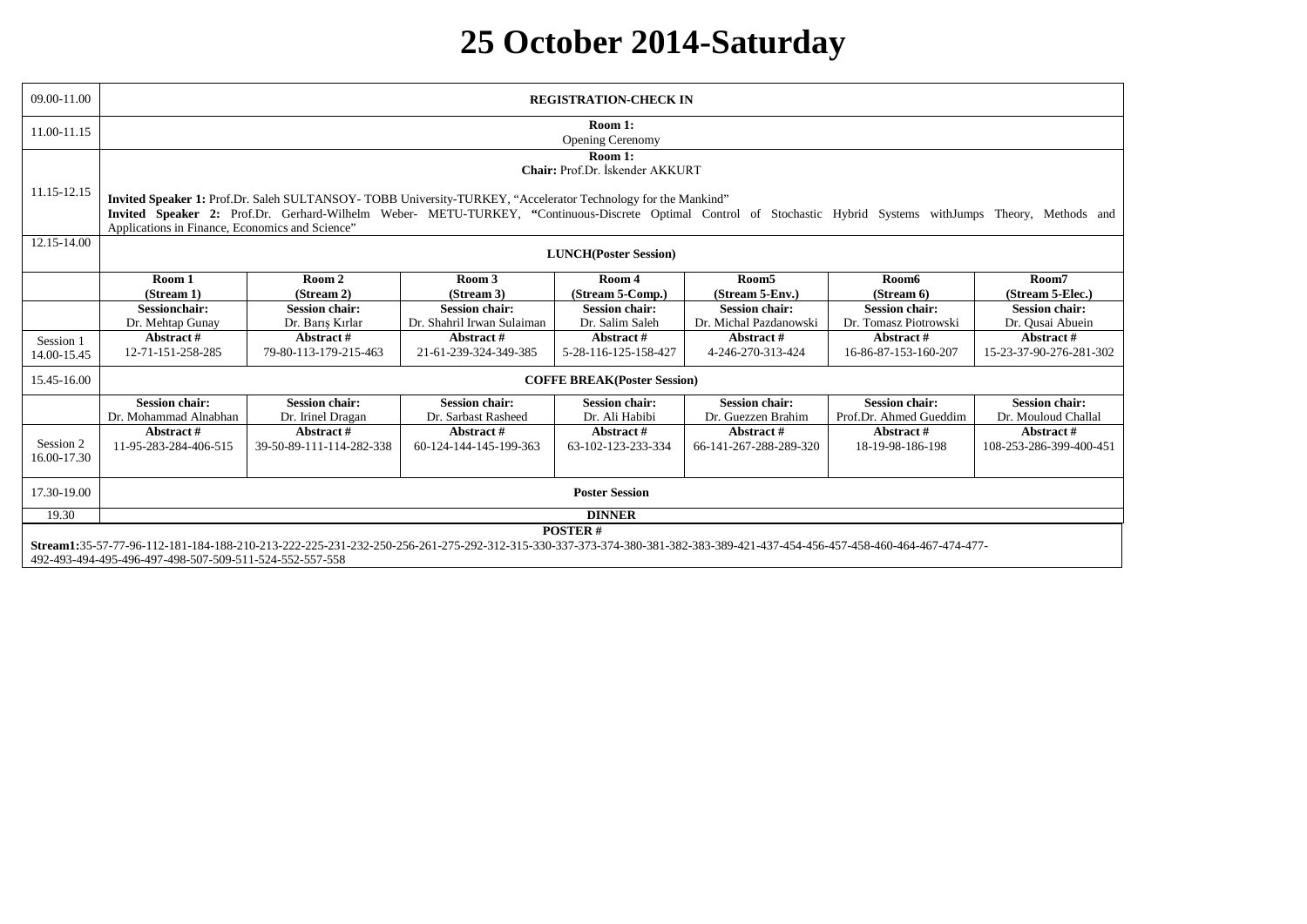# **26 October 2014-Sunday**

|                          |                                                                                                                                                                                                                                                                                                                                   |                                                    |                                                  | Room 1:                                          |                                                 |                                              |                                                   |
|--------------------------|-----------------------------------------------------------------------------------------------------------------------------------------------------------------------------------------------------------------------------------------------------------------------------------------------------------------------------------|----------------------------------------------------|--------------------------------------------------|--------------------------------------------------|-------------------------------------------------|----------------------------------------------|---------------------------------------------------|
|                          |                                                                                                                                                                                                                                                                                                                                   | Chair: Prof.Dr. Gerhard-Wilhelm Weber- METU-TURKEY |                                                  |                                                  |                                                 |                                              |                                                   |
| 09.00-10.00              |                                                                                                                                                                                                                                                                                                                                   |                                                    |                                                  |                                                  |                                                 |                                              |                                                   |
|                          | Invited Speaker 3: Prof.Dr. Witold Dobrowolski - Polish Academy of Sciences, Warsaw, POLAND, "Chalcopyrite diluted magnetic semiconductors"<br>Invited Speaker 4: Prof.Dr. Arif Hepbasli, Energy Systems Engineering, Faculty of Engineering, Yasar University, Izmir, Turkey, "Exergetic directions of renewable energy systems" |                                                    |                                                  |                                                  |                                                 |                                              |                                                   |
| 10.00-10.15              | <b>COFFE BREAK (Poster Session)</b>                                                                                                                                                                                                                                                                                               |                                                    |                                                  |                                                  |                                                 |                                              |                                                   |
|                          | Room 1<br>(Stream 1)                                                                                                                                                                                                                                                                                                              | Room 2<br>(Stream 2)                               | Room 3<br>(Stream 3)                             | Room 4<br>(Stream 5- Comp.)                      | Room <sub>5</sub><br>(Stream 5-Chem)            | Room6<br>(Stream 6)                          | Room7<br>(Stream 5-Elec.)                         |
|                          | <b>Session chair:</b><br>Dr. Majid Zarezadeh                                                                                                                                                                                                                                                                                      | <b>Session chair:</b><br>Dr. Mustafa Kemal Tural   | <b>Session chair:</b><br>Dr. Abdulsalam Alshboul | <b>Session chair:</b><br>Dr. Abdelmadjid Recioui | <b>Session chair:</b><br>Dr. Nabil Mohamed Nagy | <b>Session chair:</b><br>DR OZDOGAN KARACALI | <b>Session chair:</b><br>Prof. Dr. Okan Ozgonenel |
| Session 6<br>10.15-11.45 | Abstract#<br>72-177-333-342-388-392                                                                                                                                                                                                                                                                                               | Abstract#<br>41-42-43-59-352-422                   | Abstract#<br>219-224-260-271-367-370             | Abstract#<br>135-147-194-372-471-483             | Abstract#<br>176-211-212-218-280                | Abstract#<br>47-321-326-371-397-435-469      | Abstract#<br>165-183-348-356-513-544-545          |
| 11.45-13.00              | <b>LUNCH</b> (Poster Session)                                                                                                                                                                                                                                                                                                     |                                                    |                                                  |                                                  |                                                 |                                              |                                                   |
| 13.00-19.00              | <b>SOCIAL PROGRAM -TOURS(Poster Session)</b>                                                                                                                                                                                                                                                                                      |                                                    |                                                  |                                                  |                                                 |                                              |                                                   |
| 19.30                    | <b>DINNER</b>                                                                                                                                                                                                                                                                                                                     |                                                    |                                                  |                                                  |                                                 |                                              |                                                   |
|                          | <b>POSTERS#</b><br>Stream 2:38-64-149-265-336-344-387-555                                                                                                                                                                                                                                                                         |                                                    |                                                  |                                                  |                                                 |                                              |                                                   |
|                          | Stream 3:34-65-88-94-230-357-360-394-419-466-476                                                                                                                                                                                                                                                                                  |                                                    |                                                  |                                                  |                                                 |                                              |                                                   |
|                          | Stream5:51-81-85-93-105-106-115-134-136-156-182-192-193-204-221-228-262-306-319-361-375-378-401-407-414-425-428-431-468-484-485-486-499-516-523-525-526-527-528-529-530-532<br>534-535-536-537-538-541-542-546-549-550-551-553-554                                                                                                |                                                    |                                                  |                                                  |                                                 |                                              |                                                   |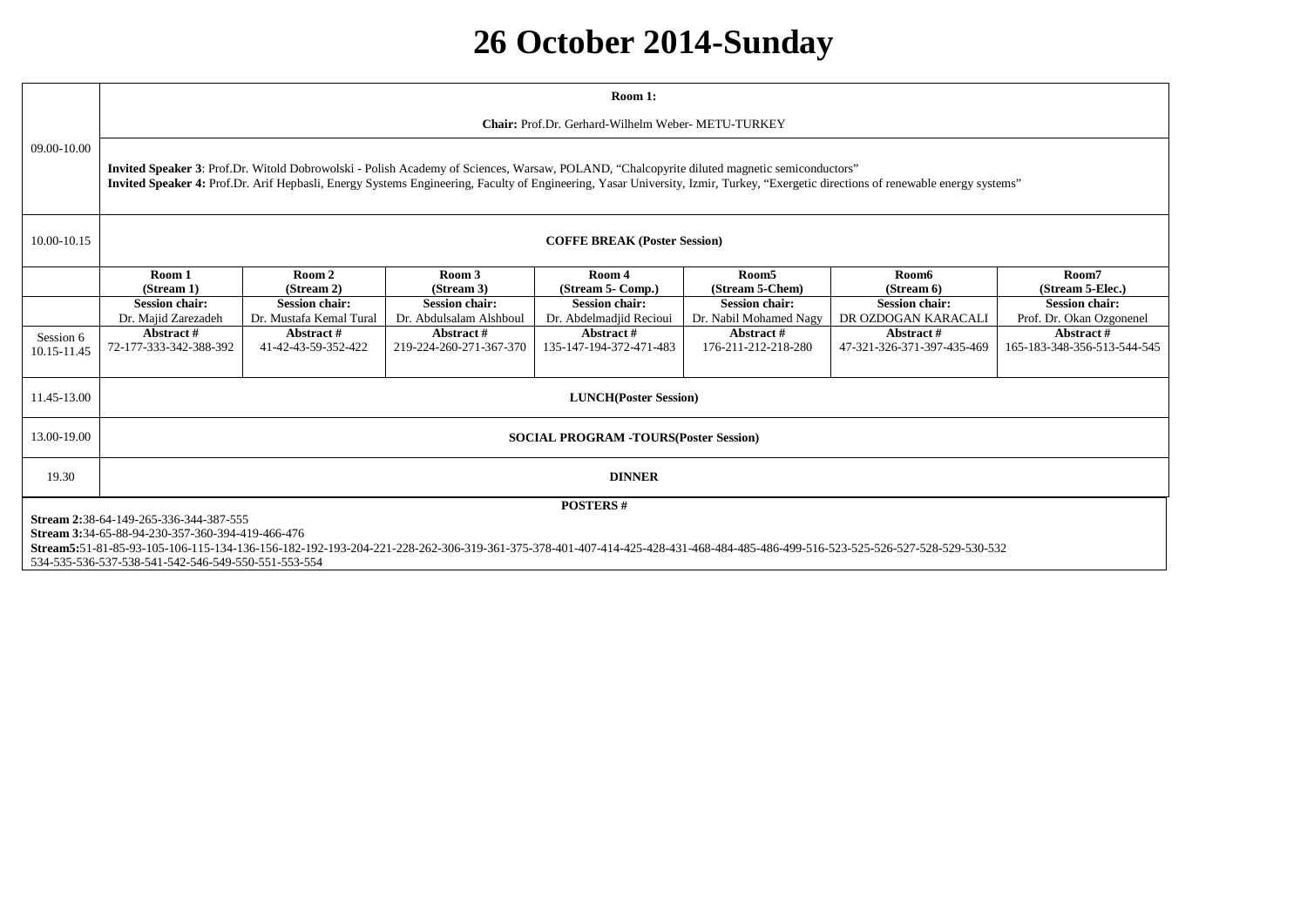# **27 October 2014-Monday**

|                                                                                                                                                                                                                                                                                                         | Room 1:<br>Chair: Prof.Dr. Saleh SULTANSOY - TOBB University-TURKEY                                                                                                                                                                                                                                                                                                                                                    |                                             |                                       |                                                    |                                                  |                                                |                                                         |
|---------------------------------------------------------------------------------------------------------------------------------------------------------------------------------------------------------------------------------------------------------------------------------------------------------|------------------------------------------------------------------------------------------------------------------------------------------------------------------------------------------------------------------------------------------------------------------------------------------------------------------------------------------------------------------------------------------------------------------------|---------------------------------------------|---------------------------------------|----------------------------------------------------|--------------------------------------------------|------------------------------------------------|---------------------------------------------------------|
| 09.00-10.00                                                                                                                                                                                                                                                                                             | Invited Speaker 5: Prof.Dr. Mitra DJAMALet al. Institut Teknologi Bandung, Department of Physics, Jl. Ganesa 10 Bandung-INDONESIA, "Development of Giant Magnetoresistance<br>Material based on Cobalt Ferrite"<br>Invited Speaker 6: Dr. R S Beniwal-CSIR-National Institute of Science Communication and Information Resources, New Delhi 110 012, INDIA, "Perspectives of Physics in Materials<br>Science Research" |                                             |                                       |                                                    |                                                  |                                                |                                                         |
| 10.00-10.15                                                                                                                                                                                                                                                                                             | <b>COFFE BREAK (Poster Session)</b>                                                                                                                                                                                                                                                                                                                                                                                    |                                             |                                       |                                                    |                                                  |                                                |                                                         |
|                                                                                                                                                                                                                                                                                                         | Room 1<br>(Stream 1)                                                                                                                                                                                                                                                                                                                                                                                                   | Room 2<br>(Stream 2)                        | Room 3<br>(Stream 3)                  | Room 4<br>(Stream 5-Civil)                         | Room <sub>5</sub><br>(Stream 5-Chem)             | Room6<br>(Stream 6)                            | Room7<br>(Stream 7)                                     |
|                                                                                                                                                                                                                                                                                                         | <b>Session chair:</b><br>Dr. Filiz Ertuğral                                                                                                                                                                                                                                                                                                                                                                            | <b>Session chair:</b><br>Dr. Azhar b. Ahmad | <b>Session chair:</b><br>Dr. Zuhal Er | <b>Session chair:</b><br>Dr Abdullatif Tchantchane | <b>Session chair:</b><br>Dr. Ahmadreza Eskandari | <b>Session chair:</b><br>Dr. Tomasz Piotrowski | <b>Session chair:</b><br>Prof. Dr. Mohammad Nurul Islam |
| Session 6<br>10.15-11.45                                                                                                                                                                                                                                                                                | Abstract #<br>46-54-216-274-335-339-491                                                                                                                                                                                                                                                                                                                                                                                | Abstract#<br>67-120-161-164-190-191-287     | Abstract #<br>121-140-208-327-328-329 | Abstract#<br>49-55-56-163-169-172-465              | Abstract#<br>14-238-311                          | Abstract#<br>53-69-122-148-166-173-436         | Abstract#<br>10-252-257-263-309-314                     |
| 11.45-13.00                                                                                                                                                                                                                                                                                             | <b>LUNCH</b> (Poster Session)                                                                                                                                                                                                                                                                                                                                                                                          |                                             |                                       |                                                    |                                                  |                                                |                                                         |
| 13.00-19.00                                                                                                                                                                                                                                                                                             | <b>SOCIAL PROGRAM - TOURS (Poster Session)</b>                                                                                                                                                                                                                                                                                                                                                                         |                                             |                                       |                                                    |                                                  |                                                |                                                         |
| 19.30                                                                                                                                                                                                                                                                                                   | <b>DINNER</b>                                                                                                                                                                                                                                                                                                                                                                                                          |                                             |                                       |                                                    |                                                  |                                                |                                                         |
| <b>POSTERS#</b><br>Stream6:8-22-27-31-36-40-45-48-58-62-73-74-75-76-83-84-91-97-103-104-109-117-126-127-129-130-142-146-157-162-167-180-201-202-203-226-244-249-278-279-293-294-307-325-331-332-<br>340-341-347-354-358-359-362-393-395-396-402-408-415-416-417-418-461-462-478-487-503-504-520-547-548 |                                                                                                                                                                                                                                                                                                                                                                                                                        |                                             |                                       |                                                    |                                                  |                                                |                                                         |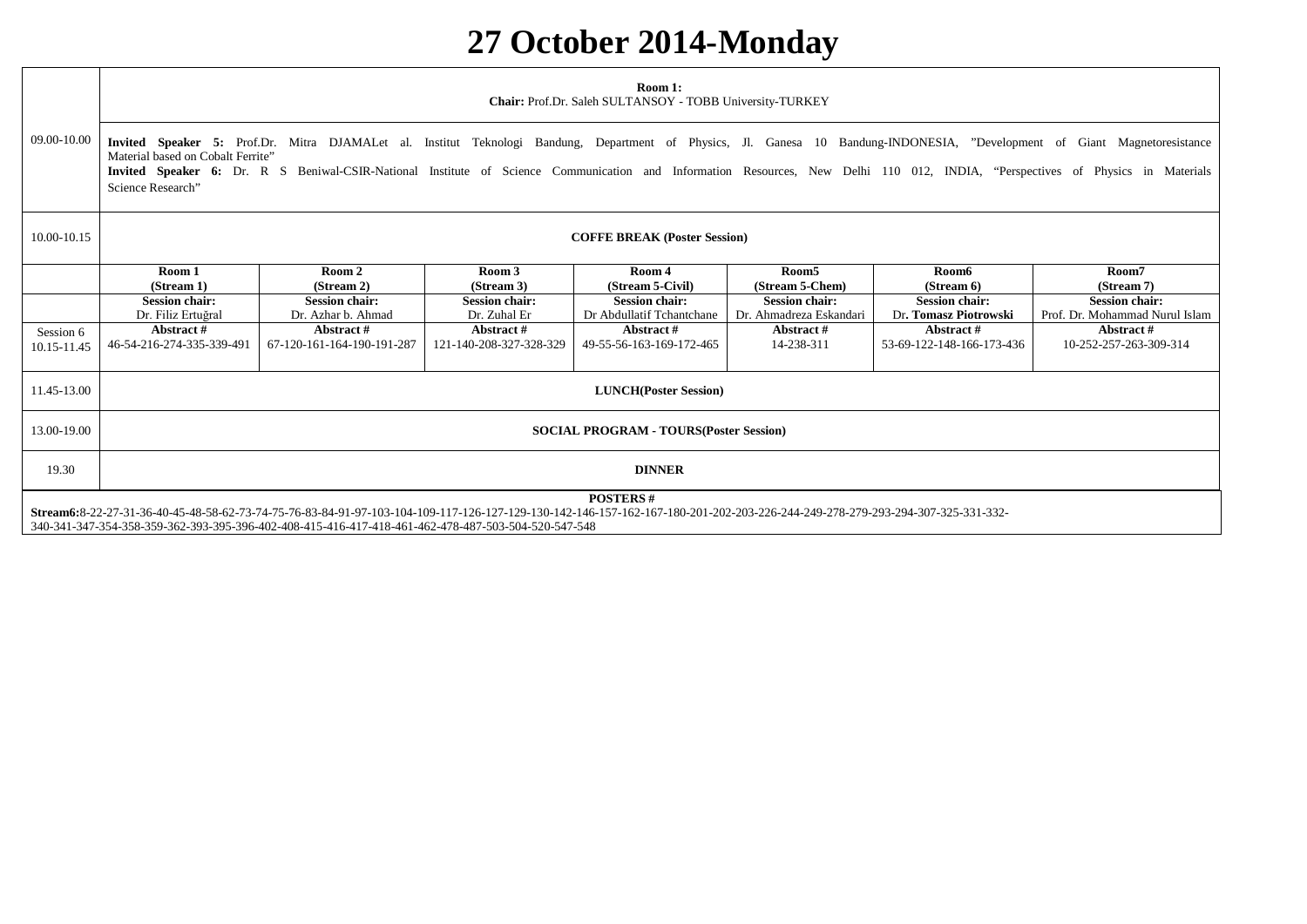### **28 October 2014-Tuesday**

|                          | Room 1:<br>Chair: Prof.Dr. Mitra DJAMAL, Institut Teknologi Bandung, Department of Physics, Jl. Ganesa 10 Bandung-INDONESIA                                                                                                                                                                                                                                                                            |                                               |                                                     |                                             |                                              |                                                  |                                                         |
|--------------------------|--------------------------------------------------------------------------------------------------------------------------------------------------------------------------------------------------------------------------------------------------------------------------------------------------------------------------------------------------------------------------------------------------------|-----------------------------------------------|-----------------------------------------------------|---------------------------------------------|----------------------------------------------|--------------------------------------------------|---------------------------------------------------------|
| 09.00-10.00              | Invited Speaker 7:Prof.Dr. E. SIDDIK İÇLİ, Solar Energy Institute, Ege University, İzmir 35100, Turkey, "ORGANIC PHOTOELECTRONIC TECHNOLOGIES"<br>Invited Speaker 8: Prof.Dr. Ali CHEKNANE, University of Amar Telidji-Laghouat, Algeria, "Photovoltaic organic Cells: Limitations<br>Perspectives"<br>Onur<br>and<br>Jane,<br>TUBITAK-TURKEY "TÜBİTAK ARDEB Ulusal Destek Programları Tanıtım Sunumu" |                                               |                                                     |                                             |                                              |                                                  |                                                         |
| 10.00-10.15              | <b>COFFE BREAK(Poster Session)</b>                                                                                                                                                                                                                                                                                                                                                                     |                                               |                                                     |                                             |                                              |                                                  |                                                         |
|                          | Room 1<br>(Stream 5-Mech)                                                                                                                                                                                                                                                                                                                                                                              | Room 2<br>(Stream 2)                          | Room 3<br>(Stream 5-Civil)                          | Room 4<br>(Stream 4)                        | Room <sub>5</sub><br>(Stream 5-Mech)         | Room6<br>(Stream 6)                              | Room7<br>(Stream 7)                                     |
|                          | <b>Session chair:</b><br>Dr. Arunabha Chanda                                                                                                                                                                                                                                                                                                                                                           | <b>Session chair:</b><br>Dr. Shadi Aljawarneh | <b>Session chair:</b><br>Dr. Zeinab Mohamed Hendawy | <b>Session chair:</b><br>Dr. Alaaddin Vural | <b>Session chair:</b><br>Prof Prasanta Sahoo | <b>Session chair:</b><br>Dr. Amer Al Abdel Hamid | <b>Session chair:</b><br>Prof. Dr. Mohammad Nurul Islam |
| Session 6<br>10.15-11.45 | Abstract #<br>17-223-254-323-398-403-405                                                                                                                                                                                                                                                                                                                                                               | Abstract#<br>205-268-295-310-411              | Abstract#<br>133-175-178-235-248-251-269            | Abstract#<br>20-206-243-245-376-412         | Abstract#<br>52-247-318-384-390-391          | Abstract#<br>26-174-187-197-234-439              | Abstract #<br>152-264-291-303-346-430                   |
| 11.45-13.00              | <b>LUNCH</b> (Poster Session)                                                                                                                                                                                                                                                                                                                                                                          |                                               |                                                     |                                             |                                              |                                                  |                                                         |
| 13.00-19.00              | <b>SOCIAL PROGRAM -TOURS(Poster Session)</b>                                                                                                                                                                                                                                                                                                                                                           |                                               |                                                     |                                             |                                              |                                                  |                                                         |
| 19.30                    | <b>GALA DINNER</b>                                                                                                                                                                                                                                                                                                                                                                                     |                                               |                                                     |                                             |                                              |                                                  |                                                         |
|                          | POSTERS#<br>Stream 4: 6-128-132-322-369-379-459-506-508-517-518-519-539                                                                                                                                                                                                                                                                                                                                |                                               |                                                     |                                             |                                              |                                                  |                                                         |

**Stream 7**: 33-44-137-138-139-168-189-266-290-297-308-316-343-404-413-420-429-432-433-434-440-445-447-449-450-505-522-531-533-540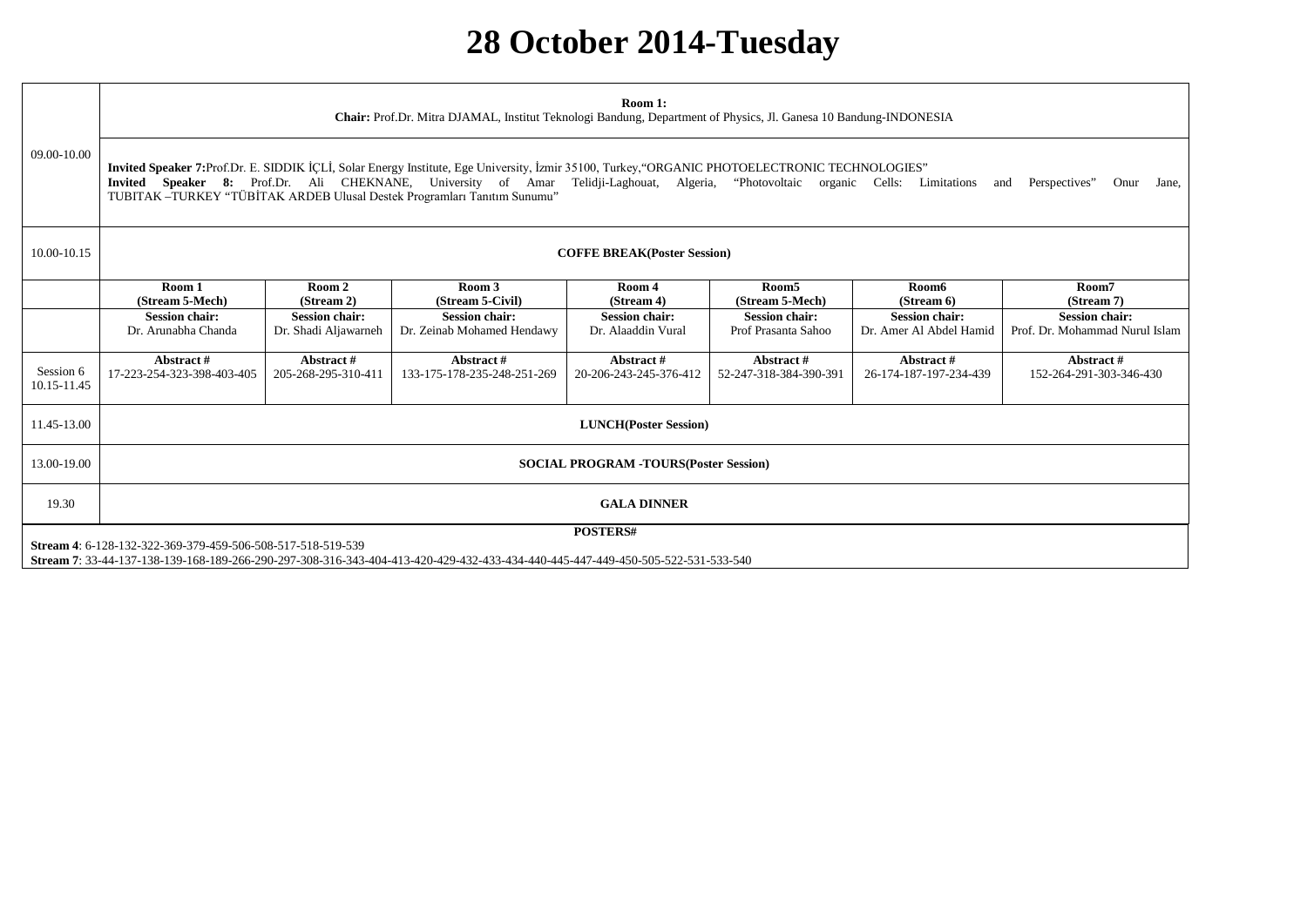# **29 October 2014-Wednesday**

|                          |                                             | Room 1:<br><b>Chair:</b> Prof.Dr. Ali CHEKNANE, University of Amar Telidji-Laghouat, Algeria                                                                                                                                                                                                                                                                                                                          |                                             |                                                 |                                            |                                               |                                              |
|--------------------------|---------------------------------------------|-----------------------------------------------------------------------------------------------------------------------------------------------------------------------------------------------------------------------------------------------------------------------------------------------------------------------------------------------------------------------------------------------------------------------|---------------------------------------------|-------------------------------------------------|--------------------------------------------|-----------------------------------------------|----------------------------------------------|
| 09.00-10.00              | TECHNOLOGY"                                 | Invited Speaker 9: Prof.Dr. Oleg BURDAKOV- Linköping University, Department of Mathematics, Linköping – SWEDEN, "An Approach to Solving Decomposable Optimization<br>Problems with Coupling Constraints and its Application in Experimental Psychology"<br>Invited Speaker 10: Prof.Dr. Madjid Fathi, Director, Dept. of EECS University of Siegen, GERMANY, "KNOWLEDGE MANAGEMENT UNDER UNCERTAINTY IN NEURO-SCIENCE |                                             |                                                 |                                            |                                               |                                              |
| 10.00-10.15              | <b>COFFE BREAK</b>                          |                                                                                                                                                                                                                                                                                                                                                                                                                       |                                             |                                                 |                                            |                                               |                                              |
|                          | Room 1<br>(Stream 5-Mech)                   | Room 2<br>(Stream 6)                                                                                                                                                                                                                                                                                                                                                                                                  | Room 3<br>(Stream 5-Civil)                  | Room 4<br>(Stream 4)                            | Room5<br>(Stream 5)                        | Room6<br>(Stream 6)                           | Room7<br>(Stream 7)                          |
|                          | <b>Session chair:</b><br>Prof. Goutam Pohit | <b>Session chair:</b><br>Dr. Houda GHAMRI                                                                                                                                                                                                                                                                                                                                                                             | <b>Session chair:</b><br>Dr. Kashinath Saha | <b>Session chair:</b><br>Prof.Dr. Carmen Maftei | <b>Session chair:</b><br>Prof Sujit Ghosal | <b>Session chair:</b><br>Dr. Ashish Kumar     | <b>Session chair:</b><br>Dr. Nursel BAYDEMİR |
| Session 6<br>10.15-11.45 | Abstract#<br>24-25-32-68-70-99              | Abstract #<br>185-351-365-472-490                                                                                                                                                                                                                                                                                                                                                                                     | Abstract#<br>154-304-305-470-489-501-502    | Abstract#<br>7-13-155-214-259-317-353-355       | Abstract#<br>171-299-300-542               | Abstract #<br>196-240-242-345-350-364-368-510 | Abstract #<br>296-301-377-386-426-452-453    |
| 11.45                    | <b>CLOSING - CHECKING-OUT</b>               |                                                                                                                                                                                                                                                                                                                                                                                                                       |                                             |                                                 |                                            |                                               |                                              |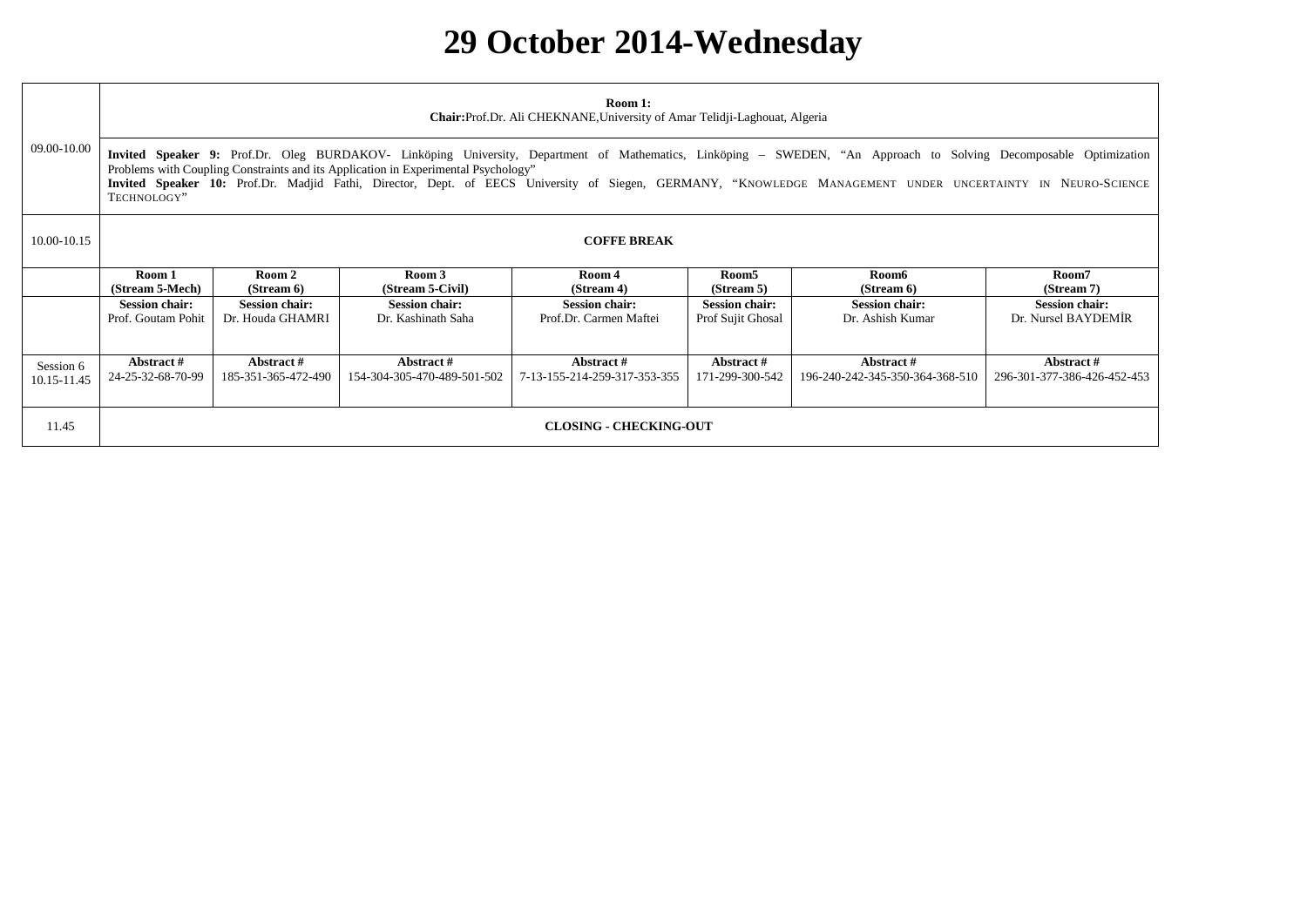# **ORAL PRESENTATIONS IN ICCESEN-2014**

#### **Stream-1: Physical Science and Technology**

| Abst.# | <b>Authors</b>                                                                                | <b>Title</b>                                                                                                      |
|--------|-----------------------------------------------------------------------------------------------|-------------------------------------------------------------------------------------------------------------------|
| 11     | Majid Zarezadeh                                                                               | Investigation of operation High precision balances in different environment conditions                            |
|        |                                                                                               | and calculation of uncertainty to arias environment conditions                                                    |
|        | Majid Zarezadeh                                                                               | The Preparation of Polyethylene and mineral material Composites, and experimental and                             |
| 12     |                                                                                               | theoretical (Using MCNP Code) verification of their characteristics for neutron beam                              |
|        |                                                                                               | attenuation                                                                                                       |
| 46     | Aissa Keffous                                                                                 | A novel device configuration based on multilayer a-SiC - Metal – a-SiC for energetic and<br>photonic applications |
| 54     | Aliyu Ahmad Warra                                                                             | PRODUCTION OF ANIONIC SURFACTANT(SOAP) FROM MORINGA OLEIFERA                                                      |
|        |                                                                                               | <b>SEED OIL</b>                                                                                                   |
| 71     | Issam Qattan, Ahmad Alsaad and Ehab Salahat                                                   | Possible Empirical Evidence for Diquarks Correlations Within the Proton                                           |
| 72     | Issam Qattan, Ahmad Alsaad and Ehab Salahat                                                   | Global Extended Gari-Krümpelmann Model Fit to Proton Electromagnetic Form Factors                                 |
|        |                                                                                               | Including Phenomenological Two-Photon Exchange Corrections                                                        |
| 95     | Murat Dindar, Saniye Dindar, Ekrem Kandemir,<br>Cevdet Bayar, Selcuk Helhel and Tuncay Ozisik | TUY 40 Telescope Control System based on LabVIEW                                                                  |
| 151    | Sibel Akça and Eyyup Tel                                                                      | Semi-empirical formula with new coefficients of $(\alpha, n)$ reaction cross-section                              |
| 177    | Mohammad Alnabhan and Ahmad Abu-Al-Aish                                                       | M-learning QoS Measurement Model: A Context Adaptation Approach                                                   |
| 216    | Oliver Roesler and Yoshikatsu Hayashi                                                         | Simulation of a diffusion driven mobile robot                                                                     |
| 258    | Zoubir Santouh, Abdelkrim Boukabou and                                                        | Controlling fractional-order chaotic systems based on Takagi-Sugeno fuzzy model and                               |
|        | Abdelkader Senouci                                                                            | predictive approach                                                                                               |
| 274    | Hatice Duran Yildiz, Rasit Cakir and Dilaver                                                  | Superconducting Cavity Utilization for Linear Accelerator Systems                                                 |
|        | Porsuk                                                                                        |                                                                                                                   |
|        | Filiz Ertuğral, Hakan Yakut, Emre Tabar, Recep                                                | Measurements of Radon content in the thermal waters in Sakarya                                                    |
| 283    | Akkaya, Nilüfer Demirci and Zemine<br>Zenginerler                                             |                                                                                                                   |
| 284    | Filiz Ertuğral and Hakan Yakut                                                                | Measurement of seasonal indoor radon concentration in Sakarya University, Turkey                                  |
|        | Filiz Ertuğral, Ekber Guliyev and Ali Ekber                                                   | Quadrupole Moments and Deformation Parameters of the 166-180Hf, 156-170Er and                                     |
| 285    | Kuliev                                                                                        | 152-164Dy Isotopes                                                                                                |
| 333    | Saida Bourahla and Soumia Kouadri Moustefai                                                   | Structural, Electronic and Optical Properties of Sodium Nitrate NaNO3: An ab initio                               |
|        |                                                                                               | Study                                                                                                             |
| 335    | Karima Bouakaz and Abdessamad Abada                                                           | The soft quarks dispersion relation at next-to-leading order                                                      |
| 339    | Soumia Kouadri Moustefai and Saida Bourahla                                                   | Optical Properties of Inorganic Aerosols: Ab initio Study of NH4NO3 and NaNO3                                     |
| 342    | Karima Benchallal, Karima Bouakaz and                                                         | Gluons Energy at Next to Leading Order In Hot QCD Using The Real Time Formalism                                   |
|        | Abdessamad Abada                                                                              |                                                                                                                   |
| 388    | Amel Ait El Djoudi                                                                            | Deconfining Phase Transition Described with Probability Distribution and Cumulants                                |
| 392    | Ouahiba Toumi and Smain Kouadik                                                               | Modified non commutative induced Chern Simon theory                                                               |
| 406    | Muhammad Yusuf and Abdulraheem                                                                | Preliminary Study in In Vivo CT Dosimetry Using Optically Stimulated Luminescence                                 |
|        | Abdulrahman Kinsara                                                                           | Detector (OSLD)                                                                                                   |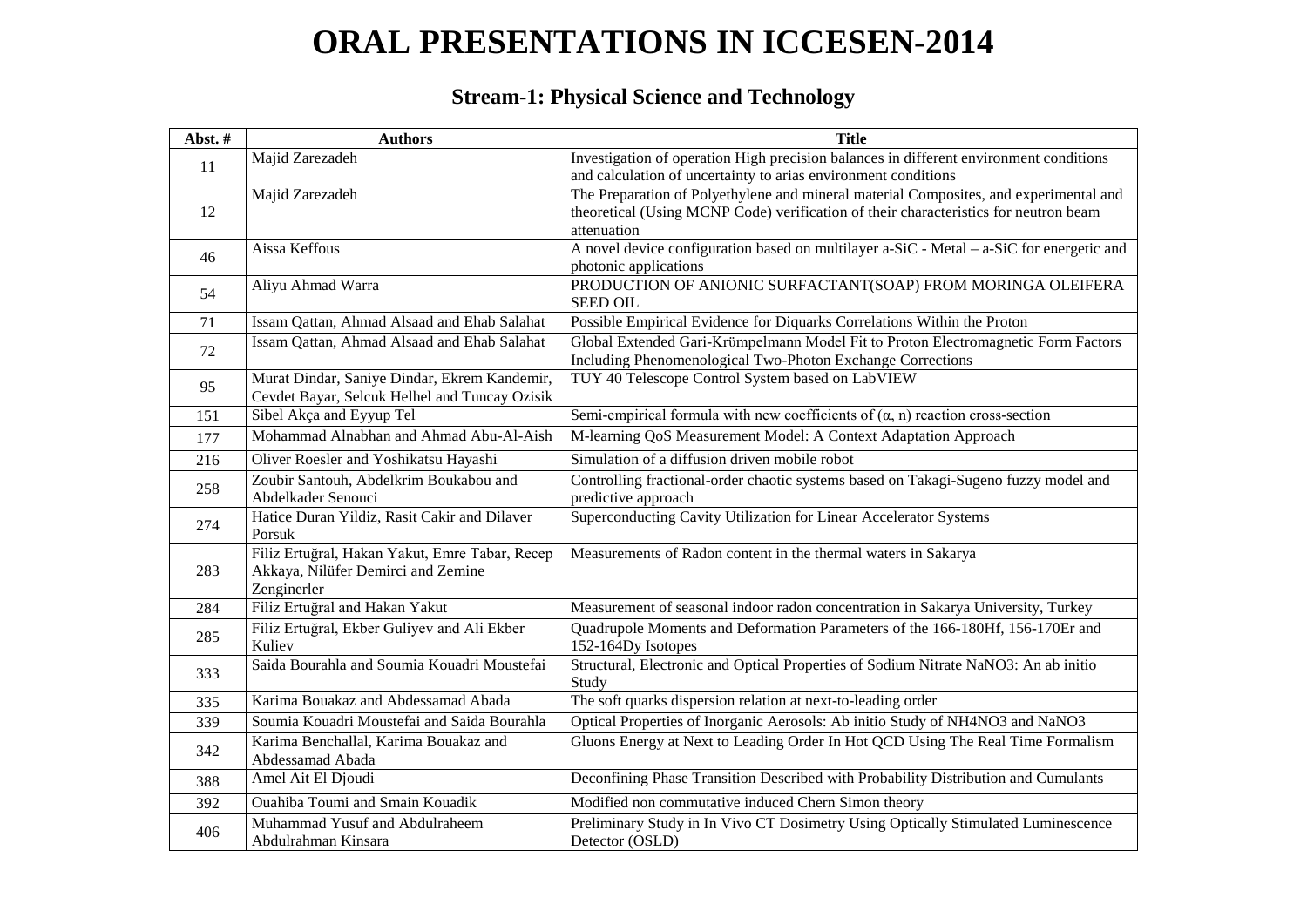| 491 | aglar and<br>urgay<br>Hudaverdı<br>Murat             | <b>Clusters</b><br>. A3581 and A400 $\cap$<br>. Hot Dense<br>- Plasma of .<br>wolution<br>-111 the<br>Galax <sup>-</sup> |
|-----|------------------------------------------------------|--------------------------------------------------------------------------------------------------------------------------|
| 515 | Altındağ<br>- Kasıt<br>. and<br>Hak<br>rikav'<br>kan | Shielding<br>:oncrete<br>Additive<br>- Boron<br>∵wnth<br>Investigation<br>Neutron                                        |

### **Stream-2:Mathematical Science and Applications**

| Abst.# | <b>Authors</b>                                                          | <b>Title</b>                                                                                                           |
|--------|-------------------------------------------------------------------------|------------------------------------------------------------------------------------------------------------------------|
| 39     | Mustafa Kemal Tural                                                     | On the LP Relaxation of an IP Formulation of the Minimum Weighted Maximal<br><b>Matching Problem</b>                   |
| 41     | Osman Palanci and Sırma Zeynep Alparslan Gök                            | Set-valued Solution Concepts on Cooperative Grey Games                                                                 |
| 42     | Mehmet Onur Olgun, Sırma Zeynep Alparslan Gök and<br>Gültekin Özdemir   | Cooperative Grey Games and Inventory Situations                                                                        |
| 43     | Eda Ülgen and Sırma Zeynep Alparslan Gök                                | On the airport problems and the sequential equal contributions rule                                                    |
| 50     | Sidiq Abdul-Kareem, Kolawole Bamidele, Saliu<br>Folorunsho andBeki Daud | Computational statements on human neurobiological system and treatments of<br>related body control challenges          |
| 59     | Serap Ergün, Sırma Zeynep Alparslan Gök and Tuncay<br>Aydoğan           | Flow Games in Ad Hoc Networks                                                                                          |
| 67     | Hanya Ben Hamdin, Stephen Creagh and Gregor Tanner                      | Semiclassical Transfer Operator for Complex Built-up Structure                                                         |
| 78     | Irinel Dragan                                                           | On the coalitional rationality of the Banzhaf Value and other non efficient<br>Semivalues                              |
| 79     | Tuğba Akman                                                             | Variational Time Discretization Methods for Semilinear Parabolic Optimal Control<br>Problems                           |
| 80     | Tuğba Akman                                                             | Proper Orthogonal Decomposition Sensitivities for Schlögl-Model                                                        |
| 89     | Nezam Mahdavi-Amiri and Mohammad Reza Ansari                            | An efficiently structured projected exact penalty approach for solving constrained<br>nonlinear least squares problems |
| 111    | Derya Dinler and Mustafa Kemal Tural                                    | Algorithms for a minisum location problem with regional demand                                                         |
| 113    | Azhar Ahmad and R.U. Gobithaasan                                        | On Fair Transition Curve By Bezier Quadratic Spline                                                                    |
| 114    | Mandi Orlić, Zoran Kaliman and Nada Orlić                               | Analytical derivation of Fuss' relations for bicentric hendecagon and dodecagon                                        |
| 120    | Aysun Tezel Özturan                                                     | A filter trust region method for generalized semi-infinite programming problems                                        |
| 161    | Asıf Yokuş and Dogan Kaya                                               | Numerical and Exact Solutions for Time Fractional Burgers Equation                                                     |
| 164    | Predrag Stefanov, Aleksandar Savic and Goran Dobric                     | Development and operation planning of power systems by comparing scenarios<br>during multi-objective optimization      |
| 179    | Vahide Bulut and Ali Caliskan                                           | The Exchange Variatons Between Bezier Directrix Curves of Two Developable<br><b>Ruled Surfaces</b>                     |
| 190    | Nurdane Kale and İbrahim Karatay                                        | A New Difference Scheme for Fractional Cable Equation and Stability Analysis                                           |
| 191    | Nurdane Kale and İbrahim Karatay                                        | Numerical Solution of Fractional Diffusion Equation That Variable Coefficients                                         |
| 205    | Mehmet Zeki Sarikaya, Hatice Yaldiz and Samet Erden                     | On the Hermite-Hadamard-Fejér type integral inequality for convex function                                             |
| 215    | Necla Gündüz, Emel Başar And Celal Aydin                                | Performance of Some Robust Estimators for Weibull Distribution                                                         |
| 268    | Samira Brahmi, Samia Aitouche and Mohamed Djamel<br>Mouss               | Review and comparative study of measurement method of intellectual capital                                             |
| 282    | Harun Öztürk and Salih Aytar                                            | An Eoq Model for Defective Items with Acceptable Defective Part in Fuzzy Sets<br>Environment                           |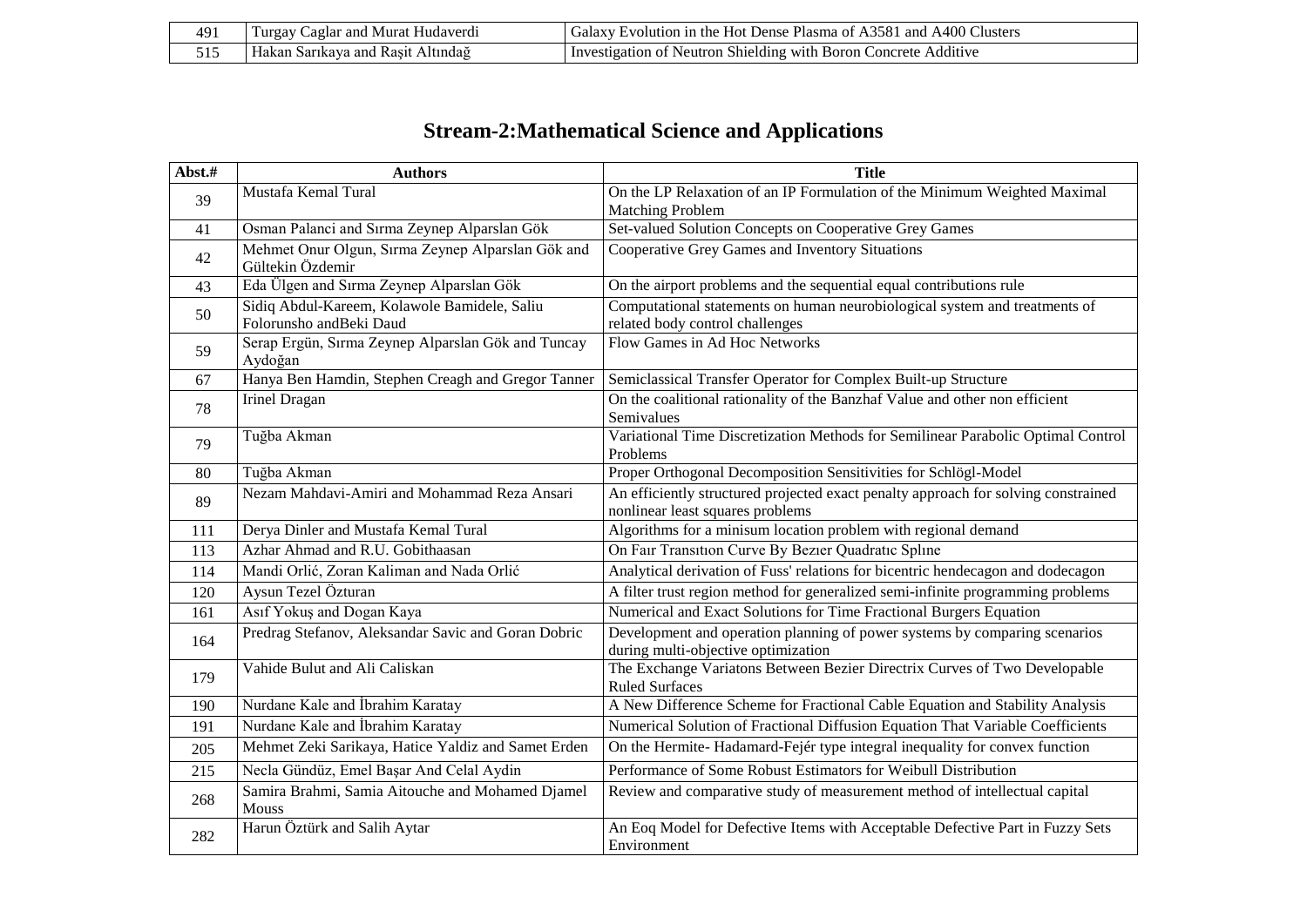| 287 | Bezoui Madani and Mustapha Moulaï             | Exact method for generate efficient solutions to constrained portfolio assets<br>selection |
|-----|-----------------------------------------------|--------------------------------------------------------------------------------------------|
| 295 | Mehmet Ali Cengiz, Talat Şenel and Naci Murat | A Bayesian approach for evaluation of OECD countries' energy efficiencies                  |
| 310 | Siti Hasnah Tanalol, Abdullah Bade and Salina | Self-Collision Detection for Cloth Simulation based on Multiresolution Hierarchical        |
|     | Sulaiman                                      | <b>Bounding Volume</b>                                                                     |
| 338 | Murat Sari, Abdullah Hulusi Kokcam and Emin   | Simulation based Optimization on Mattress Manufacturing Line                               |
|     | Gundogar                                      |                                                                                            |
| 352 | Muhammad Ashraf and Baris Bulent Kirlar       | On the fifth order LFSR sequence over $GF(\text{Sp}^2)$                                    |
| 411 | Samira Biskri and Jean-Pierre Antoine         | Image Analysis of Solar Magnetic Loops Using the 2-D Directional Wavelet                   |
| 422 | Shadi Aljawarneh                              | Concerns from Cloud Security Issues: Challenges and Open Problems                          |
| 463 | Yavuz Can and Georg Prof. Dr.-Ing. Fischer    | Orthogonalizing Boolean Subtraction of Minterms or Ternary Vectors                         |
| 514 | Petr Volf                                     | On regression approach to stochastic optimization                                          |

#### **Stream-3: Energy and Applications**

| Abst.# | <b>Authors</b>                                                                  | <b>Title</b>                                                                                                                                     |
|--------|---------------------------------------------------------------------------------|--------------------------------------------------------------------------------------------------------------------------------------------------|
| 21     | Zahir Rouabah, Heriche Hocine, Sabrina<br>Benabbas and Ali Dilmi                | Optimization of thickness and doping of various layers of CIGS solar cell                                                                        |
| 60     | Soulaymen Kammoun, Amal Marrekchi, Souhir<br>Sallemand Mohamed Ben Ali Kammoun  | Behaviour and stability assessment of DFIG based Wind Turbine Generator while coupling to<br>the grid using two different connection techniques. |
| 61     | Amal Marrekchi, Soulaymen Kammoun, Souhir<br>Sallem and Mohamed Ben Ali Kammoun | A comparative study of new MPPT technique and P&O in PV Systems for DC loads.                                                                    |
| 121    | Drhameed Khalaf                                                                 | Analysis and Evaluation of Boiler Efficiency For North Gas Company- Kirkuk (Iraq) By<br><b>Indirect Method</b>                                   |
| 124    | Shahril Irwan Sulaiman, Nur Zahidah Zainol and<br>Hedzlin Zainuddin             | Cuckoo Search for Determining Artificial Neural Network Training Parameters in Modeling<br><b>Operating Photovoltaic Module Temperature</b>      |
| 140    | Ünal Kurt, Şaban ÖztÜrk, Okan ÖzgÖnenel and<br>Merve Şen Kurt                   | Environmental Impacts of Renewable Energy Sources and Effective Use of These Sources                                                             |
| 144    | Mehtap Günay, Victor Hugo Sanchez Espinoza<br>and Anton Travleev                | THE EFFECT ON NEUTRONIC CALCULATIONS OF CERTAIN ALTERNATIVE FUELS<br>IN A BOILING WATER REACTOR BY USING MCNPX MONTE CARLO METHOD                |
| 145    | Mehtap Günay                                                                    | RADIATION DAMAGE INVESTIGATION ON CERTAIN ALTERNATIVE FLUIDS IN A<br>HYBRID SYSTEM BY USING MCNPX MONTE CARLO RADIATION TRANSPORT<br><b>CODE</b> |
| 199    | Sara Borji, Mohammed Benzirar and Mohammed<br>Bouabdellaoui                     | Calculation of the temperature fluctuations in a heated turbulent jet plane in particular case                                                   |
| 208    | Muslum Arici, Mirac Kan and Hasan Karabay                                       | Effect of Aspect Ratio on Natural Convection in Cavities with a Wavy Wall                                                                        |
| 219    | Merve Şentürk Acar and Oğuz Arslan                                              | The Effect Of Cold Stream Of Vortex Tube On Efficiency Of The Vapor Compression<br><b>Refrigeration System</b>                                   |
| 224    | Yunus Sarıkaya, Hasbi Apaydın and Şükrü Kitiş                                   | A Hydrolysis System Design and Analysis for Vehicles with Microprocessor Based and PWM<br>Controlled Card                                        |
| 239    | Göksu Görel and Ertuğrul Çam                                                    | Temperature Effect On The Load Of The Panel To Be Controlled By The PID For Utility<br><b>Independent PV Systems</b>                             |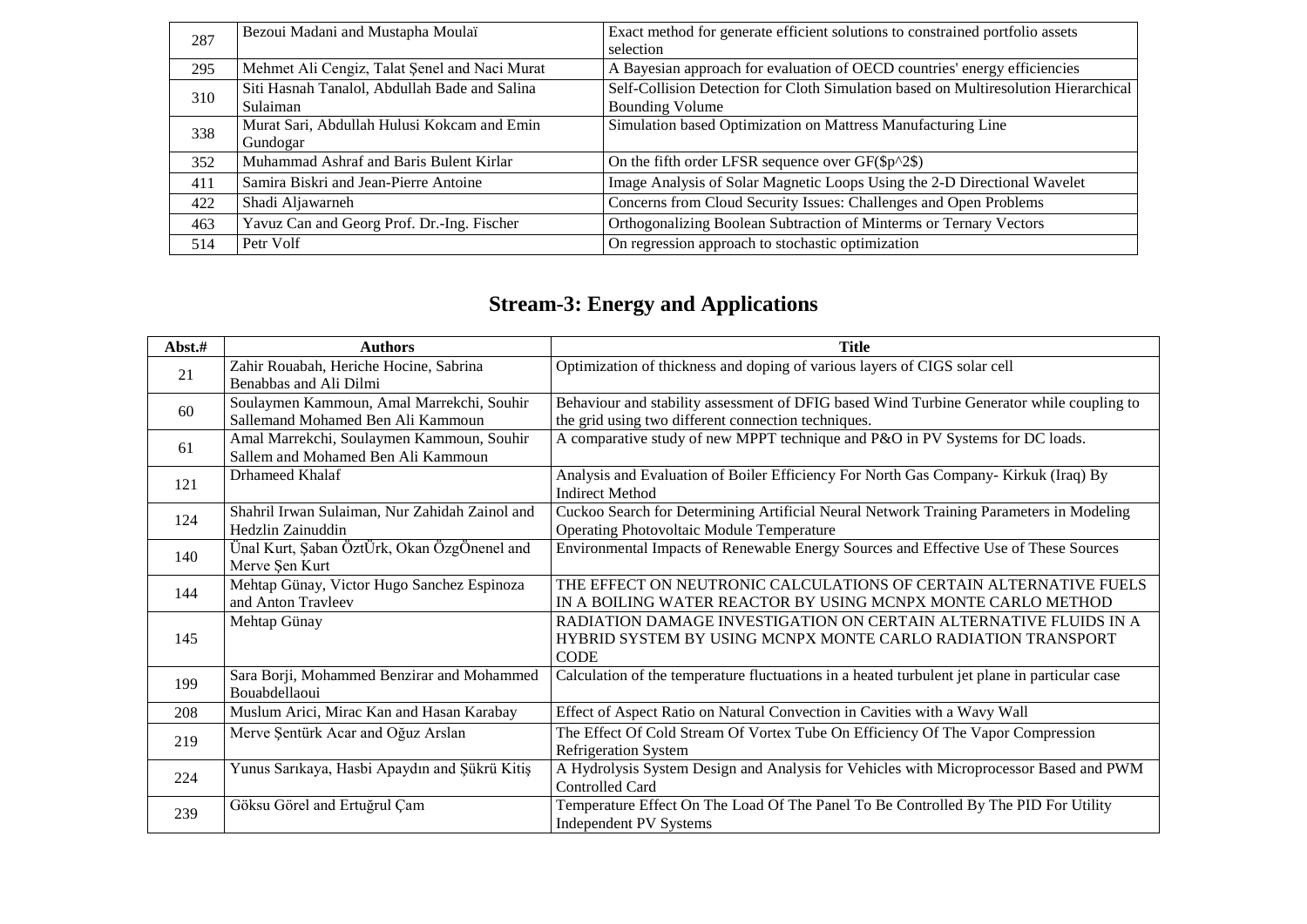| 260 | Sasan Hassan Hamid, Dashne Jalal Saeedand                                                                        | Modeling Hydro-Turbine Torque with LabVIEW                                                                    |
|-----|------------------------------------------------------------------------------------------------------------------|---------------------------------------------------------------------------------------------------------------|
|     | Sarbast Rasheed                                                                                                  |                                                                                                               |
| 271 | Mustafa Ergin Şahİn and Işık ÖzdİnÇ                                                                              | Design of Wave Energy Converter System with Linear Generator                                                  |
| 324 | Benoudjit Chalabia and Youcefettoumi Fatiha                                                                      | Evaluation of the Wind potentiel by using Weibull model In the different sites of Algeria                     |
| 327 | Rabi Karaali and İlhan Tekin Öztürk                                                                              | THERMOECONOMIC ANALYSES OF STEAM INJECTED GAS TURBINE<br><b>COGENERATION CYCLES</b>                           |
| 328 | Rabi Karaali and İlhan Tekin Öztürk                                                                              | THERMODYNAMIC ANALYSES OF STEAM INJECTED GAS TURBINE<br><b>COGENERATION CYCLES</b>                            |
| 329 | Arzu Keven and Rabi Karaali                                                                                      | <b>INVESTIGATION OF AN ALTERNATIVE FUEL FOR DIESEL ENGINES</b>                                                |
| 349 | Zuhal Er                                                                                                         | Utilization of The Collector Rainbow System in Istanbul                                                       |
| 363 | Lahcene Boukelkoul                                                                                               | Wind Turbine Availability and Reliability Measures Using Markov Reward Model                                  |
| 367 | Giray Eşref Kiral, Onur Elma, Ahmed Tahir Ince,<br>Bülent Vural, Uğur Savaş SelamoĞullari and<br>Mehmet UzunoĞlu | A New Smart Plug for Monitoring and Home Energy Management                                                    |
| 370 | Ahmed Tahir Ince, Onur Elma, Giray Eşref Kiral,<br>Bülent Vural, Uğur Savaş Selamoğullari and<br>Mehmet Uzunoğlu | The Analysis of True Electrical Power Consumption Efficiency on a Smart Plug by ZigBee<br><b>WSN</b> Protocol |
| 385 | Abdulsalam Alshboul                                                                                              | Thermal performance of different wall structures in variate extreme climatic conditions in<br>Jordan          |

### **Stream-4: Earth Science and Applications**

| Abst. $#$ | Authors                                                                             | Title                                                                                                                                 |  |
|-----------|-------------------------------------------------------------------------------------|---------------------------------------------------------------------------------------------------------------------------------------|--|
|           | Ahmed Nooh                                                                          | Using Nanomaterials to optimize Mud Rheology At HPHT wells throughout experimental work.                                              |  |
| 13        | Zine Kechrid and Faouzi Dahdouh                                                     | Combined effect of water contamination with cobalt and nickel on metabolism of albino (Wistar) rats                                   |  |
| 20        | Souad Tabet, Zine El Abidine<br>Rahmouni and Belagraa Larbi                         | Geotechnical study on the landslides of Constantine University site, Algeria                                                          |  |
| 155       | Duoying Zhang, Weiguang Li,<br>Wen Qin and Xiaofei Huang                            | Ammoniun removal from drinking water at low temperature by newly isolated strain Acinetobacter sp. HITLi                              |  |
| 206       | Cristina Negru, Florentina<br>Pascariu, Ciprian Chelariu and<br>Mihai Remus Şaramet | Invasive vs. non-invasive methods in estimating slope stability, with application in the Copou area, IASI,<br>Romania                 |  |
| 214       | Mina Moradizadeh and<br>Mohammad Reza Sarajian                                      | Downscaling AMSR_E-Derived Soil Moisture Using MODIS Data                                                                             |  |
| 243       | Carmen Maftei, Ichinur Omer and<br><b>Constantin Buta</b>                           | Impact of climate change on water quality of Techirghiol Lake                                                                         |  |
| 245       | Gabriel Minea and Carmen Maftei                                                     | RAINFALL-RUNOFF STUDY AT THE PLOT SCALE IN VOINESTI EXPERIMENTAL BASIN<br>(ROMANIA)                                                   |  |
| 259       | Alaaddin Vural                                                                      | USING OF PLANT TARAXACUM OFFICINALE AS A BIOINDICATOR FOR TRACE ELEMENT<br>CONTAMINATION: ON HIGHWAY OF GÜMÜSHANE CITY CENTER, TURKEY |  |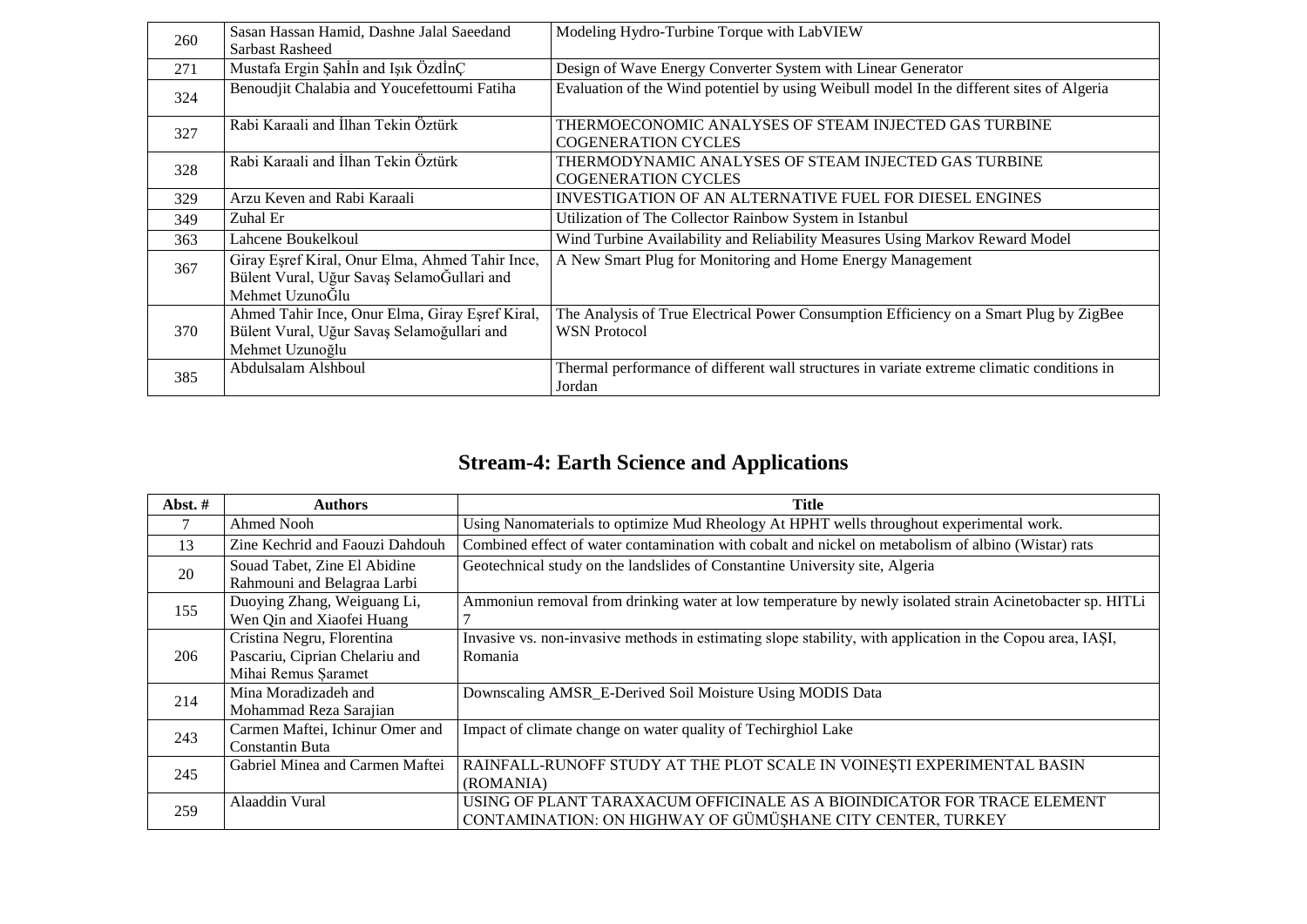| 299 | Baba Musta, Rasyidah Moneey,<br>Ismail Abd. Rahim | Mineralogical Study of Weathered Rock of Sandakan Formation and its Effect to the Potential of Slope Failure |
|-----|---------------------------------------------------|--------------------------------------------------------------------------------------------------------------|
|     | Ghassan Al-Dharhani, Zulaiha                      | Enhanced RBFN backpropagation for multi-orientation weather pattern prediction                               |
| 317 | Othman, Azuraliza Bakar and                       |                                                                                                              |
|     | Sharifah Mastura Syed Abdullah                    |                                                                                                              |
|     | Ebru Başpınar Tuncay, Fuzuli                      | Effect of Aggregate Origin on the High Compressive Strength Concrete                                         |
| 353 | Yağmurlu and Şemsettin                            |                                                                                                              |
|     | Kılınçarslan                                      |                                                                                                              |
|     | Ebru Başpınar Tuncay, Fuzuli                      | Investigation of Usability As Aggregate of Different Originated Rocks                                        |
| 355 | YaĞmurlu and Şemsettin                            |                                                                                                              |
|     | KilinÇarslan                                      |                                                                                                              |
|     | Azuraliza Abu Bakar, Abdul Razak                  | Sequential Pattern Discovery Algorithm for Malaysia Rainfall Prediction                                      |
| 376 | Hamdan, Sharifah Mastura Syed                     |                                                                                                              |
|     | Abdullah and Othman Jaafar                        |                                                                                                              |
| 412 | Bahador Fallahfar, Esmaeil Rahimi                 | Determining the optimum heap Height considering the Irrigation Rate and the slope of heap bed variations in  |
|     | and Neda Mohaghegh                                | Miduk Copper mine                                                                                            |

### **Stream-5:Engineering Science and Applications**

| Abst.#         | <b>Authors</b>                       | Title                                                                                                    |  |
|----------------|--------------------------------------|----------------------------------------------------------------------------------------------------------|--|
| $\overline{4}$ | Shohreh Mohammadi and Habibollah     | Comparing and Categorizing mathematical models to predict relative permeability in granular porous media |  |
|                | <b>B</b> yatt                        |                                                                                                          |  |
|                | Ali Habibi and Mir Mohammad Reza     | Determinig Ineverse Kinematic Parameters of the Robot Arms using Cuckoo Algorithm                        |  |
|                | Alavi Milani                         |                                                                                                          |  |
|                | Süleyman Gökmen, Mehmet Fatih        | The effect of Uv radiation on the mycotoxin content of ravioli                                           |  |
| 14             | Aydın, Abdulvahit Sayaslan and Hasan |                                                                                                          |  |
|                | Yetim                                |                                                                                                          |  |
| 15             | Abdelmadjid Recioui                  | Optimization of Circular Antenna Arrays using Differential Search Algorithm                              |  |
| 17             | B. K. Panigrahi and G Pohit          | Dynamic Anlysis of Edge Cracked Functionally Graded Timoshenko Beam                                      |  |
| 23             | Prasanta Sahoo and Supriyo Roy       | Roughness Optimization of Electroless Ni-P-Cu Coatings Using Artificial Bee Colony Algorithm             |  |
| 24             | Arunabha Chanda                      | Simulation of Flow Boiling Heat Transfer in a Single Horizontal Microchannel                             |  |
| 25             | Kashinath Saha                       | SHAPE OPTIMIZATION FOR ELASTIC LIMIT ANGULAR SPEED OF SOLID AND ANNULAR                                  |  |
|                |                                      | DISKS UNDER THERMAL ENVIRONMENT                                                                          |  |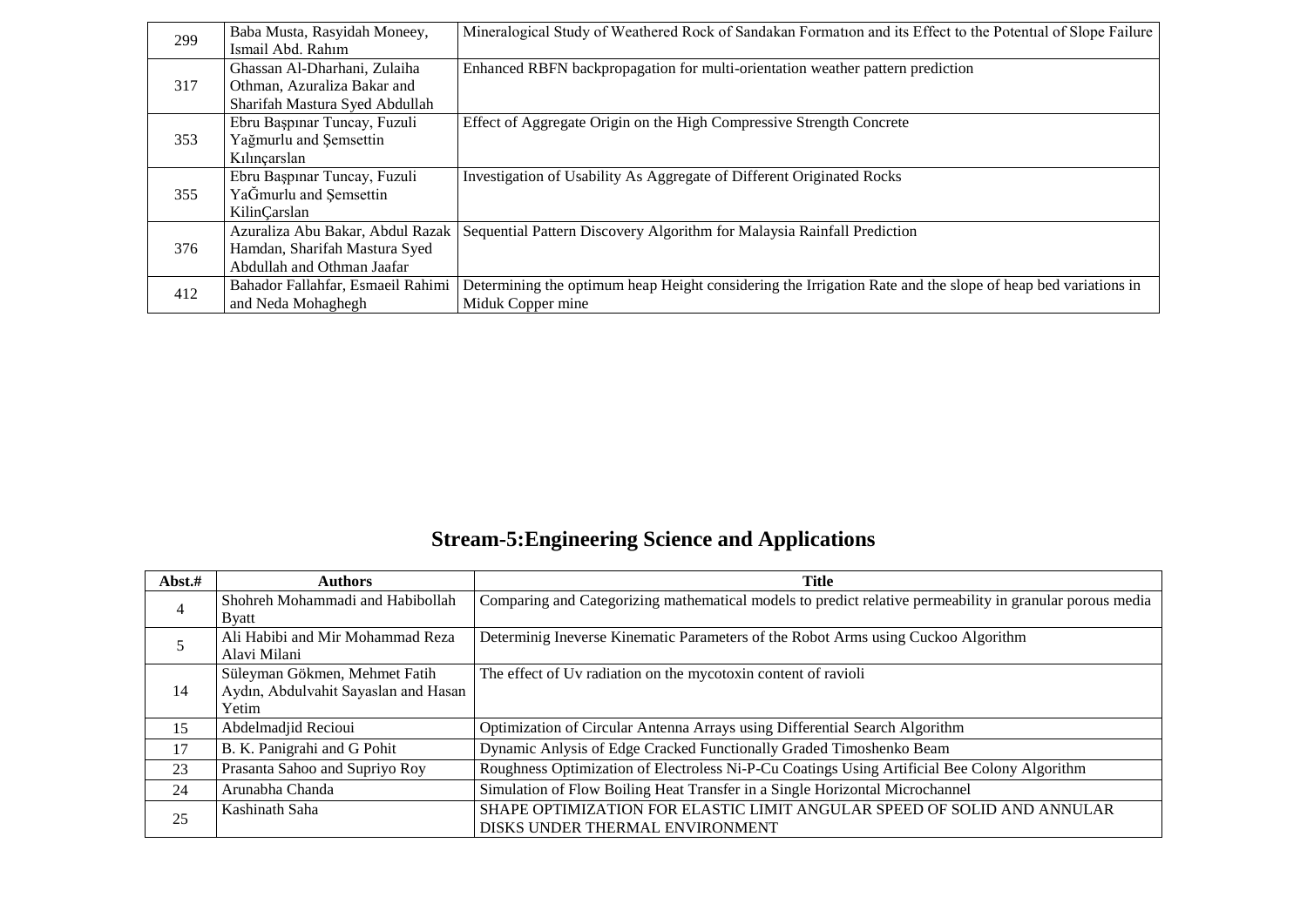| 28  | Rachid Sammouda                                                                     | Full Automated Segmentation Method of Thorax CT Images for Ealy Detection Lung Cancer Regions                                       |
|-----|-------------------------------------------------------------------------------------|-------------------------------------------------------------------------------------------------------------------------------------|
| 32  | Sujit Ghosal, Arunabha Chanda<br>andGourish Kundu                                   | Numerical Study of Developing Flow through a Parallel Plate Channel for a Power Law Fluid                                           |
| 37  | Mahmut Emin Çelik and Irfan<br>KaragÖz                                              | Simulation of Electrical Stimulation of Layered Retina with Bipolar Electrode Configuration and<br>Temperature Change on the Retina |
| 49  | Gözde İnan Sezer, Şemsi Yazıcı and<br>Alper Sezer                                   | Effect of aggregate type on mechanic and dynamic properties of fiber reinforced concretes                                           |
| 52  | Özdoğan Karaçalı                                                                    | ANALYSIS OF A LOADING PALLET SYSTEM DESIGN FOR NAILING IN COMPUTER AIDED<br><b>ENGINEERING</b>                                      |
| 55  | Damene Zineb, Goual Mohammed<br>Sayah and Saiti Issam                               | Mechanical and thermal properties of a cellular concrete formulated from dune sand, cement, lime and waste<br>brick fillers         |
| 56  | Goual Mohammed Sayah and Damene<br>Zineb                                            | Mechanical and thermal properties of dune sand concrete lightened by expanded polystyrene beads                                     |
| 63  | Nilanjan Roy, Arunanshu Shekhar<br>Kuar and Souren Mitra                            | Nd: YAG laser microdrilling of Aluminium 5052: Process optimization and Sensitivity analysis                                        |
| 66  | Aisha Al-Baroud, Dhari Al-Gharabally<br>and Hannan Al-Qanai                         | Kuwait Environmental Remediation Program: Unexploded Ordnance (UXO) Strategy                                                        |
| 68  | Barış Gürel, Osman İpek and Mehmet<br>Kan                                           | NUMERICAL ANALYSIS IN PULVERISED COAL FIRED FURNACE FOR DIFFERENT BURNER<br><b>GEOMETRIES</b>                                       |
| 70  | Mehmet Kan, Osman İpek and Barış<br>Gürel                                           | PLATE HEAT EXCHANGERS AS A COMPACT DESIGN AND OPTIMIZATION OF DIFFERENT<br><b>CHANNEL ANGLES</b>                                    |
| 90  | Mouloud Challal, Arab Azrar,<br>Mokrane Dehmas, Rabia Aksas and<br>Mohamed Trabelsi | Wide Stopband Microstrip Bandpass Filter Based on a Compact Slotted Ground Structure                                                |
| 99  | Salim Saleh, Najeeb Abttan and<br>Ahmed Khuder                                      | Optimization of Welding Parameters and Choose a Reliable Process by Using Reliability Function of Grey<br>Relational Grade (GRG)    |
| 102 | Hanane Zermane and Hayet Mouss                                                      | A Fuzzy Expert System to control and running of a manufacturing process                                                             |
| 108 | Salim Kahveci                                                                       | The Effects of Segment Length (J) on Zigzag Code Performance                                                                        |
| 116 | Che Zalina Zulkifli, Hasnatu Nazuha<br>Hassan and Widad Ismail                      | Embedded RFID and Wireless Mesh Sensor Network Materializing Automated Production Line Monitoring                                   |
| 123 | Utku Bayram and Erdem Acar                                                          | Tolerance Analysis with Multiple Surrogate Models                                                                                   |
| 125 | Yılmaz Gür                                                                          | Fabrication of Mathematical Models via Low-Cost 3D FDM Desktop Printer                                                              |
| 133 | Mustafa Günal and Ali Kösen                                                         | Application of GIS for predicting quality of drinkable underground water                                                            |
| 135 | Abdellatif Tchantchane and Bryan<br>Cabije                                          | Assessing Free Space Optical device performance as a function of environment deployed at the University<br>of Wollongong in Dubai   |
| 141 | Majed Al-Mutairi, Ghadeer Al-Qattan<br>and Fatemah Al-Baroud                        | <b>Environmental Impact Assessment for Gas Projects</b>                                                                             |
| 147 | Eralda Xhafka, Jonida Teta and Elson<br>Agastra                                     | Mobile Environmental Sensing and Sustainable Public Transportation Using ICT Tools                                                  |
| 154 | Mustafa Özer and Mehmet Orhan                                                       | Determination of an Appropriate Method for Dispersion of Soil Samples in the Laser Diffraction Particle<br>Size Analysis            |
| 158 | Ashfaque Khan, Sujith By and Dr. Abu<br>Sayeed Mohammed                             | Analysis and design of a multistoried RCC framed structure subjected to progressive collapse                                        |
| 163 | Khalim Rashid and Iman Mohseni                                                      | Effect of Torsional Stiffness on Distribution of Live Load on Skew Bridges                                                          |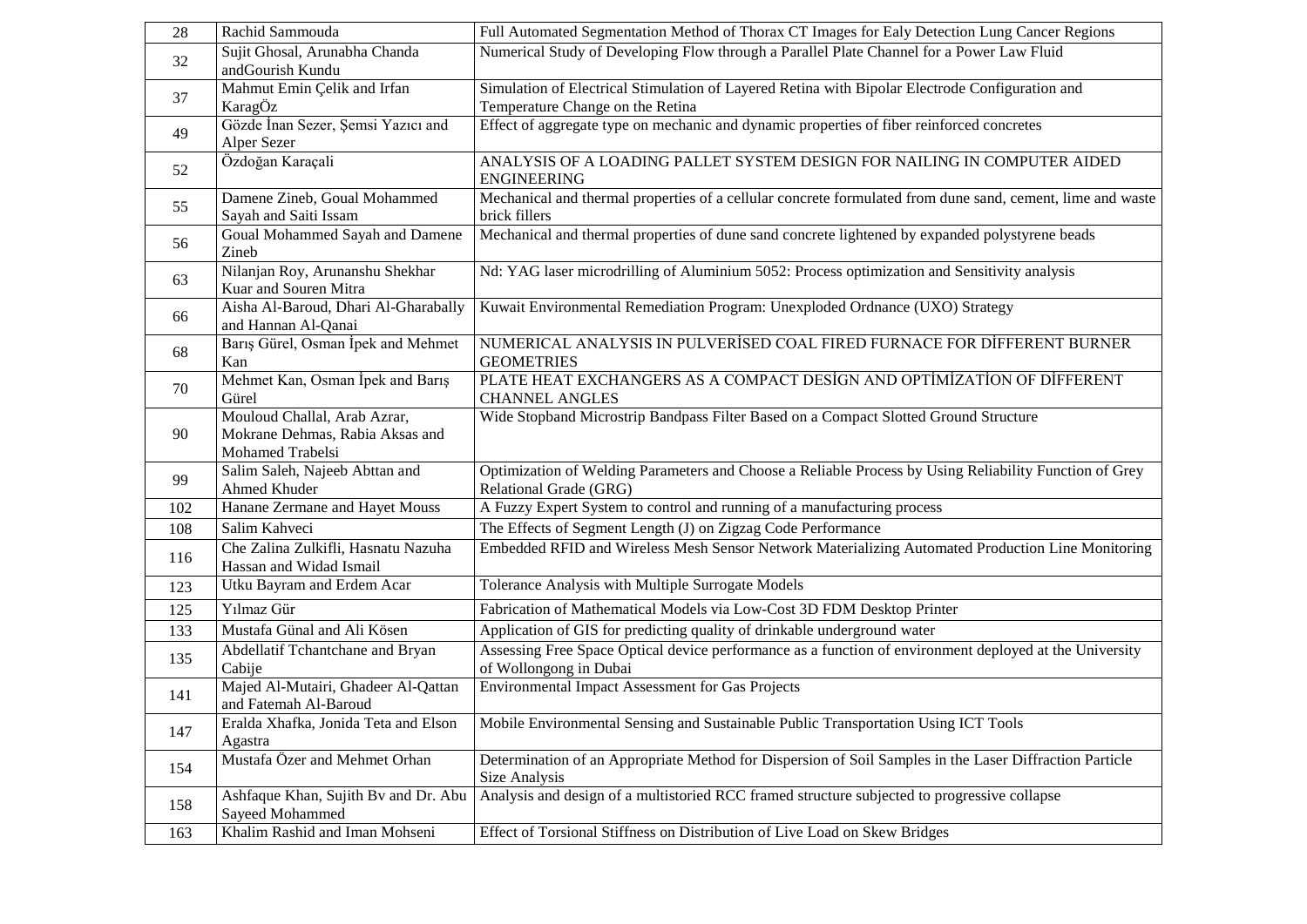| 165 | Balgaisha Mukanova and Tolkyn<br>Mirgalikyzy                                         | Simulation of the electric field of a point source on the relief surface                                                                                  |  |
|-----|--------------------------------------------------------------------------------------|-----------------------------------------------------------------------------------------------------------------------------------------------------------|--|
| 169 | Adnan Masri                                                                          | Composite Shear Walls An Efficient Seismic Resistant System for Multi-story Buildings                                                                     |  |
| 171 | Farida Boulaghmen and Djillali<br>Benouar                                            | Identification of the Resilience in Algeria: Study Case of Major Risks Situation. Earthquake of Boumerdes,<br>21 May 2003.                                |  |
| 172 | Falah Alshahrany, Maysam Abbod and<br><b>Idir Moualek</b>                            | WSN and RFID Integration to Support Intelligent Monitoring in Smart Buildings Using Hybrid Intelligent<br><b>Decision Support System</b>                  |  |
| 175 | <b>Balázs Nagy</b>                                                                   | Thermal calculation of ground contact structures: New methods based on parametrized transient finite<br>element thermal modeling                          |  |
| 176 | Figen Aynali and Gokcen Alev Altun<br>Ciftcioglu                                     | THERMODYNAMIC STUDY: C-H BOND ACTIVATION OF METHANE WITH OsO+                                                                                             |  |
| 178 | <b>Balázs Nagy</b>                                                                   | Thermal calculation of ground contact structures: Correction factors of environment- and structure-<br>dependent effects on the heat transfer coefficient |  |
| 183 | Hamza Medoukali, Mossadek Guibadj<br>and Boubakeur Zegnini                           | Numerical Study Using FEM of Partial Discharges Apparition in XLPE Insulation Cables Containing<br>Cavities                                               |  |
| 194 | Dilek Altas, Ahmet Mete Cilingirturk<br>and Vildan Gulpinar                          | Solution of the Artificial Neural Networks "Black Box" Problem with the Help of the Social Network<br>Analysis                                            |  |
| 211 | N Boukhalfa and M Afrid                                                              | Use of the 4th order Runge Kutta Numerical Method in a Chemical Kinetic Problem                                                                           |  |
| 212 | N Boukhalfa and A.H Meniai                                                           | Optimization of a Thermodynamic Model Parameters Using the Levenberg- Marquardt Method                                                                    |  |
| 218 | Chanane Kamal, Manjate Elcidio and<br><b>Bouras Omar</b>                             | Adsoption end co-adsoption model calculation of pentachlorophenol and humic acids onto bentonite end<br>activated carbon.                                 |  |
| 223 | Ömer Yavuz Bozkurt, Mustafa Omeed<br>Ezzulddin Barbar and Özkan Özbek                | Investigation of Effects of Parameters in Element-Free Galerkin Method for Bending Analysis of Mindlin-<br><b>Reissner Plates</b>                         |  |
| 233 | Michal Pazdanowski                                                                   | SVD augmented gradient optimization                                                                                                                       |  |
| 235 | Ali Haydar Kayhan and Ahmet Demİr                                                    | Harmony Search Based Solution Algorithm for Optimum Design of RC Cantilever Retaining Walls<br><b>Considering Relevant Turkish Standards</b>              |  |
| 238 | Shohreh Mohammadi, Ali Kargari and<br>Habibollah Byatt                               | Phenol Removal Evaluation in a Photo-catalytic Membrane Reactor (PMR)                                                                                     |  |
| 246 | Shohreh Mohammadi and Habibollah<br><b>Byatt</b>                                     | Pore network modeling of multi-phase flow through porous media                                                                                            |  |
| 247 | Seokkwan Hong, Jeongjin Kang, Chan<br>Hee Park, Jong-Taek Yeom and Jong-<br>Deok Kim | Numerical Simulation of Cold Drawing Process for Nitinol Tube                                                                                             |  |
| 248 | <b>Emre Sancak and Canan Kiran</b>                                                   | Investigation of the Using of the Wastewater Dried Sludge from Isparta Plant into Cement                                                                  |  |
| 251 | Ayşe Yeter Günal and Aytaç Güven                                                     | Determination of geomorphological parameters of Damlıca basin using GIS.                                                                                  |  |
| 253 | Idrees Al-Kofahi                                                                     | Investigation Of Drain Engineering Submicron MOSFET's Behavior                                                                                            |  |
| 254 | Dursun MerİÇ and Hasan Gedİklİ                                                       | Numerical Investigation of Energy Absorption Characteristics of Tailor Welded Conical Tubes                                                               |  |
| 267 | Maadh Alsamarrae, Anas Alsamarrae<br>and Sarbast Rasheed                             | Measuring the Pollution Rates In Water Lakes                                                                                                              |  |
| 269 | Malgorzata Urbanek and Dorota<br>Blaszkiewicz                                        | Improvement of the construction railway foundation using a numerical model                                                                                |  |
| 270 | Helin Nahro, Kardo Kamil, Sarbast<br>Rasheedand Nihad Baban                          | Modeling and Analysis of Dam Problems Using LabVIEW                                                                                                       |  |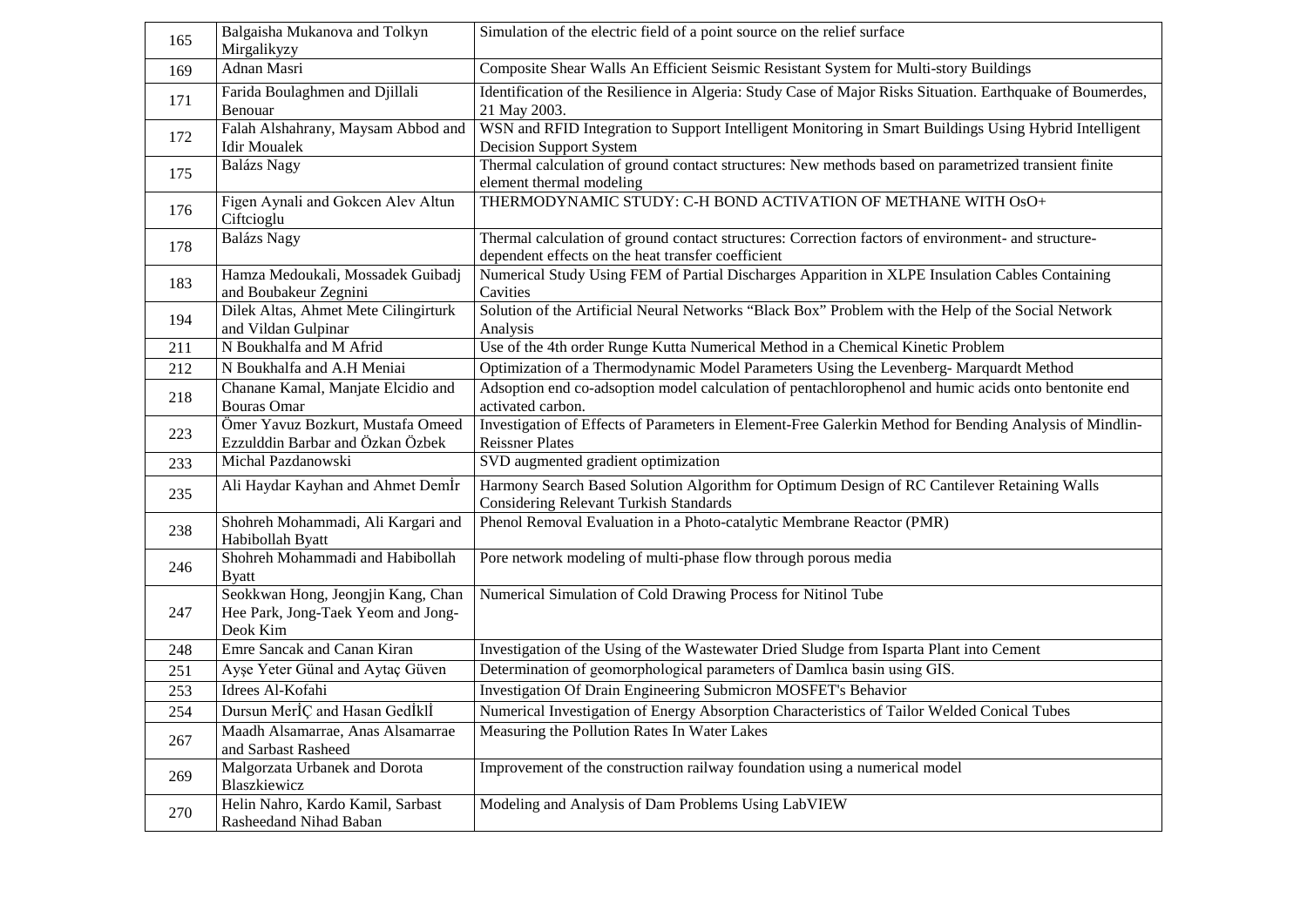| 276 | Souad Hamada                                                          | Dynamic Hysteresis Modeling based on the Loss Separation Concept in Conducting Media up to Mean<br>Frequency                                                                             |  |
|-----|-----------------------------------------------------------------------|------------------------------------------------------------------------------------------------------------------------------------------------------------------------------------------|--|
| 280 | Zeynep Ilbay, Mahmut Bayramoğlu<br>and S. İsmail Kırbaşlar            | Optimization of Ultrasound- Assisted Extraction Parameters of Bioactive Components from Grapefruit (<br>Citrus paradisi) leaves Using D-Optimal Design                                   |  |
| 281 | Muhammed Emin Başak and Ayten<br>Kuntman                              | Prediction Methodology of Electromagnetic Emission for Integrated Circuits                                                                                                               |  |
| 286 | Souhir Sallem and Mohamed Kamoun                                      | Symmetrical components computation in a Three-phase Induction Motor Operating from Single-phase<br>Supply                                                                                |  |
| 288 | Olga Kisseleva, Bahytjan Akhmetov<br>and Petr Kharitonov              | PRINCIPLES OF CREATION OF INTEGRATED ON-LINE ACCESS SYSTEM FOR FREE STANDING<br>RENEWABLE ENERGY TECHNOLOGY (RET)                                                                        |  |
| 289 | Olga Kisseleva, Bahytjan Akhmetov<br>and Petr Kharitonov              | HELIOHEATING ENERGY ACCUMULATING SYSTEM                                                                                                                                                  |  |
| 299 | Nabil M. Nagy                                                         | Numerical Evaluation of Craters Produced by Explosions on the Soil Surface                                                                                                               |  |
| 300 | Nabil M. Nagy                                                         | Numerical Investigations of Dynamic Soil-Tunnel System Performance under Extreme Loads                                                                                                   |  |
| 302 | Eyüp Bilgiç and Yasin Durgut                                          | Effects of Waveform Model on Sensitivity Values of Transducers Used in Mechanical Dynamic<br>Measurements                                                                                |  |
| 304 | Gebrail Bekdaş, Rasim Temür and<br>Yusuf Cengiz Toklu                 | Analysis of Structures by Optimization Techniques                                                                                                                                        |  |
| 305 | Rasim Temür, Gebrail Bekdaş, Yusuf<br>Sait Türkan and Y. Cengiz Toklu | Investigation of Elasto-Plastic Behavior of Truss Structures by Total Potential Energy Optimization Method                                                                               |  |
| 311 | Soukkou Ammar                                                         | From Physical Operators to Chemical Engineering Control Design: Fractional Control of an Activated<br><b>Slugde Process</b>                                                              |  |
| 313 | Natalya Glazyrina, Balgaisha<br>Mukanova and Alexandr Glazyrin        | Software-hardware complex of multi-parameter optimization of operation mode of ionite filter                                                                                             |  |
| 318 | Ali Öz, Habib Gürbüz and Ali Kemal<br>Yakut                           | Experimental investigation of reusability by the coating of vehicle brake discs worn beyond the tolerance<br>limits                                                                      |  |
| 320 | Özgür Aktürk and Vedat Doyuran                                        | 3D Fully Coupled Analyses of Groundwater Drainage at Necatibey Subway Station, Ankara, Turkey                                                                                            |  |
| 323 | Morteza Khalilian, Morteza<br>Abbaszadeh and Mina Shahrooz            | A Numerical Survey on Possible Effects of Pressure Drop in Micro-Pipettes on Outcomes of Micro-<br>Aspiration Experiments Intended To Characterize Mechanical Properties of Living Cells |  |
| 334 | Vecdi Emre Levent and Fethullah<br>Karabiber                          | Implementation of FPGA Based Real-Time Image Processing Filters                                                                                                                          |  |
| 348 | Mahmut Emin Celik and Irfan Karagoz                                   | Modelling of stimulation environment using monophasic rectangle pulse for various stimulation parameters                                                                                 |  |
| 356 | Chaker Saleh, Mouloud Bouzouad and<br>Laamari Mamoun                  | A Zero-Index Metamaterial Single Layer Superstrate for Patch Antenna Gain Enhancement                                                                                                    |  |
| 372 | Dhafer Alhalafi and Dr. François<br>Siewe                             | A NEW METHODOLOGY TO DISAMBIGUATE PRIVACY                                                                                                                                                |  |
| 384 | Mahir Uzun                                                            | Investigation of Wear Behavior in Curvilinear Gears                                                                                                                                      |  |
| 390 | Shervin Maleki and Mohammad<br>Abedin                                 | The Shear Lag Effects on Welded Steel Single & Double Angle Tension Members                                                                                                              |  |
| 391 | Shervin Maleki and Moien Barkhori                                     | Numerical Investigation of Shear Lag in Welded Double Channel Connections                                                                                                                |  |
| 398 | Abdelmalek Samir and Belmili Hocine                                   | An Advanced Robust control power based on vector control Approach                                                                                                                        |  |
| 399 | Mohammed Shatnawi, Mohammad<br>Alrousan and Suzan Amareen             | Content-based Image Retrieval for Medical Applications Using Low level Image Descriptors                                                                                                 |  |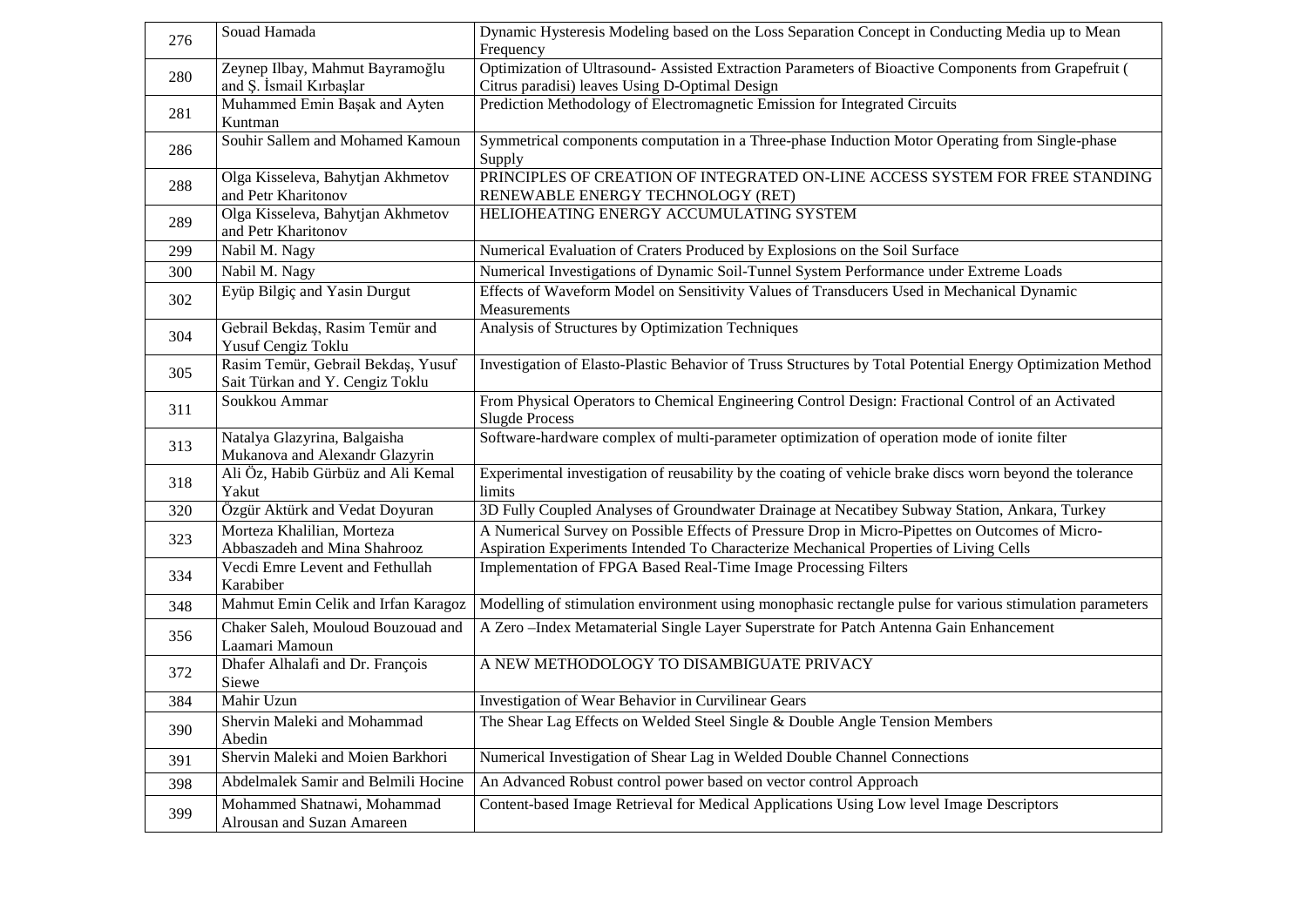| 400 | Qusai Abuein, Mohammed Shatnawi                                         | Content-based Image Retrieval for Medical Applications with Flip-Invariant Consideration using Low-Level      |
|-----|-------------------------------------------------------------------------|---------------------------------------------------------------------------------------------------------------|
|     | and Suzan Amareen                                                       | <b>Image Descriptors</b>                                                                                      |
| 403 | Nurettin Gokhan Adar, Aysun                                             | Real Time Visual Servoing of a 6-DOF Robotic Arm Using Fuzzy-PID Controller                                   |
|     | Egrisogut Tiryaki and Recep Kozan                                       |                                                                                                               |
| 405 | Khaleel Al Khasawneh                                                    | Studies of Pressure, Shear Stress and Heat Flux of Plume Impingement onto a Flat Plate with an Arbitrary      |
|     |                                                                         | Angle                                                                                                         |
| 424 | Selçuk Özmen and Harun Kaman                                            | Performance Evaluation of Irrigation Schemes: A Case Study of Antalya Irrigation District in Mediterranean    |
|     |                                                                         | Region of Turkey                                                                                              |
| 427 | Thamer Al-Rousan                                                        | SOFTWARE PROCESS IMPROVEMENT FOR WEB-BASED PROJECT                                                            |
| 451 | Ayşe Ak, Özgür Kaya, Didem Turgut                                       | Cytotoxic Effects of Different ICG Concentrations and Laser Parameters on Neuroblastoma                       |
|     | Cosan and Murat Gülsoy                                                  |                                                                                                               |
| 465 | Benchaa Benabed and Akram Salah                                         | Fresh properties and strength of self-compacting concrete made with desert dune sand                          |
|     | <b>Eddine Belaidi</b>                                                   |                                                                                                               |
| 470 | Fatİh Yilmaz, Hakan Alper KamİloĞlu                                     | Soil Stabilisation With Using Waste Materials Against Freezing Thawing Effect                                 |
|     | and Erol ŞadoĞlu                                                        |                                                                                                               |
| 471 | Özkan Bingöl, Murat Ekinci and                                          | Finding Quadratic Surface Equation and Curvatures of A Hand Using Stereo Cameras                              |
|     | Ahmet Gökdoğan                                                          |                                                                                                               |
| 483 | Ali Habiboghli and Vasif Nabiyev                                        | Ear region detection in profile face images                                                                   |
| 489 | Mustafa Kaya and Asım Genç                                              | ANALYTICAL MODELING OF THE HISTORICAL DİYARBAKIR KARASU BRIDGE FOR ITS                                        |
|     |                                                                         | USABILITY FOR CIVIL AND MILITARY AIMS WHEN NEEDED                                                             |
|     | Ahmet Beycioglu and Celalettin                                          | RULE-BASED MAMDANI TYPE FUZZY LOGIC APPROACH FOR PREDICTION OF                                                |
| 501 | Başyiğit                                                                | COMPRESSIVE STRENGTH OF LIGHTWEIGHT PUMICE CONCRETE CONTAINING MINERAL                                        |
|     |                                                                         | <b>ADMIXTURES</b>                                                                                             |
| 502 | Ahmet Beycioglu and Hüeyin Yılmaz                                       | Experimental investigation on the properties of blended cements containing clinoptilolite under the effect of |
|     | Aruntas                                                                 | elevated temperature                                                                                          |
| 513 | Ahmadreza Eskandari and                                                 | Inverse Scattering of Two-Dimensional Objects Using Linear Sampling Method and Adjoint Sensitivity            |
|     | Mohammadreza Eskandari                                                  | Analysis                                                                                                      |
|     | Dakhmouche Fatima-Zohra, Chabil<br>Hocine, Brunteaud Xavier, Al-Mukhtar | STUDY OF THE MODIFICATIONS OF THE MICROSTRUCTURE DUE TO THE ACCELERATED<br>CARBONATION OF THE CONCRETES       |
| 542 | Muzahim                                                                 |                                                                                                               |
| 544 | İsmail Serkan Üncü, Safinur Coşkunsu                                    | Led Board Error Control Automation With Image Processing                                                      |
|     |                                                                         | Stable Light Level Detection Using Neural Networks Algorithms In The Light Pool's                             |
| 545 | İsmail Serkan Üncü, Ayhan Arısoy,<br>Birkan Büyükarıkan                 |                                                                                                               |
|     |                                                                         |                                                                                                               |

### **Stream-6:Material Science and Applications**

| Abst. $#$ | Authors                                  | Title                                                                              |
|-----------|------------------------------------------|------------------------------------------------------------------------------------|
|           | Abubakar Sidique J M and Syed Abu Sayeed | AN EXPERIMENTAL STUDY ON THE BEHAVIOUR OF OPC, PPC, & PSC BEAM !!                  |
| 16        | Mohammed                                 | SPECIMENS UNDER SHEAR EXPOSED TO MARINE ENVIRONMENT                                |
| 18        | Tomasz Piotrowski                        | NGS-Coencrete – New Generation Shielding Concrete against ionizing radiation – the |
|           |                                          | potential evaluation and preliminary investigation                                 |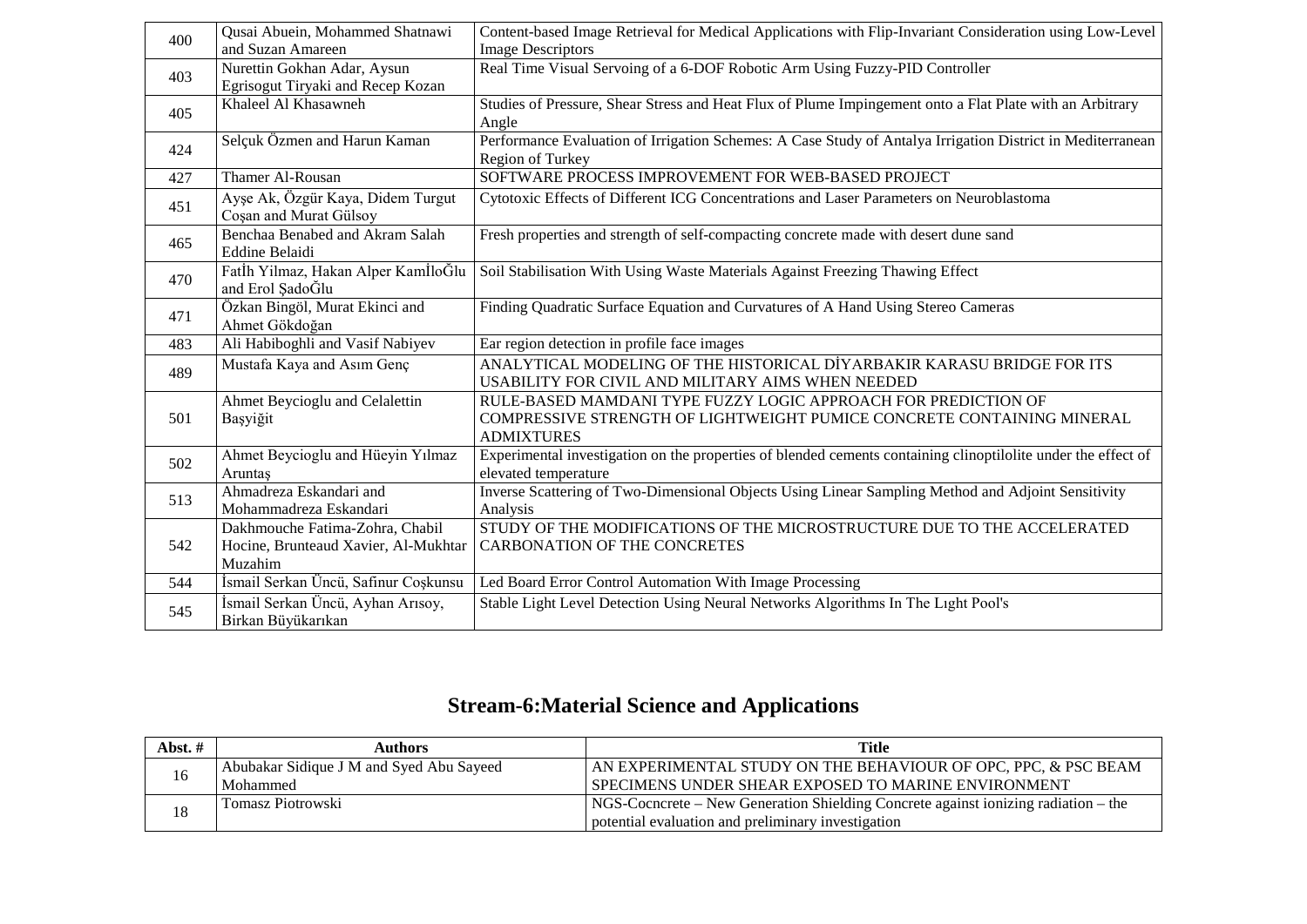| 19  | Tomasz Piotrowski                                                                                                         | Experiments on neutron transport through concrete member and the potential for the use in<br>material investigation                                   |
|-----|---------------------------------------------------------------------------------------------------------------------------|-------------------------------------------------------------------------------------------------------------------------------------------------------|
| 26  | Marin Petrovic and Avdo Voloder                                                                                           | Flexural Strength Reduction in Cemented Carbides                                                                                                      |
| 47  | Sadik Alper Yildizel, Mehmet Ali Ustuner and Hasan<br>Sozen                                                               | Smart Voltaic Curing Of Hyper Superplasticizer Added Fresh Concrete                                                                                   |
| 53  | Özdoğan Karaçalı                                                                                                          | Fatigue Analysis of Micro Operation Tools Material in Transconjunctival Surgery                                                                       |
| 69  | Battal Gazi Yalçın                                                                                                        | Band Gap Characterization of Ternary BBi1-xNx Alloys: A First-Principles Study                                                                        |
| 86  | Ahmed Gueddim, Samir Zerroug and Nadir Bouarissa                                                                          | Ab initio investigation of the optical properties of ZnSe1-xOx                                                                                        |
| 87  | Ahmed Gueddim, Nadir Bouarissa and Taieb Eloud                                                                            | Optoelectronic properties of nanostructured GaN                                                                                                       |
| 98  | Ashish Kumar, Tanuj Kumar, Shammi Verma, Dinakar<br>Kanjilal and Rajendra Singh                                           | Electrical and microstructural analyses of Ni/GaN Schottky barrier diode irradiated at 80K<br>by 100 MeV O ions                                       |
| 122 | Sadık Bağcı and Battal Gazi Yalçın                                                                                        | Structural and Electronic Properties of Ternary AlxIn1-xP Alloys                                                                                      |
| 148 | Saif Ur Rahman, Mushtaq Khan, A. Nusair Khan, Liaqat<br>Ali and Syed Husain Imran                                         | Two-step martensitic transformation in an aged $Ti50Ni15Pd25Cu10$ high temperature shape<br>memory alloys                                             |
| 153 | Argun Talat Gökçeören, Ekrem Kaplan and Yasin<br>Arslanoğlu                                                               | Electrochemical Analysis of Phthalocyanine Nanofibers as Anti-Corrosive Materials                                                                     |
| 160 | Azzuliani Supangat                                                                                                        | Metal phthalocyanine: Fullerene composite nanotubes for enhanced morphological,<br>structural and optical properties                                  |
| 166 | Mahdi Debieche and Karima Boudhar                                                                                         | Ultrasonic and Brillouin scattering studies of improper ferroelastic phase transition in<br>RbAlF4                                                    |
| 173 | Erdoğan Karip, Sezgin Aydın and Mehtap Muratoğlu                                                                          | A study on wear behavior of hardfacing alloy using Fe-Cr and Fe-B powders                                                                             |
| 174 | Sezgin Aydın, Erdoğan Karip and Mehtap Muratoğlu                                                                          | An Investigation On The Electrical Conductivity Of Metal Matrix Composite<br>Reinforcement Different Ceramic Particles                                |
| 185 | Babür Deliktaş, Betül Gülçimen and Peter Hähner                                                                           | Experimental and Numerical Modelling the Creep Behaviour of P91 Steel                                                                                 |
| 186 | Ayhan Akkaş, A. Beril Tuğrul, Okan Addemir, Bülent<br>Büyük, Müzeyyen Marşoğlu and Bengü Ağacan                           | Behaviour of Boron Carbide Aluminum Metal Matrix Composite Against Gamma and<br><b>Neutron Radiation</b>                                              |
| 187 | Erdem Uzun                                                                                                                | How much reliable fundamental thermoluminescence models? A comparison of the<br>models and real materials.                                            |
| 196 | Metin Davraz, Hakan Ceylan and Şemsettin Kılınçarslan                                                                     | Estimation of Poisson's Ratio of Lightweight Concretes by Artificial Neural Network                                                                   |
| 197 | Meral Cengiz and Filiz Cinar Sahin                                                                                        | Effects of spark plasma sintering parameters of boron carbide ceramics using metallic<br>aluminum in square cross section                             |
| 198 | Meral Cengiz, Salih Cagri Ozer, Bulent Buyuk, A. Beril<br>Tugrul, Onuralp Yucel, Gultekin Goller and Filiz Cinar<br>Sahin | Processing, mechanical and nuclear characterization of boron carbide ceramics<br>consolidated by spark plasma sintering                               |
| 207 | Fatima Djerfaf and Az Merzouki                                                                                            | Determination of the dielectric behavior of binary materials.                                                                                         |
| 234 | Naïma Mansouri and Kamel Zidani                                                                                           | Influence of Fixation Conditions on the Mechanical Behavior of Superior Removable<br>Total Denture: A comparative Study by 3D Finite Element Analyses |
| 240 | Fatma Gode, Fatma Yavuz and I. Afsin Kariper                                                                              | Preparation and characterization of crystalline PbS thin films produced by chemical bath<br>deposition                                                |
| 242 | I. Afsin Kariper and Fatma Gode                                                                                           | Fabrication and optical characterization of CdSe thin films grown by chemical bath<br>deposition                                                      |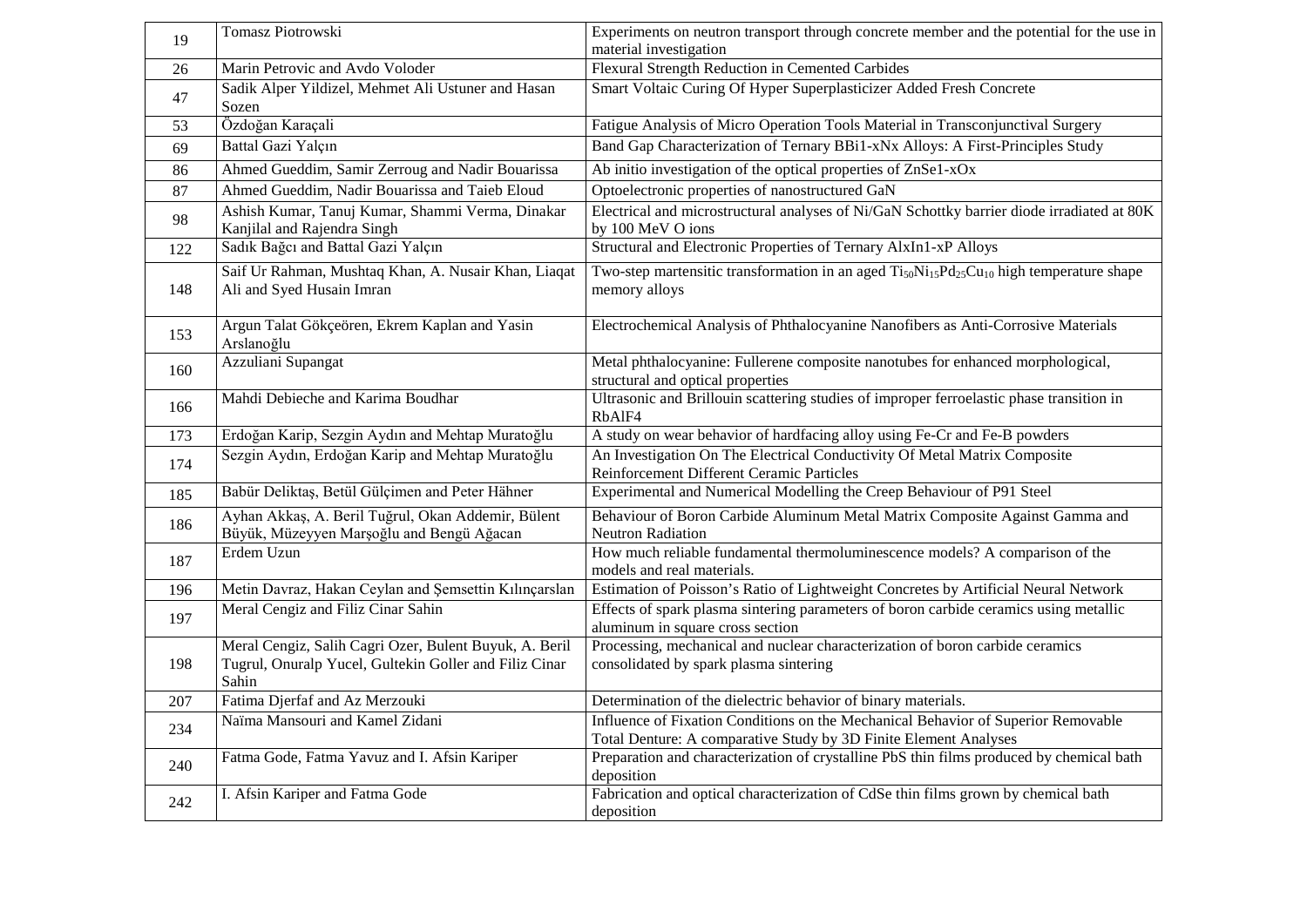| 321 | Muhammad Mansoor and Muhammad Shahid                                                   | Fractographic Studies on the Transition of Slip Phenomena from Shear to Bypass<br>Movement of the Dislocations in Al-CNT Nanocomposite                                          |
|-----|----------------------------------------------------------------------------------------|---------------------------------------------------------------------------------------------------------------------------------------------------------------------------------|
| 326 | Ikhlef Malika, Boukhtache Sebti and Chabane Mabrouk                                    | A New Model of Hysteresis Magnetic and Magnetostriction Loops Including the Stress<br>Demagnetisation Term Effect on the Magnetic Properties in Non-Oriented 3% SiFe<br>Sheets. |
| 345 | Benbouza Mahamed Slh and Merabtine Nadjim                                              | Influence Of Physical Parameters On The Transconductance gm and resistor Rg Of<br><b>Channel For The Component Submicron</b>                                                    |
| 350 | Mehmet Karaman, Özge Tüzün Özmen, Salar Habibpur<br>Sedani and Rasit Turan             | P-type and n-type polycrystalline silicon thin films formed by aluminium induced<br>crystallization and solid phase epitaxy                                                     |
| 351 | Ravi Agarwal, Narendra Agarwal, R. S. Beniwal and<br><b>Ramvir Singh</b>               | Synthesis and Characterization of Al2O3 Nanoparticles via Combustion Temperature<br><b>Controlled Particle Size Distribution</b>                                                |
| 364 | Zeki Arslanoğlu, Halenur Onat, Osman Sahin, Mehmet<br>Gokhan Tekin and Mehmet Adiguzel | Evaluation of Surface Properties of Four Tooth-Colored Restorative Materials                                                                                                    |
| 365 | Zeki Arslanoğlu, Halenur Onat, Osman Sahin and Ediz<br>Kale                            | Comparison of microhardness behavior of a newly developed and widely used three<br>different dental filling materials                                                           |
| 368 | In Qureshi, Muhammad Shahid and A. Nusair Khan                                         | Effect of bondcoat thickness on high temperature hot corrosion of ZrO2-8Y2O3 thermal<br>barrier coating                                                                         |
| 371 | Ibtissem El-Mahdi and Rachid Belal                                                     | Synthesis and characterization of the complex of copper (II) types Schiff Bases                                                                                                 |
| 397 | Kamel Kassali                                                                          | Structural, elastic and thermal properties of Some Rares earth intermetallic compounds                                                                                          |
| 435 | Mevlüt Taşcan and Serkan Nohut                                                         | Estimation of the Mechanical Properties of Technical Spunbond Nonwoven Fabrics using<br>Digital Image Analysis                                                                  |
| 436 | Serkan Nohut                                                                           | Determination of optimal linear regression estimator and minimum sample size for<br>reliable fitting of strength distribution of advanced ceramics                              |
| 439 | Mustafa Oran and Banu Arslan                                                           | Visual Simulations for Melting and Fining Behaviors of Soda Lime Silica Glasses                                                                                                 |
| 469 | Serkan Nohut and Mevlüt Taşcan                                                         | Investigation of relationships between wet spinning process parameters, type of solvent<br>and physical and mechanical properties of PVDF fluropolymer solid fibers             |
| 472 | Karim Rayane and Omar Allaoui                                                          | Prediction of boride layer depth obtained on XC38 steel in molten salts using adaptive<br>neuro-fuzzy inference system                                                          |
| 490 | Haim Taitelbaum                                                                        | Characteristics of Reactive-Wetting at Room Temperature                                                                                                                         |
| 510 | Amer Al Abdel Hamid                                                                    | DFT-Analysis of Substituent Effects on Electron Donating                                                                                                                        |

### **Stream-7: Biological and Medical Science and Applicatons**

| Abst.# | Authors                                             | <b>Title</b>                                                                      |
|--------|-----------------------------------------------------|-----------------------------------------------------------------------------------|
| 10     | Majid Zarezadeh                                     | Investigation coating HB(C6F5)2 and ClB(C6F5)2 branches in cancer drugs with      |
|        |                                                     | BNCT(Boron Neutron Capture Therapy)method and determining absorb dose of branches |
| 152    | Rechard Lee and Abdullah Bade                       | Integrated Approach To recognize Square-ROI in Breast Cancer Augmentation         |
| 252    | Hüseyin Salman, Bekir Oruncak and Ridvan Ünal       | CALCULATION OF REACTION CROSS SECTIONS FOR PRODUCING 75-BR                        |
|        |                                                     | OVER THE ENERGY RANGE OF 5-40 MEV                                                 |
| 257    | Vladimir Todirash, Alexei Popa and Vladimir Natalia | A SPATIO-TEMPORAL RISK PREDICTION MODEL FOR DOWNY MILDEW                          |
|        |                                                     | (Plasmopara viticola) IN GRAPEVINE                                                |
| 263    | Zehra Karhan and Burhan Ergen                       | A CONTENT BASED MEDICAL IMAGE RETRIEVAL SYSTEM USING BLOCK                        |
|        |                                                     | <b>BASED DISCRETE COSINE TRANSFORM</b>                                            |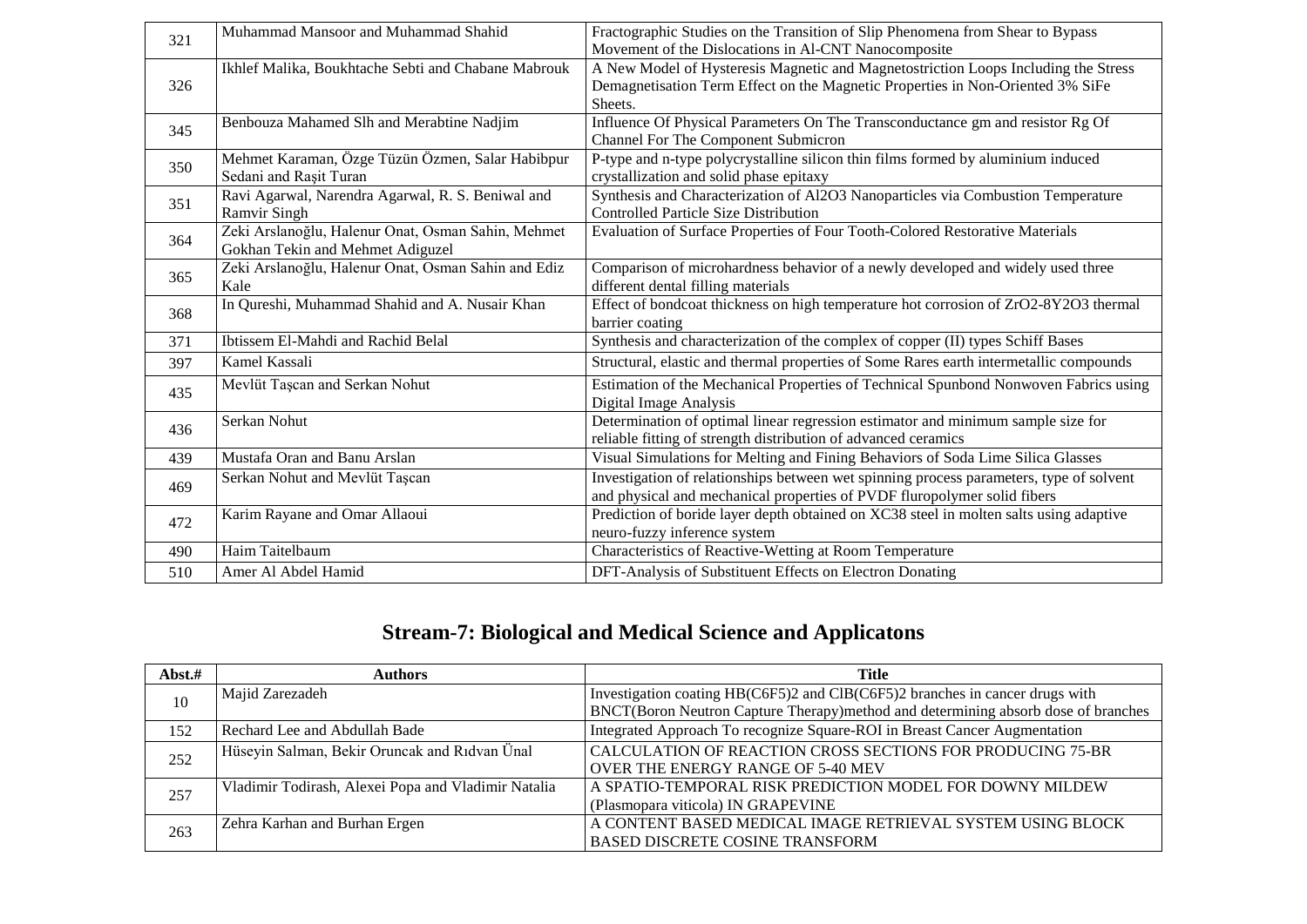| 264 | Asli Yazici, Bahar Dİrİcan and Esİl Kara                      | DOSIMETRIC COMPARISON OF IMRT SIMULTANEOUS INTEGRATED BOOST<br>WİTH CONVENTIONAL IMRT TREATMENT PLANNING FOR HEAD AND NECK |
|-----|---------------------------------------------------------------|----------------------------------------------------------------------------------------------------------------------------|
|     |                                                               | <b>CANCER</b>                                                                                                              |
|     | Volkan Tekin, Ozge Kozgus Guldu, Zumrut Biber                 | In Vitro Evaluation of 131I Labeled Urtica Dioica Origin 3,4-Divanillyltetrahydrofuran                                     |
| 291 | Müftüler, Ilker Medine, Ayfer Yurt Kilcar and Perihan<br>Unak | (DTH) on Prostate Cancer Cells                                                                                             |
|     |                                                               |                                                                                                                            |
| 296 | Ozge Kozgus Guldu, Volkan Tekin, Perihan Unak, E.             | Synthesis, Radioiodination and In vitro Applications of Green Fluorescent Protein                                          |
|     | Ilker Medine, Suna Timur and Serap Evran                      | Conjugated Zinc Oxide Nanoparticles                                                                                        |
| 301 | Khalid Abu Khadra, Ahmad Khalil, Mahmoud Abu                  | Biochemical Changes in the Composition of Saliva in Young Men from North Jordan                                            |
|     | Samak and Ahmad Aljaberi                                      | <b>Using Mobile Phones</b>                                                                                                 |
|     | Haliz Abdulrahman Hussein, Abdulkadir Yildiz and              | A STUDY TO DETERMINE THE ASSOCIATION OF BODY FAT RATIO WITH                                                                |
| 303 | Haval Yacoob                                                  | HEART DISEASE RISKS IN WOMEN BY BIOELECTRICAL IMPEDANCE                                                                    |
|     |                                                               | <b>ANALYSIS</b>                                                                                                            |
|     | Asghar Mesbahi and Homa Hayati                                | Monte carlo study on the effect of x-ray spectrum on the dose sensitivity of a polymer gel                                 |
| 309 |                                                               | dosimeter                                                                                                                  |
| 314 | Kıvanç Ergen, Arzu Çilli and Nazmiye Yahnioğlu                | Predicting Epidemic Diseases Using Mathematical Modelling of SIR                                                           |
| 346 | Ho Wei Yong, Siti Hasnah Tanalol, Rajesh Kumar                | 3D Model Reconstruction of Breast Abnormality Using Integrated 3D Pixel- Voxel                                             |
|     | Muniandy and Abdullah Bade                                    | <b>Construction Method</b>                                                                                                 |
|     | Kanika Malik                                                  | GENETIC DIVERGENCE ANALYSIS AMONG TWENTY TWO POPULATIONS OF                                                                |
| 377 |                                                               | <b>GLADIOLUS CULTIVARS BY RAPD-PCR</b>                                                                                     |
|     | Md Mostafa Kamal, Sujoy Kumar Bhajan, Nadra                   | Molecular Diagnosis of Tomato leaf curl virus disease (ToLCVD)                                                             |
| 386 | Tabassum and Mohammad Nurul Islam                             |                                                                                                                            |
| 426 | Saliha Irem Tanriseven                                        | A Medical Information Retrieval System on a Local Document Corpus                                                          |
| 430 | Nursel Baydemir                                               | Negative effects of anthropogenic disturbance on bats                                                                      |
| 452 | İsmail Serkan Üncü And Oktay Köse                             | The Hair Analysis With Phototrichogram                                                                                     |
| 453 | İsmail Serkan Üncü And Mustafa Akdurul                        | Supervising in site water resources water quality via telemetric system                                                    |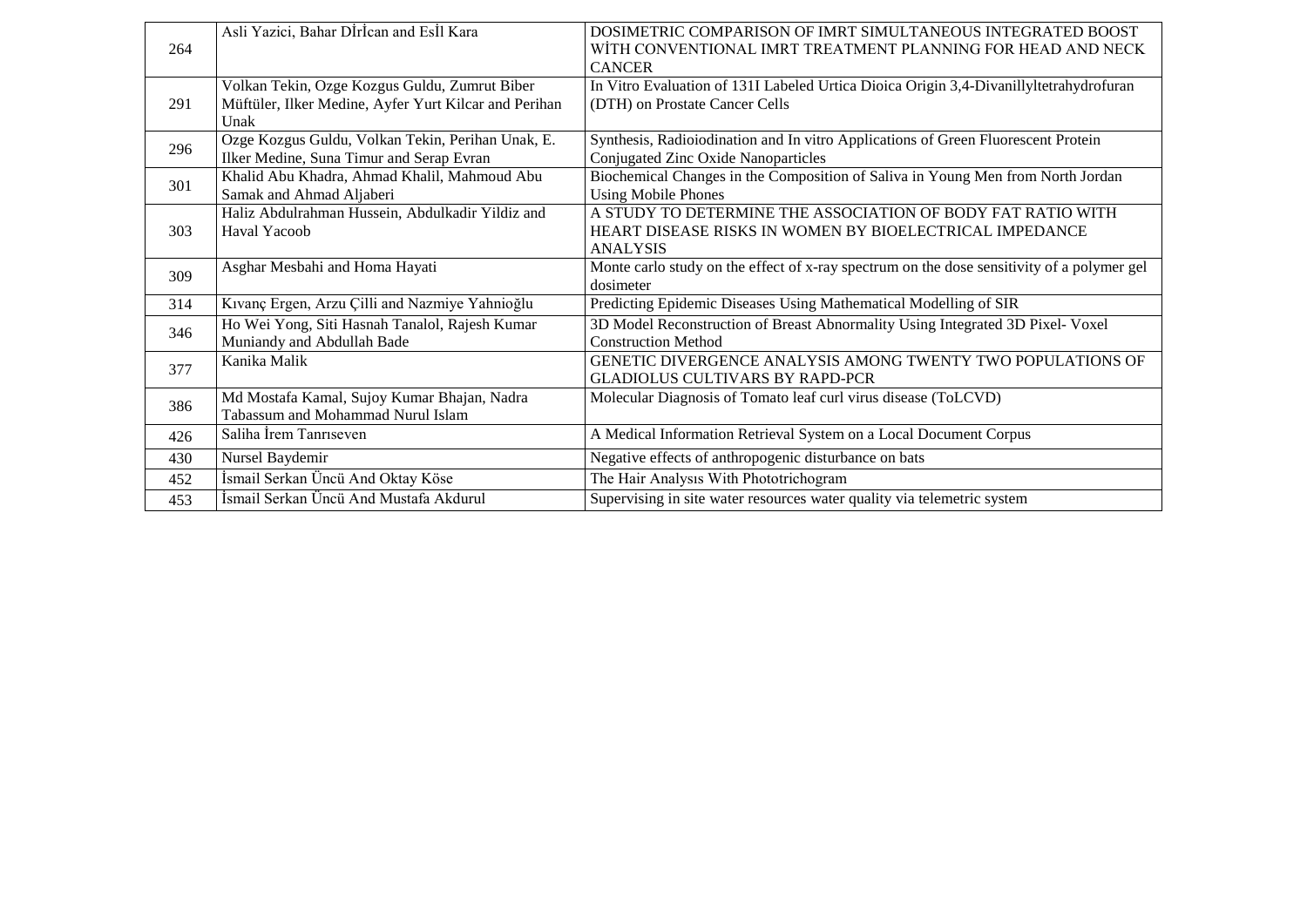# **POSTER PRESENTATIONS IN ICCESEN-2014**

#### **Stream-1: Physical Science and Technology**

| Abst.# | <b>Authors</b>                                                                                                                                                                            | <b>Title</b>                                                                                                                               |
|--------|-------------------------------------------------------------------------------------------------------------------------------------------------------------------------------------------|--------------------------------------------------------------------------------------------------------------------------------------------|
| 35     | Ahmed Ibrahim                                                                                                                                                                             | Laser Effect On The CR-39 Polymeric Detector                                                                                               |
| 57     | Chaker Saleh, Bensafieddine Djallal Eddine, Laamari<br>Mamoun and Mouloud Bouzouad                                                                                                        | A Zero-Index Metamaterial Superstrate for Patch Antenna Gain Enhancement                                                                   |
| 77     | Hatice Vural, Ibrahim Ucar and Ebru Kucuk                                                                                                                                                 | Three new chelidamate complexes with the 4-methoxypyridine: A Combined<br>Theoretical and Experimental Study                               |
| 96     | Hussain S. Akbar                                                                                                                                                                          | Study of Plasma Potential Instability in Plasma via Computer Simulation                                                                    |
| 112    | Messai Amel, Hamdaoui Ahlem and Sid Assia                                                                                                                                                 | Synthesis, Characterisationby spectroscopy (FTIR, NMR) and X ray of a new bio-actif<br>compounds; and study of their biological properties |
| 181    | Ahmet Kirsoy, Muhitdin AhmetoĞlu, Ahmet Asimov and<br><b>Banu Kucur</b>                                                                                                                   | The Electrical Properties of Au/P3HT/n-type GaAs Schottky Barrier Diode                                                                    |
| 184    | Sonay Gedik and A.Filiz Baytas                                                                                                                                                            | Shielding of Gamma Radiation by Using Porous Materials                                                                                     |
| 188    | Beril Tugrul, Sema Erenturk, Sevilay Haciyakupoglu,<br>Nilgün Karatepe, Nesrin Altinsoy, Nilgün BaydoĞan, Filiz<br>BaytaŞ, Bülent Buyuk, Ertuğrul Demir, Esra Orucoglu and<br>Sonay Gedik | Kinetic and Thermodynamic Behaviour of Selenium on Modified Bentonite and<br>Activated Carbon Using Radiotracer Technique                  |
| 210    | Mehmet Emin Korkmaz, Mihriban Şahin and Osman Agar                                                                                                                                        | THE DETERMINATION OF GROSS ALPHA AND BETA ACTIVITY OF WATER<br>RESOURCES IN KARAMAN REGION OF TURKEY                                       |
| 213    | Demet Sariyer, Rahmİ Küçer and Nermin Küçer                                                                                                                                               | Neutron Shielding Properties of Concrete and Ferroboron                                                                                    |
| 222    | Mandi Orlić, Ivana Jelovica Badovinac and Nada Orlić                                                                                                                                      | Spectroscopic and statistical methods to compare the elemental composition of<br>historical samples                                        |
| 225    | Mohamed Boumaza                                                                                                                                                                           | Crystallographic Orientation effect on Hole Polar Optical Phonon Scattering rates in<br>Thin InxGa1-xAs/GaAs Quantum Wells                 |
| 231    | Rahmi Küçer, Nermin Küçer and Demet Sarıyer                                                                                                                                               | Calculation of Neutron Production in Selected Target Materials by Beam of Protons<br>Using FLUKA code                                      |
| 232    | Fadila Mezrag and Nadir Bouarissa                                                                                                                                                         | The effect of compositional disorder on the band structure of GaAs x Sb1- x ternary<br>alloys semiconductors                               |
| 250    | Ufuk Akçaalan, Rıdvan Ünal and Bekir Oruncak                                                                                                                                              | THE CALCULATED NEUTRON CAPTURE CROSS-SECTION OF THE 238U<br>AND 232TH IN THE RANGE OF 5-20 MEV                                             |
| 256    | Ufuk Akçaalan, Rıdvan Ünal, İsmail Hakkı Sarpün,<br>Hüseyin Ali Yalım and Bekir Oruncak                                                                                                   | (y,n) REACTION CROSS SECTIONS OF SOME LANTHANIDE NUCLEI AT<br>DIFFERENT LEVEL DENSITY MODELS                                               |
| 261    | Hüseyin Salman, Bekir Oruncak, Ufuk Akçaalan, Rıdvan<br>Ünal and Hüseyin Ali Yalım                                                                                                        | (N,2N) AND (N,3N) NEUTRON INDUCED REACTION CROSS SECTIONS<br><b>ABOVE 8 MEV</b>                                                            |
| 275    | Hatice Duran Yildiz, Esra Demirhan and Dilaver Porsuk                                                                                                                                     | Free Electron Laser Optimisation with Genesis 1,3                                                                                          |
| 292    | Erdem Uzun                                                                                                                                                                                | Integration of Thermal Quenching Effect into Numeric Energy Band Model of $(a$ -<br>Al2O3) Alumina                                         |
| 312    | Embarka Boutalbi                                                                                                                                                                          | Comparison of Second Order Algorithms for Function Approximation with Neural<br>Networks.                                                  |
| 315    | Sawsen Nezar and Nadia Saoula                                                                                                                                                             | Properties of thin films of TiO2 deposited by RF magnetron sputtering                                                                      |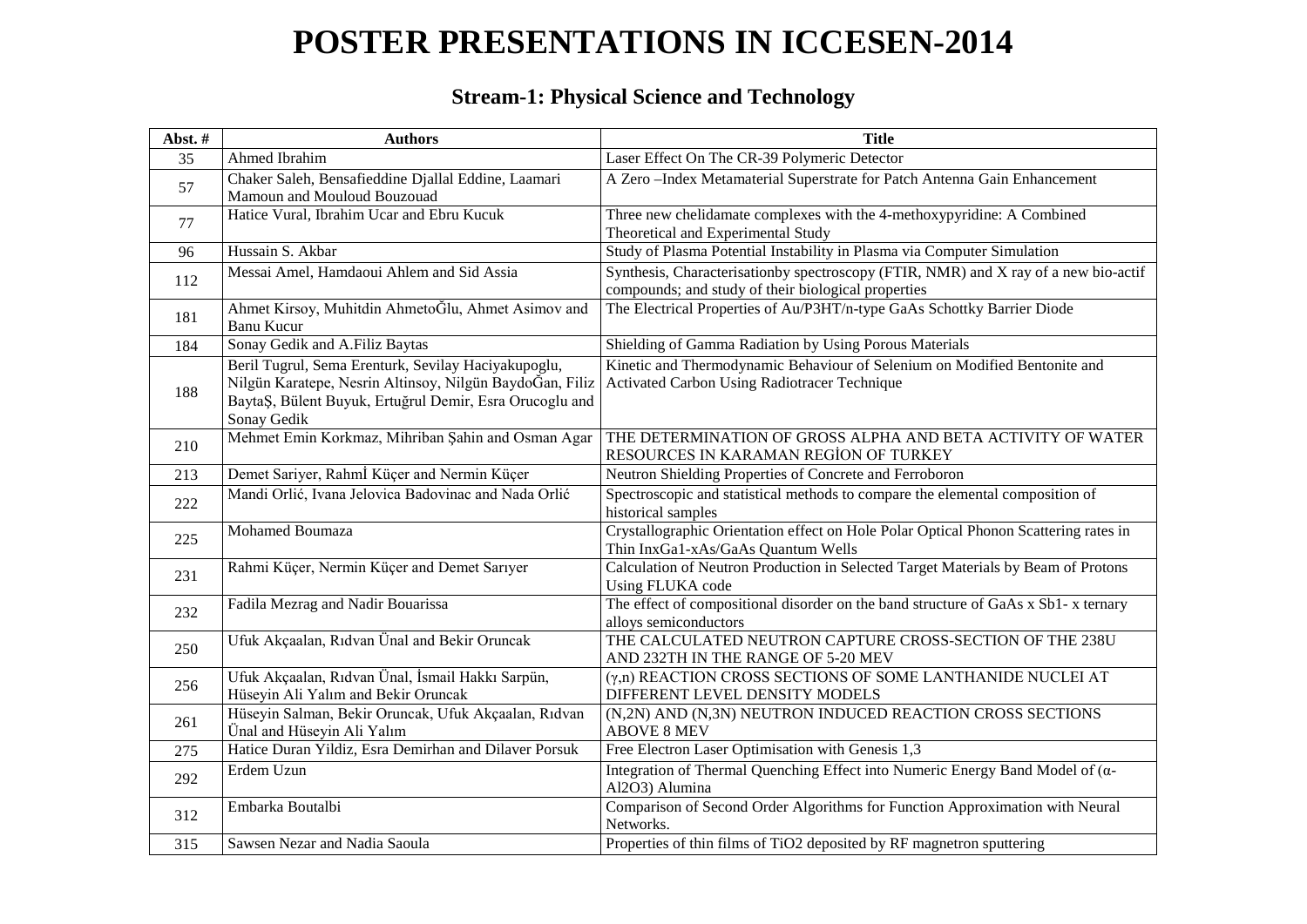| 330 | Mehmet Emin Korkmaz, Erdem Uzun and Osman Agar                              | GROSS ALPHA/BETA ACTIVITY CONCENTRATIONS AND DOSE<br>MEASUREMENT OF SOIL SAMPLES IN KARADAĞ MOUNTAIN, TURKEY                                          |
|-----|-----------------------------------------------------------------------------|-------------------------------------------------------------------------------------------------------------------------------------------------------|
|     | Mahieddine Lahoubi                                                          | Calorimetric Determination of the Low Temperature Anomalies in Terbium Iron                                                                           |
| 337 |                                                                             | <b>Garnet Single Crystals</b>                                                                                                                         |
| 373 | Fahima Boudjada, Hocine Chorfi, Lamia Bendjeddou and<br>Lotfi Belkhiri      | Calculation and assignment of vibrational modes of adéninium hemisulfate hydrate by<br><b>DFT</b>                                                     |
| 374 | Hocine Chorfi, Fahima Boudjada and Abdelghani Djebli                        | Exchange-Correlation effects on the electronic and structural properties of Zinc Oxide                                                                |
| 380 | Kenza Zaibak                                                                | One-Loop Perturbative Corrections for Noncommutative N=1 Supesymetric Gauge<br>Theories in two Dimensions                                             |
| 381 | Hüseyin Ozan Tekin, İskender Akkurt                                         | Optimization of the gamma detectors for NRF experiments at TARLA                                                                                      |
| 382 | Hüseyin Ozan Tekin, Iskender Akkurt and Asghar<br>Mesbahi                   | Calculation of Detection Efficiency for the gamma detectors using MCNPX                                                                               |
| 383 | Ümit Kara, Hüseyin Ozan Tekin, Adnan Çalık and<br><b>Iskender Akkurt</b>    | PERFORMANCE OF BORON-CARBIDE ON RADIATION SHIELDING                                                                                                   |
| 389 | Lebba Ghenam and Amel Ait El Djoudi                                         | Study of a Mixed Hadronic-QGP System with Massive Particles                                                                                           |
| 421 | Moneeb T. M. Shatnawi                                                       | An Experimental Search for a Stress-Free Self Organized Phase in GexSe1-x Glassy<br>Networks                                                          |
| 437 | Mustafa Cevat Boz, Feda Öner and Betül Mavi                                 | Natural Radioactivity And Radiation Hazards In Coals Extracted In Amasya, Turkey                                                                      |
| 441 | Nurdan Karpuz, M.Cevat Boz, Betül Mavi, Feda Oner,<br>İskender Akkurt       | Investigation of Production Reaction Cross Section for <sup>137</sup> Cs Used in Radiotherapy                                                         |
| 444 | Arzu Coşkun, Ahmet Bülbül, Medine Çiçek, M.Cevat<br>Boz, Betül Mavi         | Gamma ray shielding properties of paint contains PSA, SA and Pig in different rate                                                                    |
| 454 | Hakan Akyıldırım                                                            | Estimation of photon attenuation coefficients of barite concretes by FLUKA                                                                            |
| 455 | Medine Çiçek, Betül Mavi                                                    | Investigation of Natural Radioactivity and Radiological Hazard in Sediment from<br>Yedikır Pond                                                       |
| 456 | Nilgun Demir                                                                | Monte Carlo Simulations at the Micromegas Detector                                                                                                    |
| 457 | Iskender Akkurt and Hakan Akyildirim                                        | FLUKA calculation for gamma-ray attenuation coefficients of concretes containing<br>olivine at different energies                                     |
| 458 | Hakan Akyildirim                                                            | Photon attenuation coefficients of concretes containing zeolite using FLUKA code                                                                      |
| 460 | Djamila Benlemdjaldi, Abdelatif Tahraoui, Naima Fouial<br>and Samir Chekour | Study of the sheath structure in a collisional discharge plasmas containing multi-sizes<br>impurities                                                 |
| 464 | Naima Fouial, Abdelatif Tahraoui, Samir Chekour and<br>Djamila Benlemdjaldi | Effect of energetic electrons on electrostatic sheath of complex plasmas                                                                              |
| 467 | Ahmet Bülbül, Feda Öner and Betül Mavİ                                      | Investigation of natural radioactivity levels in building materials used in amasya,<br>turkey                                                         |
| 473 | Betül Mavi and İskender Akkurt                                              | Investigation of Radiation Absorption Properties of SomeIndia Granites                                                                                |
| 474 |                                                                             | Nilgün Demİr, Zehra Nur Kuluöztürk and İskender Akkurt   Investigation of Energy Deposition and Dose Distributions on Collimator under Photon<br>Beam |
| 475 | Betul Mavi, Feda Oner, İskender Akkurt                                      | Determination of Gamma-ray Attenuation Coefficients of Amasya Marbles at Different<br>Energies                                                        |
| 477 | Muhammed Fatih Kuluöztürk and Mahmut Doğru                                  | Natural Radioactivity Levels on Surface Water of Nemrut Crater Lake (Bitlis, Turkey)                                                                  |
| 479 | Betül Mavi, Ahmet Bülbül, Arzu Coşkun, Medine Çiçek,<br>M.Cevat Boz         | Natural Radioactivity Concentrations in Soil Samples Along The Boraboy lake in<br>Amasya-Turkey                                                       |
|     |                                                                             |                                                                                                                                                       |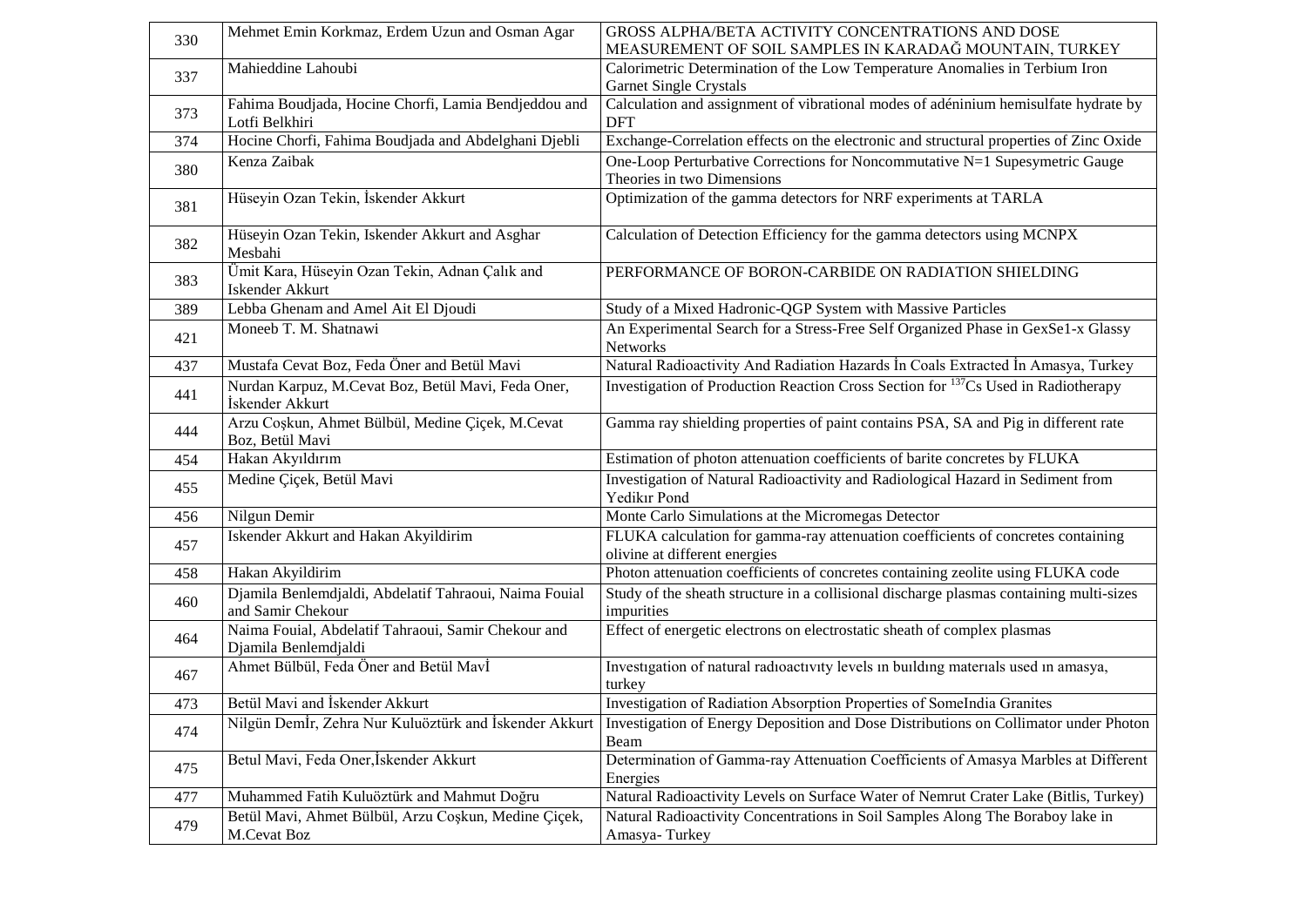| 480 | Arzu Coşkun, Betül Mavi                               | Determination Of Some Hematological Parameters Of The Radiology Workers               |
|-----|-------------------------------------------------------|---------------------------------------------------------------------------------------|
| 492 | Murat Hudaverdi and Turgay Caglar                     | The Roadmap of Space Science and Technologies                                         |
| 493 | Nurdan Karpuz, M. Cevat Boz, Betül Mavi, İskender     | Variation of Photoneutron Cross Section with Mass Number                              |
|     | Akkurt                                                |                                                                                       |
| 494 | Nurdan Karpuz, M. Cevat Boz, Betül Mavi, İskender     | Cross Sections calculation of $(g, N)$ reactions for Some Elements                    |
|     | Akkurt                                                |                                                                                       |
| 495 | Nurdan Karpuz, Betül Mavi, İskender Akkurt            | Calculation of Gamma Strength Functions for Photonucleon Reactions                    |
| 496 | Neslihan Kaya Kınaytürk and Halil Oturak              | molecular structure, vibrational spectra, nmr and uv spectral analysis of 1-methyl-6- |
|     |                                                       | nitro-1h-benzoimidazol                                                                |
| 497 | Halil Oturak, İbrahim Gökhan Şahin and Neslihan Kaya  | structure and vibrational studies of f 1-(1h-benzoimidazol-2-yl) ethanol, using dft   |
|     | Kınaytürk                                             | method                                                                                |
| 498 | Şükriye Şule Arda, İskender Akkurt and Kadir GÜnoĞlu  | Variation of Energy Resolution with Distance for a NaI(Tl) Detector                   |
| 507 | N. Ayten Uyanık                                       | Determination of Natural Radioactivity from 32Th with gamma ray spectrometer in       |
|     |                                                       | Derekoy (Burdur) Southwestern Anatolia                                                |
| 509 | Nilgün Demir, Zehra Nur Kuluozturk, İskender Akkurt   | Angular Distribution of Bremsstrahlung Photons in Ta target for 40 MeV electron       |
|     |                                                       | beam                                                                                  |
| 511 | Iskender Akkurt, Hakan Akyildirim and Kadir Gunoğlu   | Variation of neutron dose in different medium                                         |
| 524 | Ahmet Faruk Özdemir, Dilara Ecem Akcan, Havva Elif    | On the frequency dependent C-V and G-V characteristics of Au/Poly(3-                  |
|     | Lapa, Yılmaz Kansız                                   | Subsitutethiophene)(P3DMTFT)/n-GaAs Schottky Barrier diodes                           |
| 552 | Işık Yeşim DİCLE                                      | Formation of Free Radicals In Rosuvastatin by Gamma Radiation: an EPR Study           |
| 557 | Sinem Gürkan Aydın, Fatih Ucun                        | Calculated optimized structures and hyperfine coupling constants of some radical      |
|     |                                                       | adducts of $\alpha$ -phenyl-N-tert-buthyl nitrone in benzene and water solutions      |
|     | Adel Belayadı, Fawzia Mekıdeche-Chafa, Leila Trıbeche | Continuous functions modeling with an improvement techniques to feed in data the      |
| 558 |                                                       | neural network                                                                        |

#### **Stream-2: Mathematical Science and Applications**

| Abst.# | Authors                                                  | Title                                                                                             |
|--------|----------------------------------------------------------|---------------------------------------------------------------------------------------------------|
| 38     | Lamiche Chaabane and Moussaoui Abdelouahab               | Efficient Multispectral Fusion Approach for the Segmentation of MR Brain Images                   |
| 64     | Zaoui Moussa, Menasri Noureddine and Chami<br>Noureddine | Application of the theory of optimal control for the resolution of an aerodynamic<br>problem      |
| 149    | Ayça Arslanboğan and Pınar Dündar                        | MULTI-TASKING ASSIGNMENT PROBLEM                                                                  |
| 265    | Teodora Catinas                                          | An iterative modification of Shepard-Bernoulli operator                                           |
| 336    | Abide Tuna Aksoy and Abdilkadir Ceylan Çöken             | Null Quaternionic Curves in Semi Euclidean 3-Space of index v                                     |
| 344    | Abide Tuna Aksoy and A. Ceylan Çöken                     | Serret-Frenet formulae for null quaternionic curves in the semi-Euclidean spaces $\mathbb{R}_1^4$ |
| 387    | Necla Gündüz and Ernest Fokoue                           | Application of Some Robust Classification Techniques for High Dimensional Data                    |
| 555    | Doğan Kaya, Asıf Yokuş                                   | Stability Analysis and Numerical Solutions for Time Fractional KdVB Equation                      |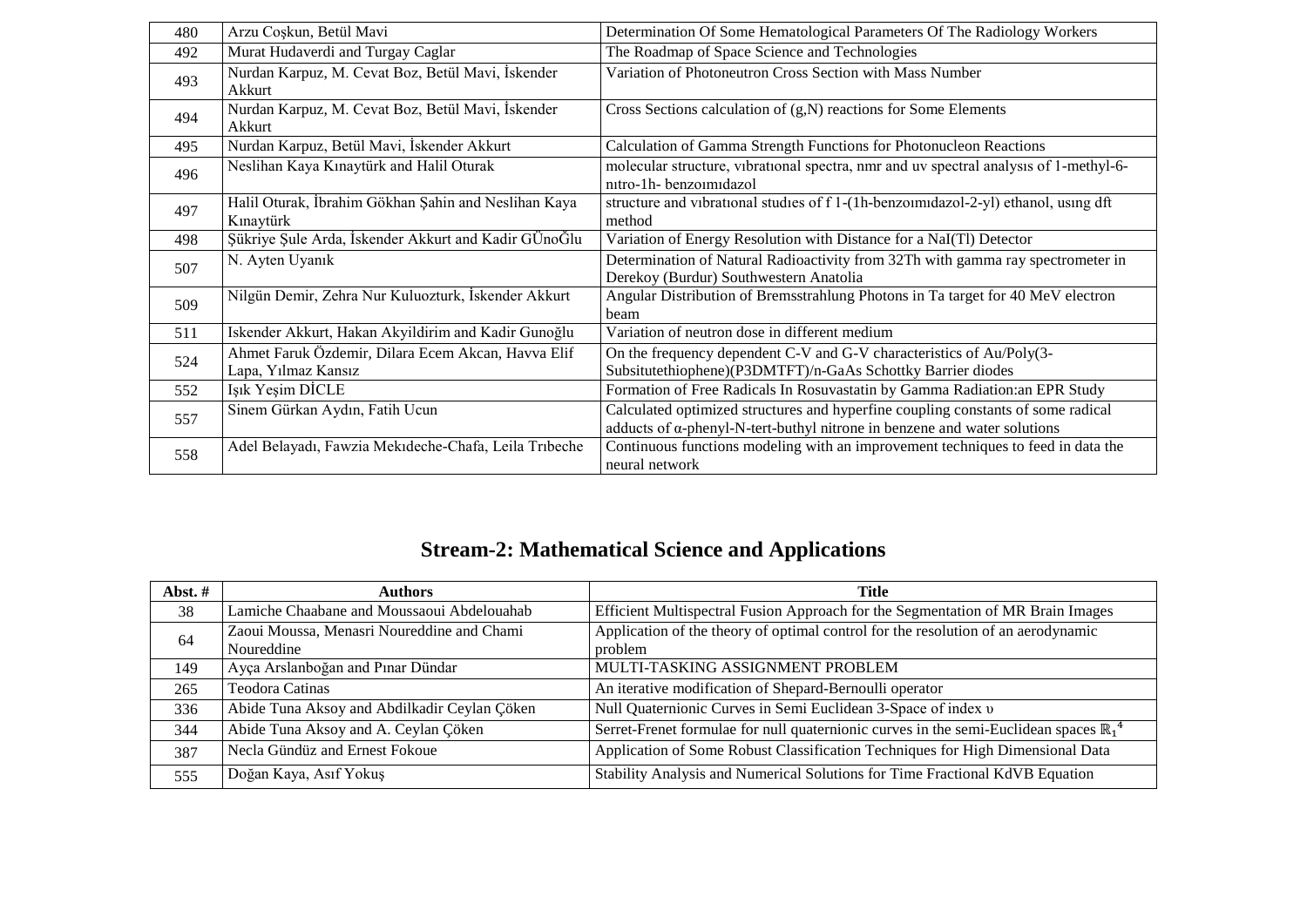#### **Stream-3: Energy and Applications**

| Abst. $#$ | <b>Authors</b>                                                                                      | Title                                                                                                                                                        |
|-----------|-----------------------------------------------------------------------------------------------------|--------------------------------------------------------------------------------------------------------------------------------------------------------------|
| 34        | Aissa Kefaifi, Sahraoui Tahar, Abdelkrim Kheloufi and<br>Nadjib Drouiche                            | Microstructural and mechanical characterization of silica intended for photovoltaic<br>application                                                           |
| 65        | Abdelbaki Cherouana and Rebiha Labbani                                                              | MODELISATION BY MATLAB OF SILICON SOLAR CELLS PERFORMANCES                                                                                                   |
| 88        | Lyes Zougar, Samira Sali, Khadidja Mahdid, Salim<br>Kermadi, Messaoud Boumaourand Mohamed Kechouane | Electrical and Optical Properties of Al2O3 Thin films Deposited by Ultrasonic Spray for<br><b>Solar Cells Applications</b>                                   |
| 94        | Nadir Bellel and Ismail Tabet                                                                       | Theoretical And Experimental Study Of Cascade Solar Still                                                                                                    |
| 230       | Mohamed Amine Kaibiche, Achour Mahrane and Madjid<br>Chikh                                          | A comparative analysis of the performance of different PV module types deployed<br>outdoors                                                                  |
| 357       | Onur Öztürk, Ahmet Köksoy, M. Erhan Balcı, Bahtiyar<br>Dursun and M. Hakan Hocaoğlu                 | A NEW INDUCTION GENERATOR MODEL FOR UNBALANCED POWER FLOW<br><b>ANALYSIS</b>                                                                                 |
| 360       | Funda Ateş and Gamze Akan                                                                           | Optimization Of Bio-Oil Obtained From Pressurized Pyrolysis Using Response Surface<br>Methodology                                                            |
| 394       | Sawsen Nezar and Nadia Laoufi                                                                       | Photocatalytic degradation of an Emerging Contaminant (metformin) under sunlight<br>irradiation in Presence of Suspension of TiO2 and titanium dioxide doped |
| 419       | Toufik Smail and Hocine Belmili                                                                     | Modeling and Simulation of Buck-Boost DC-DC Converter for PV and WT Application                                                                              |
| 466       | Dahbia Akroum-Amrouche, Hakim Lounici, Nadia Abdi<br>and Nabil Mameri                               | Effect of substrate on fermentative hydrogen production process by E coli                                                                                    |
| 476       | Sofiane Kherrour                                                                                    | Horizontal solar dryer thermal regulation                                                                                                                    |

### **Stream-4: Earth Science and Applications**

| Abst. $#$ | <b>Authors</b>                                       | Title                                                                                 |
|-----------|------------------------------------------------------|---------------------------------------------------------------------------------------|
| 6         | Ahmed Nooh                                           | Pore Pressure evaluation From well logging with Extensive Focus on Seismic Prediction |
|           |                                                      | Techniques at LAGIA-8 well, Sinai, Egypt                                              |
| 128       | Mohamed El Tokhi, Bahaa Mahmoud and Sulaiman         | Distribution of heavy metals in the bottom sediments of the Arabian Gulf, United Arab |
|           | Alabed                                               | Emirates                                                                              |
| 132       | Bahaa Eldin Amin, Mohamed El Tokhi and Sulaiman      | Distribution of grain size in the bottom sediments of the Arabian Gulf, United Arab   |
|           | Al Kaabi                                             | Emirates                                                                              |
| 236       | Amina Islam, Titly Farhana Faisal, Sylvie Chevalier, | Image-based simulation of single-phase flow using Lattice Boltzmann Method on         |
|           | Mustapha Jouiad, Mohamed Sassi                       | carbonate core-plug samples                                                           |
| 237       | Titly Farhana Faisal, Amina Islam, Sylvie Chevalier, | Comparison of micro-scale single phase flow simulation in porous media using Lattice  |
|           | Isam Janajreh, Mohamed Sassi                         | Boltzmann Method and Finite Volume Method                                             |
| 322       | Alaaddin Vural, Ayse Bamya, Hidaye Artun and Sinem   | Average Element Levels of Rosehips (Rosa canina) Fruits Growing on Soils with Higher  |
|           | Bağ                                                  | <b>Elements Background</b>                                                            |
| 369       | Vaclav David and Tereza Davidová                     | Analysis of drought events – case study for Blanice river catchment (Czech Republic)  |
| 379       | Mehmet Yilmaz                                        | Determination of Local Geoid Height With Two Different Methods: Neural Network or     |
|           |                                                      | <b>Surface Fitting</b>                                                                |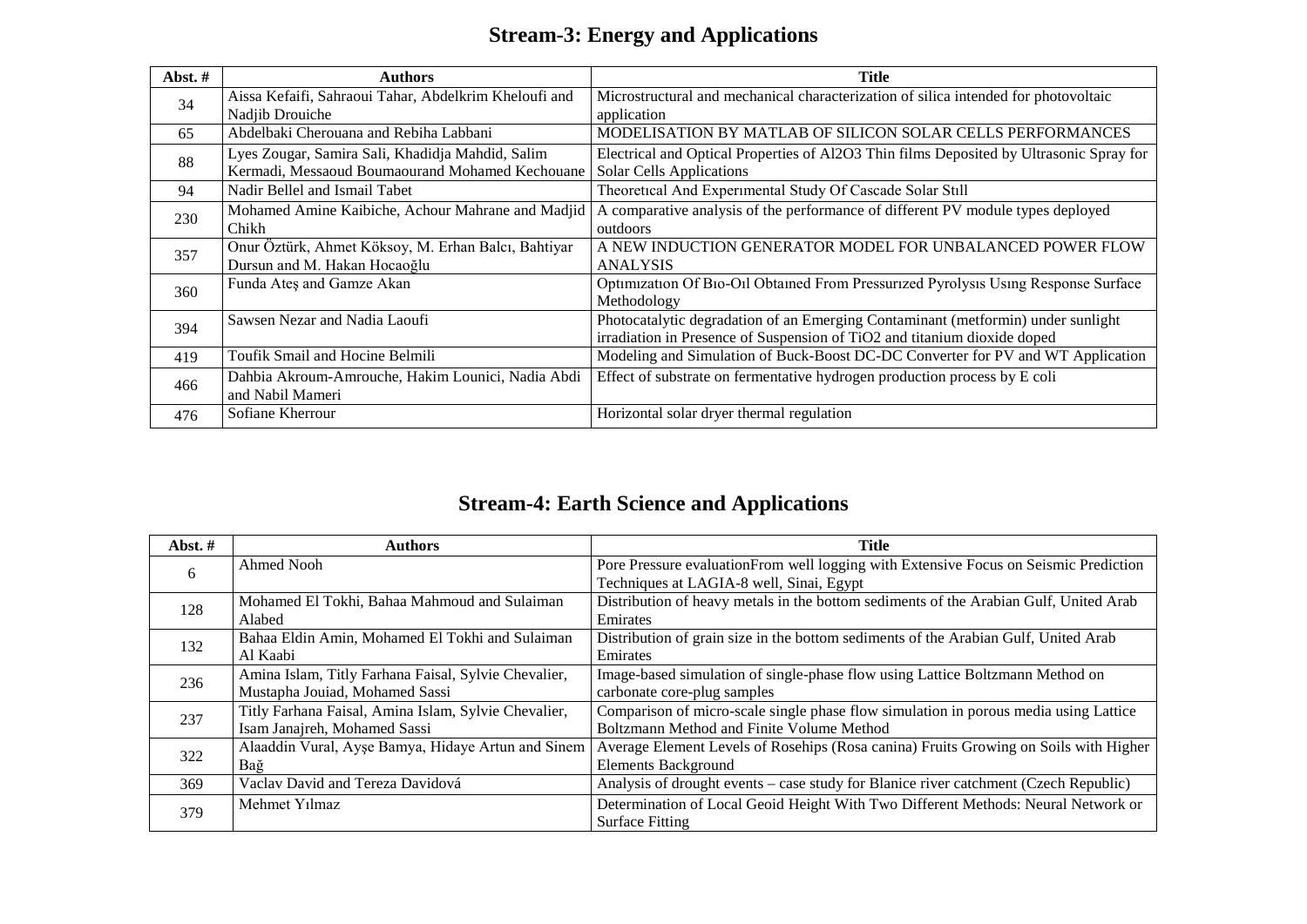| 459 | Tereza Davidova and Vaclav David  | Measurement of initial soil moisture conditions for purposes of rainfall simulation   |
|-----|-----------------------------------|---------------------------------------------------------------------------------------|
|     |                                   | experiments                                                                           |
| 506 | N. Ayten Uyanık                   | Distribution of Natural Radioactivity from 40K radioelement in Sandıklı-Suhut (Afyon) |
|     |                                   | Volcanic Area                                                                         |
| 517 | Feride Kulalı And İskender Akkurt | Investigation of radon concentrations in Pamukkale-Turkey                             |
| 518 | N. Ayten Uyanık                   | Radiometric Analysis of some rock samples in Afyon Region (Turkey)                    |
| 519 | N. Ayten Uyanık                   | Radiation dose Estimation: An in vitro Measurement for Isparta-Turkey                 |
| 539 | Nasser Hosseini                   | Investigation Of Input Energy Efficiency In Corn (Ksc704) Farming In Khoy City, Iran  |

### **Stream-5: Engineering Sciences and Applications**

| Abst.# | <b>Authors</b>                                                   | <b>Title</b>                                                                                                                                               |
|--------|------------------------------------------------------------------|------------------------------------------------------------------------------------------------------------------------------------------------------------|
| 51     | Remzi Tuntas and Burak Dikici                                    | Prediction of corrosion susceptibilities of Al based metal matrix composites reinforced<br>with SiC particles using artificial neural network              |
| 81     | Benterki Smail, Bousbaa Chabane and Laouar Naamane               | Light scattering study by eroded glass surfaces                                                                                                            |
| 85     | Salim Kasim                                                      | A study and Investigation for the selection of Optimum Main Suspension Damper to<br>Improve Passenger Car Ride Comfort.                                    |
| 93     | A. Burak Öncül, Erhan Ergun and Recai Oktas                      | A New Turkish Text to Speech Program That Works With Hybrid Algorithm                                                                                      |
| 105    | Remzi Tuntas                                                     | The Modeling and Hardware Implementation of Semiconductor Circuit Elements by<br>Using ANN and FPGA                                                        |
| 106    | D. M. Dewaikar, S. P. Halande and B. G. Mohapatro                | A New Hyperbolic p-y Curve for Laterally Loaded Short Piles in Stiff Clay                                                                                  |
| 115    | Merakeb Noureddine                                               | Study of the structural evolution and wear resistance of boronised layers in the ordinary<br>steels                                                        |
| 134    | Murat Ozsoy and Mehmet Kutay Pehlivan                            | Computer Aided Structral Analysis of a Tie Rod end                                                                                                         |
| 136    | A. Burak Öncül, Erhan Ergün and Recai Oktaş                      | <b>Turkish Locale And Related Software Problems</b>                                                                                                        |
| 156    | Ahmed Omami and Saleh Amaitik                                    | A Knowledge-base System for Feature-based Process Planning According to ISO 10303                                                                          |
| 182    | Asmâa Mostefai, Ali Rahmouni and Safia Taleb                     | A DFT study of the Halogenation reaction of glutaconaldehyde benzoyl ester:<br>Application of the static and dynamic approaches of the chemical reactivity |
| 192    | Mohd Zamri Zainon, Nik Nazri Nik Ghazali and Rahizar<br>Ramli    | Behavior of Flow Patterns and Void Fractions in a Vertical Channel of Gas-Liquid Two-<br><b>Phase Flow During Disastorous Impacts</b>                      |
| 193    | Nadia Benhalima, Abd-el-kader Chouaih and Fodil<br>Hamzaoui      | AB INITIO HF AND DFT INVESTIGATION OF VIBRATIONAL SPECTROSCOPY<br>OF N,N-Dimethyl-4-[(2-pyridyl)diazenyl]- Aniline                                         |
| 204    | Hatice Vural, Ibrahim Uçar and Ebru Küçük                        | A mixed experimental and theoretical study on chelidamate copper (II) complexes                                                                            |
| 221    | Landa Khabat, Nawa Shorsh and Sarbast Rasheed                    | <b>Smart House</b>                                                                                                                                         |
| 228    | Fisnik Aliaj, Naim Syla and Sefer Avdiaj                         | Modeling the nitrogen concentration profile in precipitation layer of gas nitrided<br>17CrMoV10 steel                                                      |
| 262    | Guezzen Brahim and Didi Mohamed Amine                            | Solvent extraction of cadmium (II) in nitrate medium by quarternary ammonium-based<br>ionic liquids                                                        |
| 306    | Nurmin Bolong, Chua Yin Yee, Ismail Saad and Abu<br>Zahrim Yaser | Oil Palm Empty Fruit Bunches (OPEFB) As Filtration Media To Treat Urban<br>Stormwater                                                                      |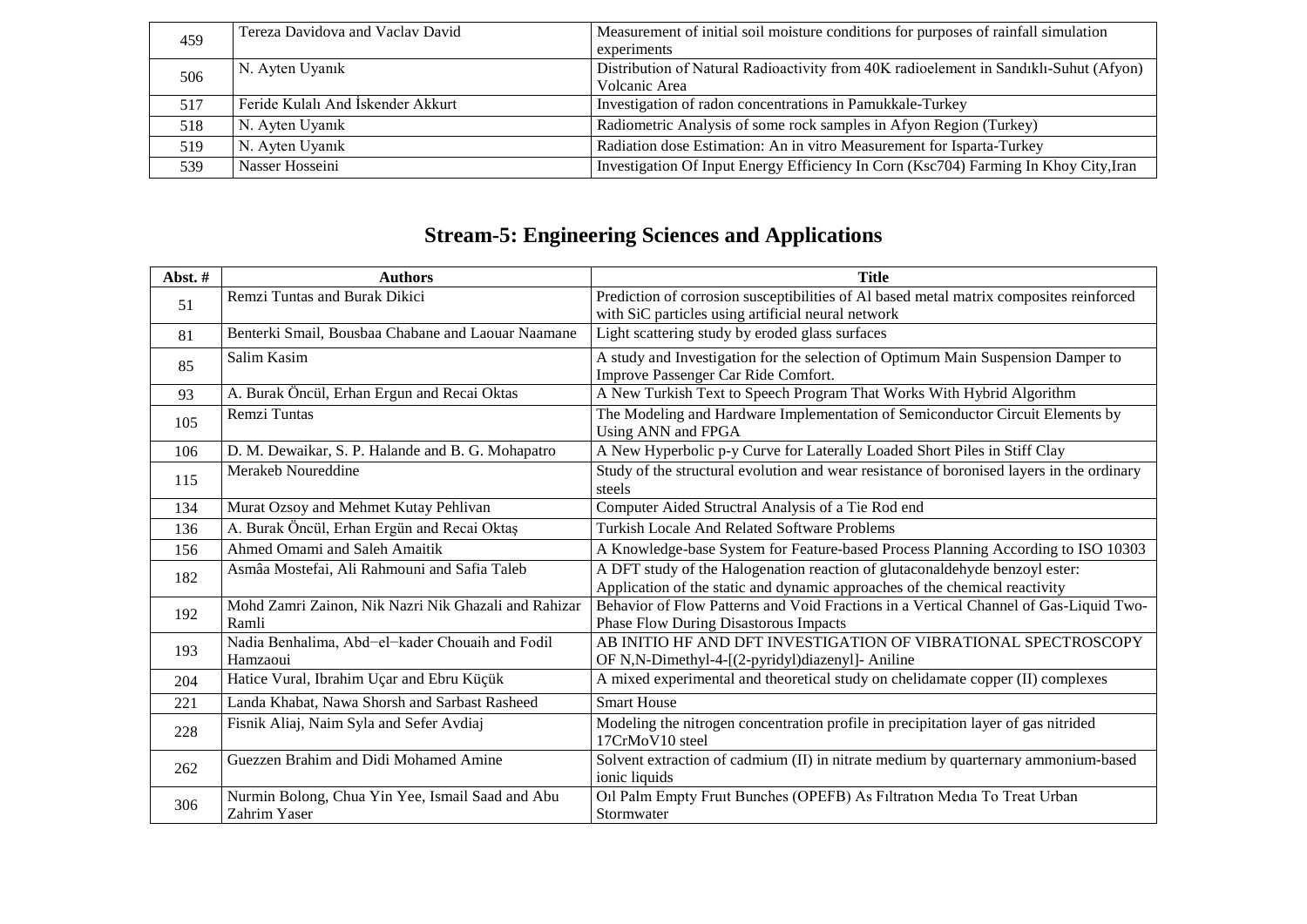| 319 |                                                                                     | Güray TonguÇ, İsmail Hakkı AkÇay and Habib GÜrbÜz   Informing to the driver of other vehicles about conditions of adverse driving to                                              |
|-----|-------------------------------------------------------------------------------------|-----------------------------------------------------------------------------------------------------------------------------------------------------------------------------------|
|     |                                                                                     | determined by the scenarios developed according to the floating car data                                                                                                          |
| 361 | Mahir Uzun                                                                          | STRESS ANALYSIS OF NEW TYPE CURVED INVOLUTE TOOTH PROFILE                                                                                                                         |
| 375 | Nurmin Bolong, D.Haniza A.Patra, Ismail Saad and<br>Sazmal Effendi Arshad           | Geopolymer Ceramic from Local Sabah Clay for Water Filtration                                                                                                                     |
| 378 | Murat Ozsoy, Mehmet Kutay Pehlivan, Mehmet Fırat,<br>Umit Kocabıçak and Vahdet Uçar | Structural Strength and Fatigue Life Calculation of Y32 Bogie Frame by Finite Element<br>Method                                                                                   |
| 401 | Aysun Egrisogut Tiryaki, Recep Kozan and Nurettin<br>Gökhan Adar                    | Prediction of Sheet Drawing Characteristics with Square Drawbead Elements Using<br><b>Response Surface Methodology</b>                                                            |
| 407 | Umme Zakia                                                                          | Design and Comparison of 1st order and 2nd order Analog Delta Sigma Modulators                                                                                                    |
| 414 | Toufik Smail, Salah Hanfoug, Hocine Belmili and<br>Mohamed Labadi                   | Voltage Comparator with Rail-To-Rail Input Common-Mode Range In CMOS<br>Technology 0.25µm                                                                                         |
| 425 | Selçuk Özmen                                                                        | Assessment of Management Transfer of Düzce Irrigation Association                                                                                                                 |
| 428 | Thamer Al-Rousan                                                                    | Open Source Versus Agile and Plan-Driven Approaches: Towards Successful Web<br>Project Development                                                                                |
| 431 | Hamza Kahina, Touati Abdelkader, Ait Yahia Ahmed<br>and Moulay Saad                 | Kinetic study of the 1-3dipolar cycloaddition reaction between C, N-diphénylnitrone and<br>acrylonitryl in the microemulsion                                                      |
| 468 | Hamza Akroum, Abderrazak Aibeche and Madjid<br>Kidouche                             | Sensorless Rotor Field Oriented Control Using Sliding Mode Speed Observer:<br>Experimental Results using dSPACE DSP DS1104                                                        |
| 484 | Feyza Akarslan                                                                      | Investigation on Fire Retardancy Properties of Boric Acid Doped Textile Materials                                                                                                 |
| 485 | Feyza Akarslan and Özcan Altınay                                                    | Investigation on Water Retention Properties of Boric Acid Doped Textile Surfaces                                                                                                  |
| 486 | Feyza Akarslan and Hilal Demiralay                                                  | Investigation of Textile Materials Harmful to Human Health                                                                                                                        |
| 499 | Ali Asghar Abbasi and Seyyed Masood Hosseini Sarvari                                | Inverse estimation of absorption coefficient in absorbing, emitting, non-scattering media<br>as a function of temprature                                                          |
| 516 | Ghellal Kamel and Ouali Mohammed                                                    | CONTRIBUTION IN THE DYNAMICS OF A BIPED ROBOT WALKING                                                                                                                             |
| 523 | Raushan Nurdillayeva, Abduali Bayeshov, Akkongyr<br>Zhylysbayeva                    | Electrochemical Methods in Wastewater Treatment                                                                                                                                   |
| 525 | SS Yegeubayeva, AB Bayeshov, AK Bayeshova                                           | The formation EMF between graphite electrodes "quinone-hydroquinone" in system of<br>aqueous solutions                                                                            |
| 526 | M. El-Shorbagy, Z.M. Hendawy, A. El-Sawy                                            | Combining trust region and particle swarm optimization for multi-objective optimization                                                                                           |
| 527 | Saliha Allata, Lynda Boutektrabt                                                    | Application of traceability and food safety management system (HACCP) according to<br>the ISO 22000 standard requirements for industrial processing of ice cream: A case<br>study |
| 528 | AS Kadirbayeva, AB Baeshow                                                          | LAWS OF DISSOLUTION OF COPPER ELECTRODES POLARIZED BY THE<br>ALTERNATING CURRENT IN SOLUTION OF POTASSIUM IODIDE                                                                  |
| 529 | Amalou Djamel                                                                       | Valorization of winemakin by products                                                                                                                                             |
| 530 | Seyed Hossein Kabiri                                                                | A queuing theory approach to model stochastic cellular manufacturing problem and<br>solving with meta-heuristic methods                                                           |
| 532 | Dr. Abdullateef A. Jadallah Dr. Dhari Y. Mahmood Zaid<br>A. Abdulqader              | Modeling and Simulation of Photovoltaic Module for Different Operating regimes                                                                                                    |
| 534 | H. Choufa and M. Nezar                                                              | Interest of the thermal signatures in the diagnosis of defects                                                                                                                    |
| 535 | B.E. Myrzabekov, N.Z. Ivanov, A.B. Bayeshov                                         | Method of development of compositional sulfur-graphyte electrode                                                                                                                  |
| 536 | Rizgar Weli, Mohammed Ibrahim, Mahde Molan                                          | Effect of Nozzle Diameter on Steam Ejector Performance                                                                                                                            |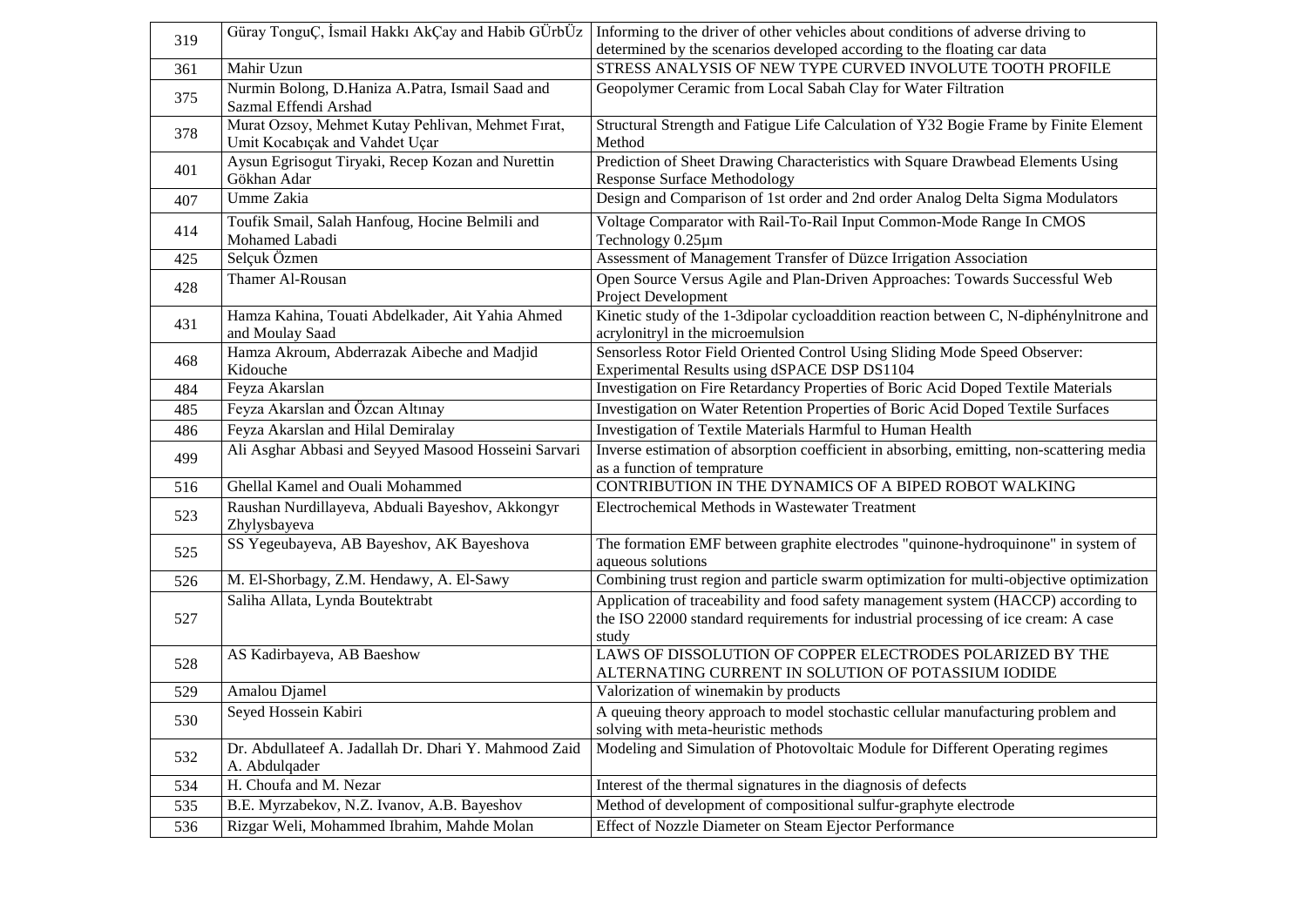| 537 | Makpal Zhartybayeva, Kazizat Iskakov                                                                | The interpretation of the radargrams on the base of experimental data and mathematical<br>modeling                 |
|-----|-----------------------------------------------------------------------------------------------------|--------------------------------------------------------------------------------------------------------------------|
| 538 | Makpal Zhartybayeva, Kazizat Iskakov, Zhanar<br>Oralbekova                                          | Research the optimization method for solving the inverse geoelectric problem                                       |
| 541 | Şemsettin Kılınçarslan                                                                              | Investigation Of Heavy Concretes Produced By Heavy Artificial Aggregates                                           |
| 546 | Hamad Hazim and Bernard Rousselet                                                                   | Analytical solutions of nonlinear mechanical systems with a unilateral elastic contact -<br>An asymptotic approach |
| 549 | Idriss Goual, M.K. Gueddouda, Mohamed Sayeh Goual,<br>Saïd Taıbı, Nabil Abou-Bekr And Ahmida Ferhat | Behaviour on drying-wetting paths of unsaturated tuff- limestone sand mixture                                      |
| 550 | Ali Reza Tahavvor, Saeed Hosseini, Behnam Amiri                                                     | Numerical Study of Ra Number and Eccentricity Effect on Free Convection Fluid Flow<br>and Heat Transfer of Annulus |
| 551 | Ali Reza Tahavvor, Saeed Hosseini, Behnam Amiri                                                     | Numerical Study of the Effect of Square Coil-Inserts on Heat Transfer and Pressure<br>Drop of Tubes                |
| 553 | Alena Upolovnikova, Vladimir Chumarev                                                               | OXIDATION OF EUTECTIC NB-SI ALLOY DOPED WITH BORON                                                                 |
| 554 | <b>Sedat SERT</b>                                                                                   | Settlement Problems of Buildings Partially Built on Filling at the Slope                                           |

### **Stream-6: Material Sciences and Applications**

| Abst.# | <b>Authors</b>                                                                                             | <b>Title</b>                                                                                                                                                                |
|--------|------------------------------------------------------------------------------------------------------------|-----------------------------------------------------------------------------------------------------------------------------------------------------------------------------|
| 8      | Menasri Noureddine, Bouchoucha Ali and Zaoui Moussa                                                        | Characterizations of bearings wear of a gear unit DMGH 25.4 of horizontal cement mill.                                                                                      |
| 22     | Zaoui Moussa and Menasri Noureddine                                                                        | Measurement of residual stresses by the neutron diffraction Technique in a welded joint                                                                                     |
| 27     | Zohra Zerrougui                                                                                            | A Broadband Characterization of BaM Thin Film Using Coplanar Line                                                                                                           |
| 31     | <b>Metin Davraz</b>                                                                                        | The Effect of Boron Compound to Cement Hydration and Controllability of This Effect                                                                                         |
| 36     | Mohamed El Hadi Bourahli                                                                                   | THE EFFECT OF SURFACE TREATMENT OF THE FIBERS ON THE<br>MECHANICAL PROPRIETIES OF COMPOSITES POLYESTER -DISS FIBERS                                                         |
| 40     | Khellfatl Nabil, Boucheham Abdelghani, Palahouane<br>Baya and Bouhafs Djoudi                               | Semi-empirical method to extract minority carrier bulk lifetime and Surface<br>Recombination Velocity in P-type multicristallines silicon wafers from QSSPC<br>measurements |
| 45     | Chafiaa Yaddaden                                                                                           | A sensitive nonenzymatic H2O2 sensor based on silicon nanowires                                                                                                             |
| 48     | Abdelmalek Elhadi and Ali Bouchoucha                                                                       | Evolution of the coefficient of friction of the couples of revolving materials dry C35/C55<br>and C45/C55 according to hardening and tempering                              |
| 58     | Choumane Fatima Zohra and Benguella Belkacem                                                               | An experimental design approach to optimise the experimental parameters for pollutant<br>removal from aqueous solution by adsorption                                        |
| 62     | Ouali Mohammed, Bouhedma Sofiane and Mahieddine<br>Ali                                                     | Dynamic behavior of a piezoelectric bimorph                                                                                                                                 |
| 73     | İskender Akkurt, Serpil Emikönel, Feyza Akarslan,<br>Kadir Günoğlu, Şemsettin Kılınçarslan, İ. Serkan Üncü | Barite Effect on Radiation Shielding Properties of Cotton-polyester Fabric                                                                                                  |
| 74     | Neslihan Özsoy, Murat Özsoy and Abdullah Mimaroğlu                                                         | Influence of Parameters on Tribological Behaviour of E- Glass Fiber Reinforced Epoxy<br>Composites                                                                          |
| 75     | Seçil Ekşi and Kenan Genel                                                                                 | Three Point Bending Behavior of Woven Glass, Aramide and Carbon Fiber Reinforced<br><b>Hybrid Composite Tube</b>                                                            |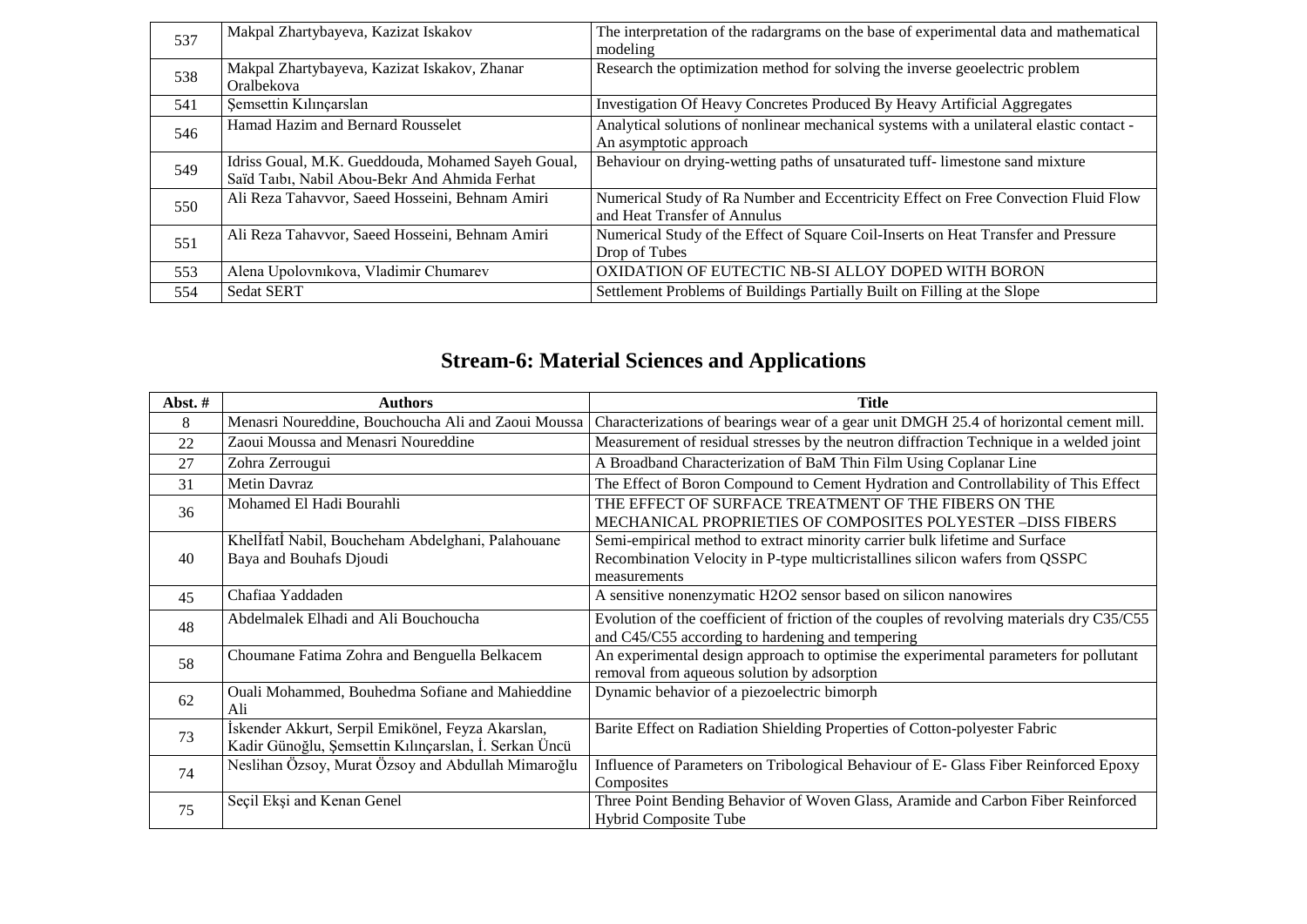| 76  | Bashkim Thaçi and Salih Gashi                                                                                                              | The Heterogeneous Reverse Osmosis Membranes based Separation of Fluorides with fly<br>ash pretreatment                                                |
|-----|--------------------------------------------------------------------------------------------------------------------------------------------|-------------------------------------------------------------------------------------------------------------------------------------------------------|
| 83  | P. Alves, R. Cardoso, T. Valente, I. J. Correia and Paula<br>Ferreira                                                                      | Improving haemocompatibility of a polyurethane surface: grafting by plasma and UV<br>light                                                            |
| 84  | Ammar Bouguerra and Rebiha Labbani                                                                                                         | Simulation of carbon ions interactions with mono-crystalline silicon targets                                                                          |
| 91  | Paula Ferreira, Álvaro Carvalho, Tiago Correia, Ilídio<br>Correia and Patrícia Alves                                                       | Improvement of hydrophilicity and enhanced the bactericidal activity of<br>polydimethylsiloxane surfaces for biomedical applications                  |
| 97  | Murat Isik, Murat Arslanoglu, Alimurteza Rutci and<br>Fatih Çağırankaya                                                                    | Failure analysis of a lower wishbone                                                                                                                  |
| 103 | Hocine Khelifa, Rahmani Mohamed and Yousfi Ahmed                                                                                           | Numerical study of damage protective layers mechanisms in thermal barrier system for<br>aeronautical turbine blade.                                   |
| 104 | Zineb Hamlati, Warda Laslouni, Mohamed Azzaz,<br>David Martínez-Blanco, Jesus. A Blanco and Pedro<br>Gorria                                | Phase Transformations during Mechanical Alloying of Fe-26% Al-2% Sn                                                                                   |
| 109 | Alper Akkaya and Nurdan Pazarlioglu                                                                                                        | A New Product Shortens Bleeding Time: Alginate Immobilized Thrombin                                                                                   |
| 117 | Sebahattin Kırtay                                                                                                                          | Improvement in Oxidation Resistance of Mild Steel by SiO2-Al2O3 Sol Gel Coating                                                                       |
| 126 | Yılmaz Gür                                                                                                                                 | Manufacturing of a Hand Bone Structure from CT Scan Data by Using 3D FDM Desktop<br>Printer                                                           |
| 127 | Zerroug Samir, Ali Sahraoui Ferhat and Beldjoudi Karim                                                                                     | Pressure effect on the structural and electronic properties of ternary alloy Cd1-xMnxTe                                                               |
| 129 | Ali Sahraoui Ferhat, Beldjoudi Karim, Zerroug Samir<br>and Louail Layachi                                                                  | First-principles study of structural, elastic and thermodynamic properties of Mg2X(Si,<br>Ge) under pressure effect                                   |
| 130 | Beldjoudi Karim, Ali Sahraoui Ferhat, Zerroug Samir<br>and Louail Layachi                                                                  | Pressure Effect on the structural, elastic and thermodynamic properties of OsC2                                                                       |
| 142 | Mohamed Djeghdjough, Nacer Eddine Bacha and Nacer<br>Dilmi                                                                                 | Effect of Substrate Preheating, Roughness and Particles Size on Splat Morphology of<br><b>Thermal Sprayed Coatings</b>                                |
| 146 | Aliye Arabacı and Ozgün Serin                                                                                                              | Characteristics of Samaria-doped Ceria Prepared by Pechini Method                                                                                     |
| 157 | Bulent Buyuk, A. Beril Tugrul, Meral Cengiz, Onuralp<br>Yucel, Gultekin Goller and Filiz C. Sahin                                          | Radiation Shielding Properties of Spark Plasma Sintered Boron Carbide-Aluminum<br>Composites                                                          |
| 162 | Mehmet Ustundag, Metin Aslan and Battal G Yalcin                                                                                           | Band Gap Calculations of Ternary InN0.03125P0.96875 Alloy for Dilute Nitride<br>Composition                                                           |
| 167 | Osman Sahin, Suleyman Uzunoglu and Emine Sahin                                                                                             | Influence of Pd Addition of CoCrMo biomedical alloys on the microhardness behaviour                                                                   |
| 180 | Benkara Salima, Ghamri Houda and Rechem Djamil                                                                                             | Structural and morphology of undoped and tin-doped ZnO-TiO2 nanocomposite<br>prepared by two-step route and its properties as gas sensor              |
| 201 | Patrícia Alves, Ayelen Hugo, Elizabeth Tymczyszyn,<br>André Ferreira, Pablo Pérez, Jorge Coelho, Pedro<br>Simões and Andrea GÓmez-Zavaglia | Preparation and Characterization of Polymer-Liposome Complexes of Soybean Lecithin<br>and Poly(N,N-dimethylaminoethyl methacrylate) for Drug Delivery |
| 202 | Nadjet Taoualit, Nawel Chachi and Djamel-Eddine<br>Hadj-Boussaad                                                                           | Abatement of copper releases surfaces treatment using a liquid-membrane-gel                                                                           |
| 203 | Laslouni Ouarda, Hamlati Zineb and Azzaz Mohamed                                                                                           | Magnetic properties and resistivity measurement of nanocrystalline Cu70Fe18Co12<br>alloys                                                             |
| 226 | Houda Ghamri, Yassine Djaballah, Aissa Belgacem-<br>Bouzİda and Aissam Hidoussi                                                            | Phase diagram and thermodynamic properties of the holmium-tellurium system by<br>CALPHAD modeling                                                     |
| 244 | Zahra Dembahri, Farida Benmouna, Mustapha<br>Benmouna and Christian Rolando                                                                | MICROFLUIDIC AND SEPARATION PREOPERTIES OF METHACRYLATE<br><b>BASED MONOLITHIC COLUMNS</b>                                                            |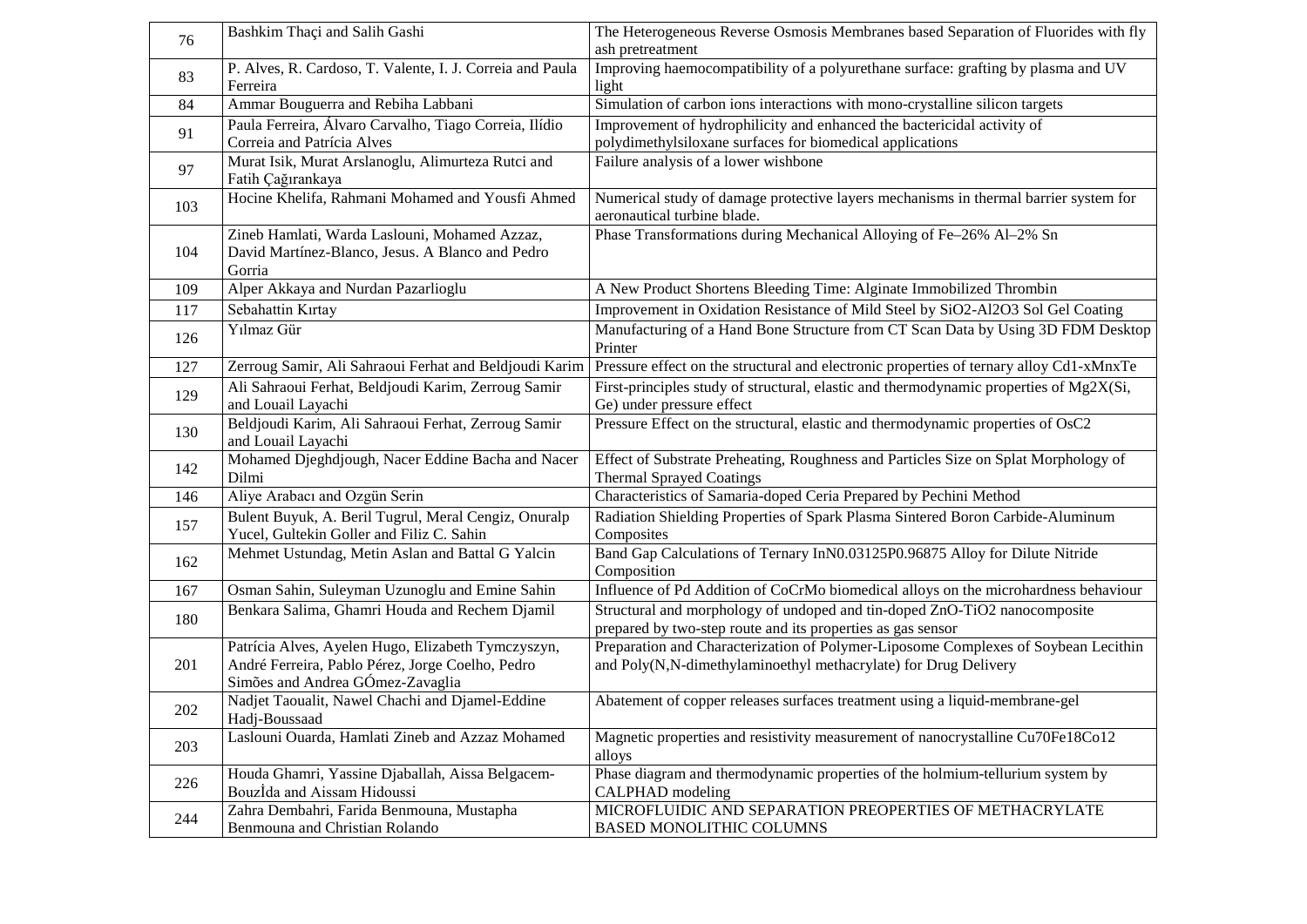| 249 | Özkorucuklu                                                                  | Anil Bodur, Siddika Gamze Erzengin and Sabriye Perçin   Adsorption Mechanisms of Polycarboxylate-type Cement Superplasticizers |
|-----|------------------------------------------------------------------------------|--------------------------------------------------------------------------------------------------------------------------------|
| 278 | Khalida Boutemak, Nadjet Taoualit and Assia                                  | Physico-chemical characterization of olive stones for application to the biosorption of                                        |
|     | <b>Bouchakour Moussa</b>                                                     | heavy metals                                                                                                                   |
| 279 | Chemat-Djenni Zoubida, Lazhar Mouloud and Bouda<br>Abderrahmane              | Study on removal of humic acids hydroxide layered double (Mg-Al-HDL)                                                           |
| 293 | Chebout Katia and Gabouze Noureddine                                         | NANOSTRUCTURED VANADIUM PENTOXIDE V2O5 THIN FILMS FOR GAS<br>SENSOR APPLICATIONS.                                              |
| 294 | Hayriye Hale Solak and Remzi Gemcİ                                           | Glass Fiber Powder Reinforced Melamine Composites For Construction and Building                                                |
| 307 | Zaoui Fatiha, Mohamed Amine Didi, Didier Villemin<br>and Nathalie Bar        | PEI on silica as catalyst in Knoevenagel and Michael reactions                                                                 |
| 325 | Messouda Belouadah, Zine Elabidine Rahmouni and<br>Nadia Tebbal              | mechanical properties of concrete with glass powder exposed to high temperature                                                |
| 331 | Nalan Çiçek Bezir and Aydın Kamil Erdem                                      | Characterization of ITO Thin Films Prepared by Magnetron Sputtering DC System                                                  |
| 332 | Nalan Çiçek Bezir, Gülten Onay and Sabriye Perçin                            | Characterization and Production of TiO2 and Dye Doped TiO2 Thin Films by                                                       |
|     | Özkorucuklu                                                                  | <b>Electrochemical Deposition Method</b>                                                                                       |
| 340 | Hfaidia Fatima, Mohammedi Djelloul, Rehamnia Rabah                           | ROLE OF COMPLEXING AGENTS ON Zn-Ni ALLOY ELECTRODEPOSITION                                                                     |
|     | and Bensalem Rachid                                                          | FROM ALKALINE MEDIUM BATH                                                                                                      |
|     | Guergueb Ouassila, Bensalem Rachid, Salhi                                    | STRUCTURE AND MICROSTRUCTURE PROPERTIES OF BALL MILLED Fe-Zn                                                                   |
| 341 | Abdelhamid, Alleg Safia, Rehamnia Rabah, Bououdina<br>Mohamed and SuÑol J.J. |                                                                                                                                |
|     | İbrahim Özbek, Aydın Karabulut and Murat Sari                                | COMPARISON OF SURFACE PROPERTIES OF PLASMA NITRIDED PURE TI                                                                    |
| 347 |                                                                              | AND TI-6AL-4V ALLOY                                                                                                            |
| 354 | Nalan Çiçek Bezir, Atilla Evcin and Ayşe Oktay                               | Characteristic properties of Dy-Eu-Ag codoped TiO2 Nanoparticles Prepared by                                                   |
|     |                                                                              | <b>Electrospinning Processes</b>                                                                                               |
| 358 | Özge Tüzün Özmen                                                             | PCBM concentration dependences of the electrical parameters in Au/P3HT:PCBM/n-Si<br>(MPS) Schottky barrier diodes              |
|     | Engin Yağlıoğlu and Özge Tüzün Özmen                                         | Effects of F4-TCNQ concentration on current-voltage characteristics of                                                         |
| 359 |                                                                              | Au/P3HT:PCBM:F4-TCNQ/n-Si structures                                                                                           |
| 362 | Karima Boudhar and Mahdi Debieche                                            | Elastic behaviour of KAIF4 in the vicinity of the martrensitic phase transition                                                |
| 393 | Kahina Lasmi, Sabrina Sam and Noureddine Gabouze                             | Sub-micron silicon pyramid arrays by electrochemical etching                                                                   |
| 395 | Nadjet Taoualit, Khalida Boutemak and Assia<br>Bouchakourmoussa              | Biosorption of copper on olive pomace                                                                                          |
| 396 | Nazan Yilmaz and Özcan Köysüren                                              | Synthesis of Mesoporous Superparamagnetic Silica Nanoparticles                                                                 |
| 402 | <b>Boukennous Yacine</b>                                                     | Synthesis of Silver Paste for Solar Cells Metallization                                                                        |
|     | El Amrani Abdelkader, Bekhtari Abdelmallek, El Kachai                        | Optimal deposition parameters of silicon nitride for solar cells                                                               |
| 408 | Assia, Menari Hamid, Mahiou Linda and Maoudj                                 |                                                                                                                                |
|     | Mohamed                                                                      |                                                                                                                                |
| 415 | Benguergoura Hassiba and Moulay Saâd                                         | anion exchange membranes based on crosslinked and quaternized styrene butadiene                                                |
|     |                                                                              | rubber                                                                                                                         |
| 416 | Tuna Aydın                                                                   | Ceramic insulation materials based on red mud                                                                                  |
|     | Husnu Salih Guder, Orhan Uzun, Emine Sahin, Osman                            | Preparation of fine-grained silicon-nitride ceramics and their characterization by depth-                                      |
| 417 | Sahin, Malgorzata Sopicka-Lizer, Hasan Gocmez and                            | sensing indentation tests                                                                                                      |
|     | Ekrem Artunc                                                                 |                                                                                                                                |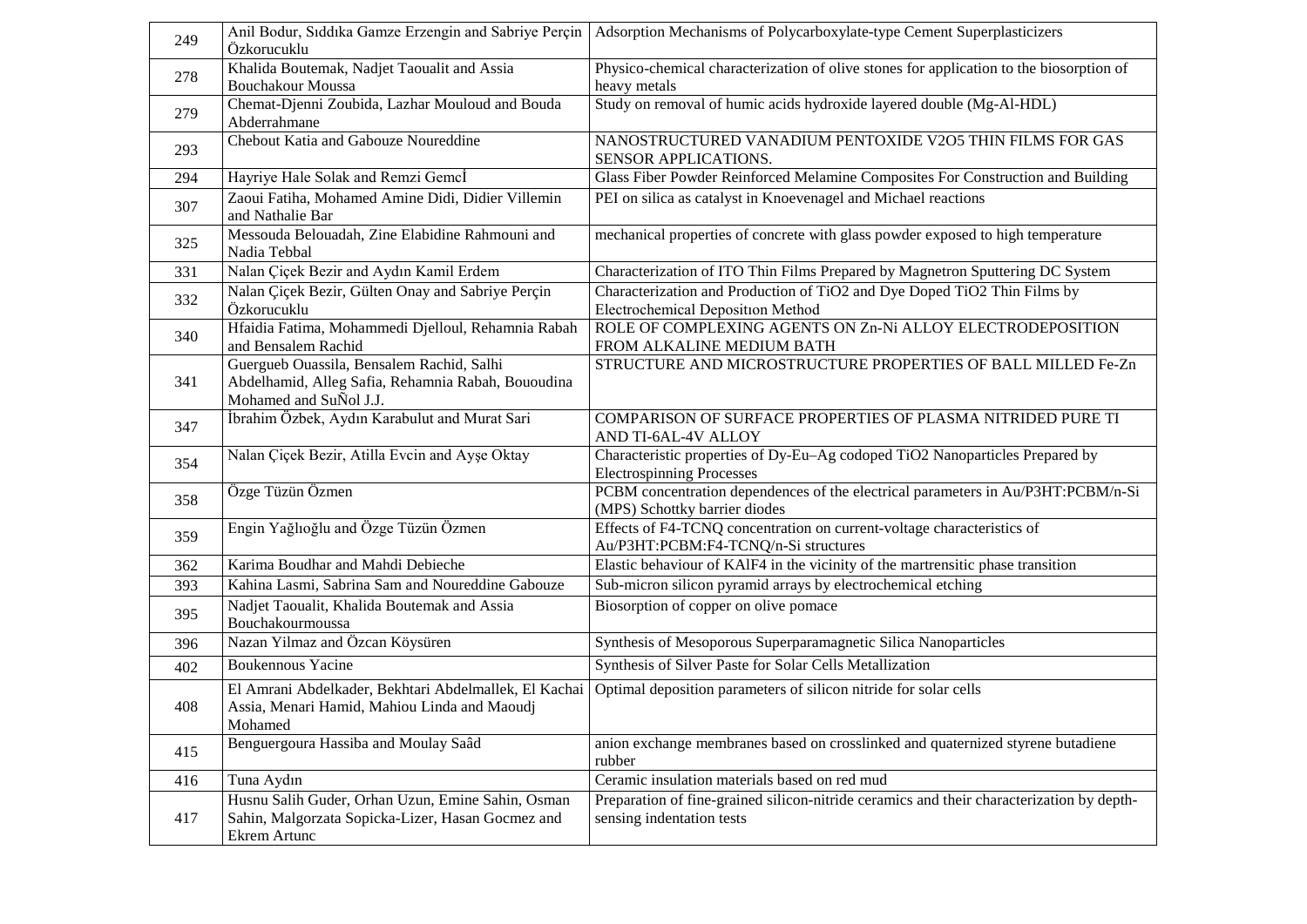| 418 | Osman Sahin, Selma Ozarslan and Emine Sahin        | Analysis of Step load unload data measured by nanoindentation of Biodegeradable          |
|-----|----------------------------------------------------|------------------------------------------------------------------------------------------|
|     |                                                    | WE43 Magnesium Alloy produced by mechanical alloying                                     |
| 461 | Nabila Redjdal                                     | Effect of nitrogen ratio on the stress, texture and optical properties of AlN thin films |
|     |                                                    | grown by performed configuration DC reactive magnetron sputtering                        |
| 462 | Nabila Redjdal                                     | Impact of palladium under-layer on optical properties of AIN thin films grown by DC      |
|     |                                                    | magnetron sputtering                                                                     |
| 478 | Jose Julio Gutierrez Moreno                        | On the design of Biocompatible Ti-Nb-X ( $X = Sn$ , In, Hf) alloys from ab initio        |
|     |                                                    | calculations                                                                             |
| 487 | Tuna Aydın and Nazım Kunduracı                     | Need-like mullite coated electroporcelain surfaces to obtain superhydrophobic effect     |
| 503 | İsmail Hakkı Karahan and Rasim Özdemir             | A comparison of genetic programming and neural networks; new formulations for Grain      |
|     |                                                    | Size Calculation of Cu-Zn alloys                                                         |
| 504 | İsmail Hakkı Karahan                               | Study of the effect of boric acid on ZnCo alloy electrodeposition from acid baths and on |
|     |                                                    | the composition, morphology, and structure of the deposit                                |
| 520 | Serpil EmiköneL                                    | Radiation Shielding Properties of Barite Coated Tericoton Fabric at 662 keV              |
| 547 | S. H. Sedani, M. Karaman, Ö. Tüzün Özmen, R. Turan | Effective Parameters in Solid Phase Crystallization Quality & Quantity for a-Si Films    |
|     |                                                    | Deposited by e-Beam Evaporator                                                           |
| 548 | S. H. SedanI, M. Karaman, Ö. Tüzün Özmen, R. Turan | Boron Dopant Effect in Solid Phase Crystallization of a-Si Films Deposited by Effusion   |
|     |                                                    | Cell Equipped e-Beam Evaporator                                                          |

#### **Stream-7:Biological and Medical Science and Applicatons**

| Abst. $#$ | <b>Authors</b>                                     | Title                                                                                 |
|-----------|----------------------------------------------------|---------------------------------------------------------------------------------------|
| 33        | İskender Akkurt, R.Banu Ermiş, Pınar Baş and Kadir | Radioactivity Measurement on Some Dental Resin Composites                             |
|           | Günoğlu                                            |                                                                                       |
| 44        | Nabiha Azizi                                       | A Semi supervised Learning based on S3VM Algorithm with pool of features: Application |
|           |                                                    | to Digital Mammogram images Classification                                            |
| 137       | Hatice BaS, Dilek Pandir, Suna Kalender, Fatma     | Preventive Effect of Lycopene on Furan Induced Oxidative Damage in Diabetic Rat Brain |
|           | Gökçe Apaydin and Yusuf Kalender                   |                                                                                       |
| 138       | Suna Kalender, Dilek Pandir, Hatice BaŞ and Fatma  | Furan Induced DNA Damage in Rat Lung: Protective Role of Lycopene                     |
|           | Gökçe Apaydin                                      |                                                                                       |
| 139       | Suna Kalender, Fatma Gökçe Apaydin, Hatice BaŞ,    | Lead Nitrate and Mercury Chloride Induced DNA Damage and Oxidative Stress in Rat      |
|           | Dilek Pandir and Yusuf Kalender                    | Erythrocytes and Leucocytes                                                           |
| 168       | Osman Sahin, Suleyman Uzunoglu and Emine Sahin     | Mechanical characterization of CoCrMo alloys consisting different Palladium ratios    |
|           |                                                    | produced by investment casting method                                                 |
| 189       | Hülya Altuntaş                                     | Effects of Ethephon on the Hemolymph Metabolites of the Greater Wax Moth Galleria     |
|           |                                                    | mellonella L. (Lepidoptera: Pyralidae)                                                |
| 266       | Khalida Boutemak, Bouchra Safta and Nabila         | Study of the anti-inflammatory activity of flavonic extract of globularia alypum L.   |
|           | Avachi                                             |                                                                                       |
| 290       | Zumrut Biber Müftüler, Emine Dervis, Buse Cetkin,  | Radiochromatographic Determination of 131I Labeled Eugenol                            |
|           | Volkan Tekin, Ayfer Yurt Kilcar and Perihan Unak   |                                                                                       |